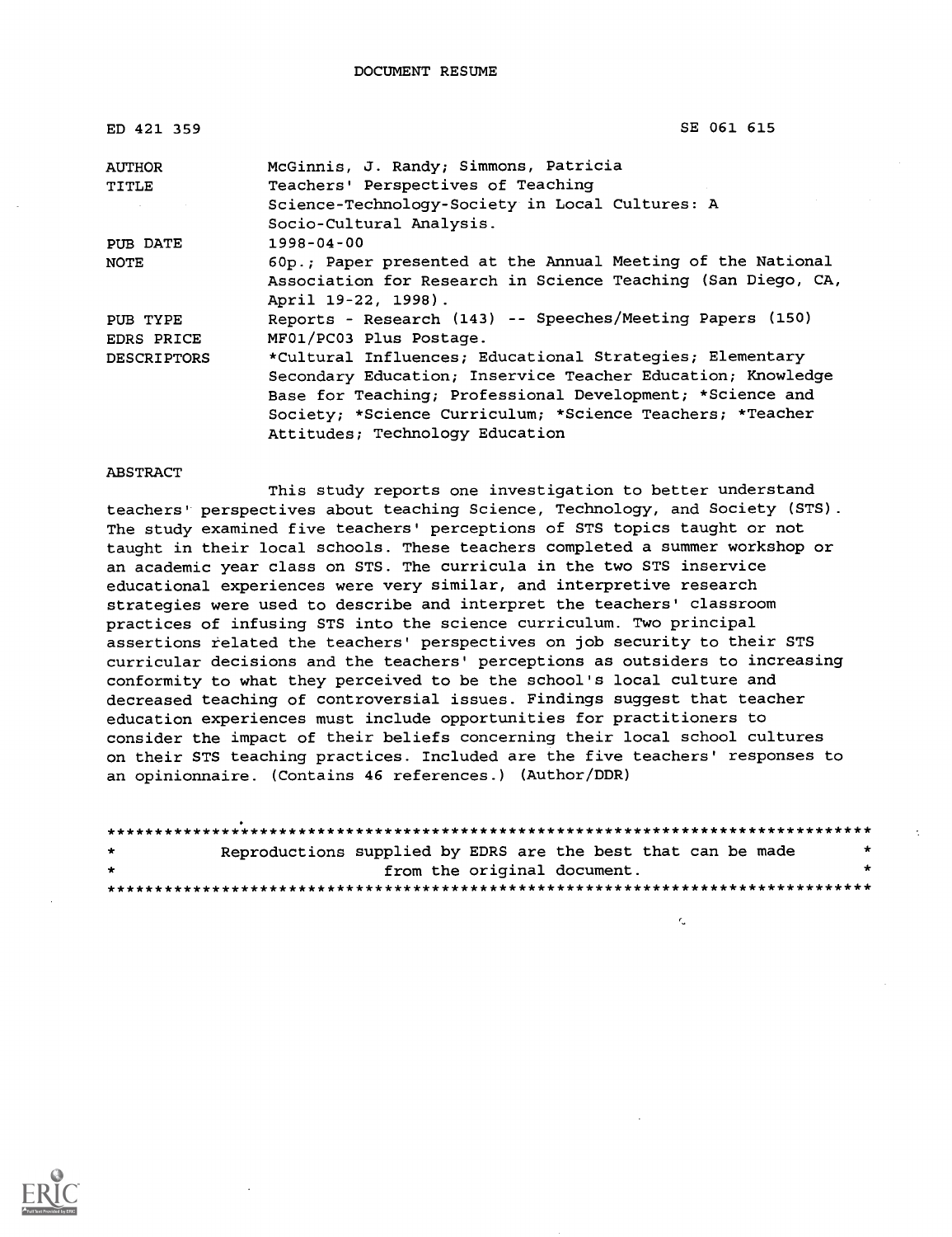$\frac{1}{2}$ 

# Teachers' Perspectives Of Teaching Science-Technology-Society In Local Cultures: A Socio-Cultural Analysis

J. Randy McGinnis

The Science Teaching Center

Department of Curriculum & Instruction

Room 2226 Benjamin

University of Maryland

College Park, Maryland 20742

jm250@umail.umd.edu

Patricia Simmons School of Education 369 Marillac Hall University of Missouri-St. Louis 8001 Natural Bridge Road St. Louis, MO 63121

U.S. DEPARTMENT OF EDUCATION Office of Educational Research and Improvement EDUCATIONAL RESOURCES INFORMATION<br>  $\vec{A}$ CENTER (ERIC) This document has been reproduced as received from the person or organization **Driginating it.** 

Minor changes have been made to improve reproduction quality.

Points of view or opinions stated in this document do not necessarily represent official OERI position or policy.

PERMISSION TO REPRODUCE AND DISSEMINATE THIS MATERIAL HAS BEEN GRANTED BY

TO THE EDUCATIONAL RESOURCES INFORMATION CENTER (ERIC) 1

psimmons @umsl.edu

A paper presented at the annual meeting of the meeting of the National Association for Research in Science Teaching, San Diego, California, April 19--April 22, 1998.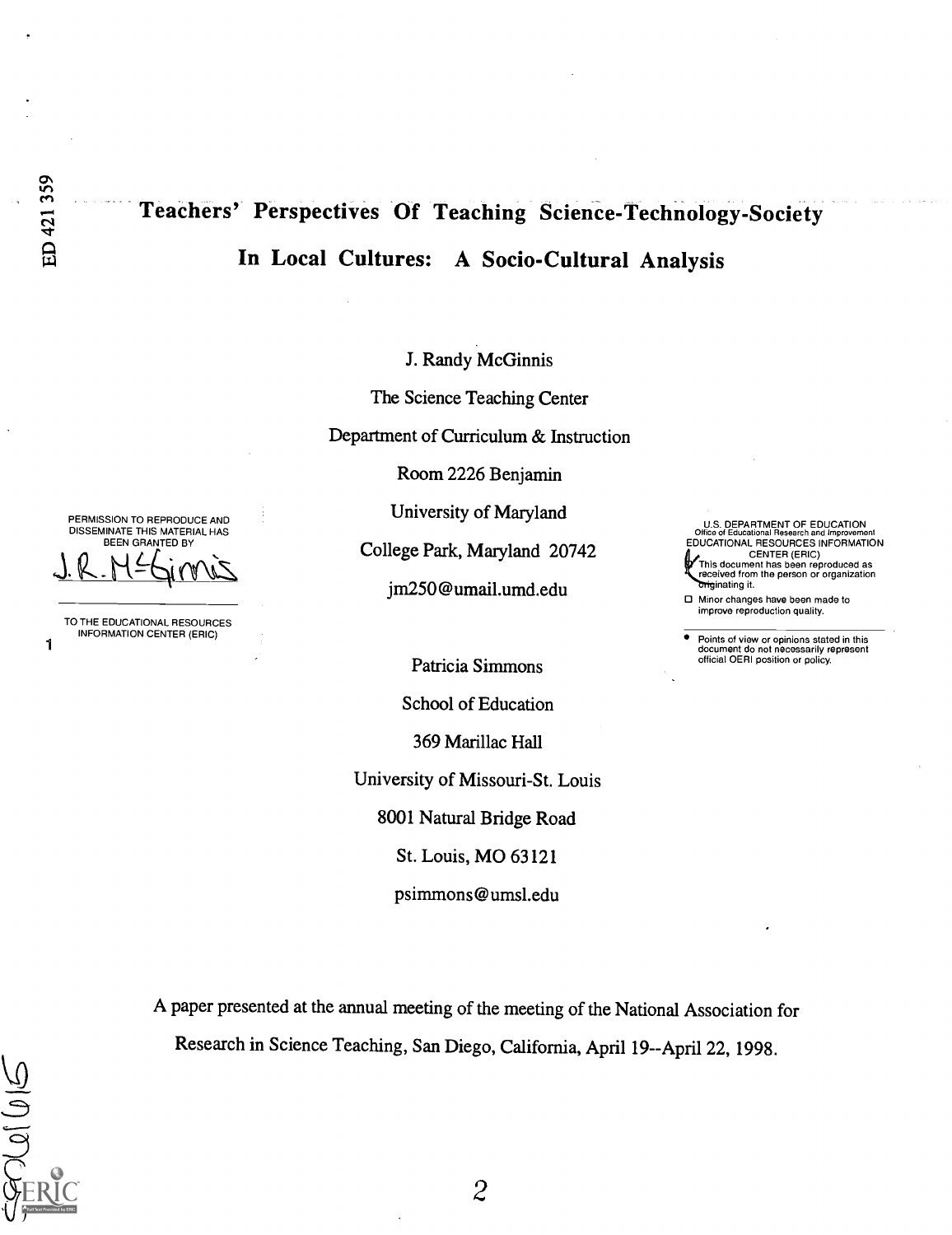1

Teachers' Perspectives Of Teaching Science-Technology-Society

In Local Cultures: A Socio-Cultural Analysis

#### Abstract

The teaching of Science, Technology, and Society (STS) topics to school age children is generally advocated by the science education community as a critically needed infusion throughout the K-12 science education curriculum. In many instances, the STS initiative does not play a significant role in the science teaching of practicing teachers because of the perceived controversial nature of many topics. In this context, an exploration using a socio-cultural perspective to better understand teachers' perspectives about teaching STS was undertaken. The constructs of taboos (beliefs that constrain action by making those behaviors perceived as threatening by the members of the social group forbidden and improper for discussion) and noas (instructional topics that teachers generally perceived as not forbidden and as proper topics for discussion in local cultures) were employed in this study to investigate the perceptions of science teachers about controversial topics and curriculum infusion. Five teachers completed either a summer workshop or academic year class on STS. The curricula in the two STS in-service educational experiences were very similar. Interpretative research strategies were used to describe and interpret the teachers' classroom practices of infusing STS. Two principal assertions related the teachers' perspective on job security to their STS curricular decisions and the teachers' perceptions as outsiders to increasing conformity to what they perceived to be the school's local culture and decreased teaching of controversial issues. Teacher education experiences must include opportunities for practitioners to consider the impact of their beliefs concerning their local school cultures on their STS teaching practices.

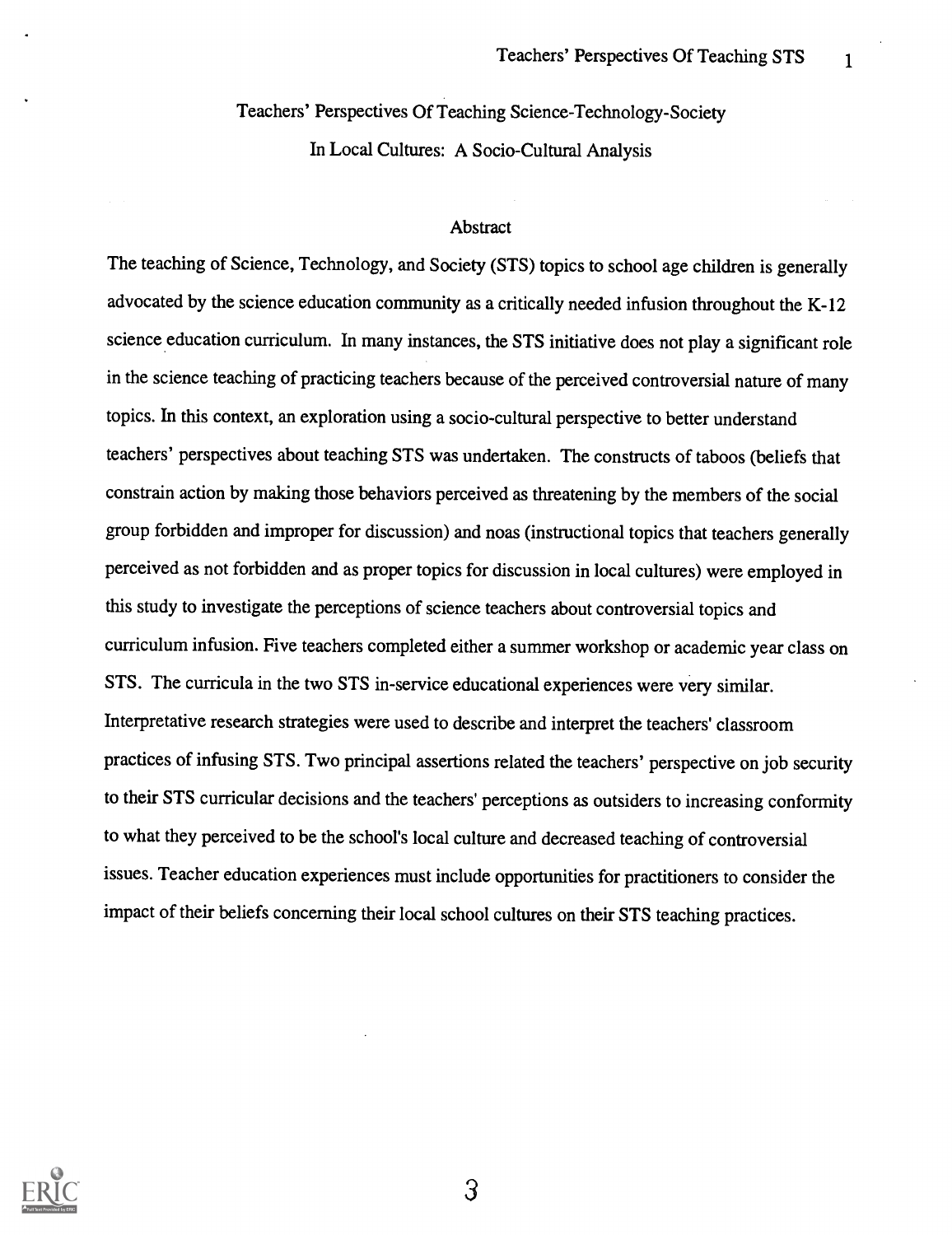## Teachers' Perspectives of Teaching Science-Technology-Society In Local Cultures: A Socio-Cultural Analysis

#### Introduction

The teaching of Science, Technology, and Society (STS) topics to school age children is generally advocated by the science education community as a critically needed infusion throughout the K-12 science education curriculum (American Association for the Advancement of Science, 1993; Bybee, 1993; National Science Teachers Association, 1982; National Resources Council, 1996). Proponents believe that the study of STS, defined as socially relevant topics where science, technology, and society interface, (i.e., nuclear energy, population growth, environmental stresses) will encourage interest, critical and high-level thinking, problem-solving, as well as decision-making capacity and concerted action for a democratic system, in students (Zoller, Donn, Wild, & Beckett, 1991). Advocates of the STS movement have long argued that the change in the science curriculum is necessary for the future health of society and the environment (Bybee, 1994; National Science Teachers Association, 1982.) Many research studies have shown, however, that the infusion of STS in school curricula has been minimal and problematic (Ham & Adams, 1987; Rosenthal, 1984). After reviewing the STS literature, Bybee (1993) summed up the situation: "I can only conclude that STS is minimally represented in the actual science curriculum for the majority of students." (p. 137). For science educators, the challenge is to understand why this situation exists when science teachers regularly report that they support the STS initiative (Barman, Harshman, & Rusch, 1982; Bybee, 1993).

One potentially fruitful area to explore in understanding why the STS initiative does not play a significant role in the science teaching of practicing teachers is the cultural realm. Charron (1991) argued for a social-contexts frame of reference that values and solicits "participant perspectices relating to target phenomena" (p. 611) to provide insights into problematic areas of science education. Tobin (1991, p. 2), in referring to the general difficulty of changing teacher practices, also pointed in this direction when he stated:

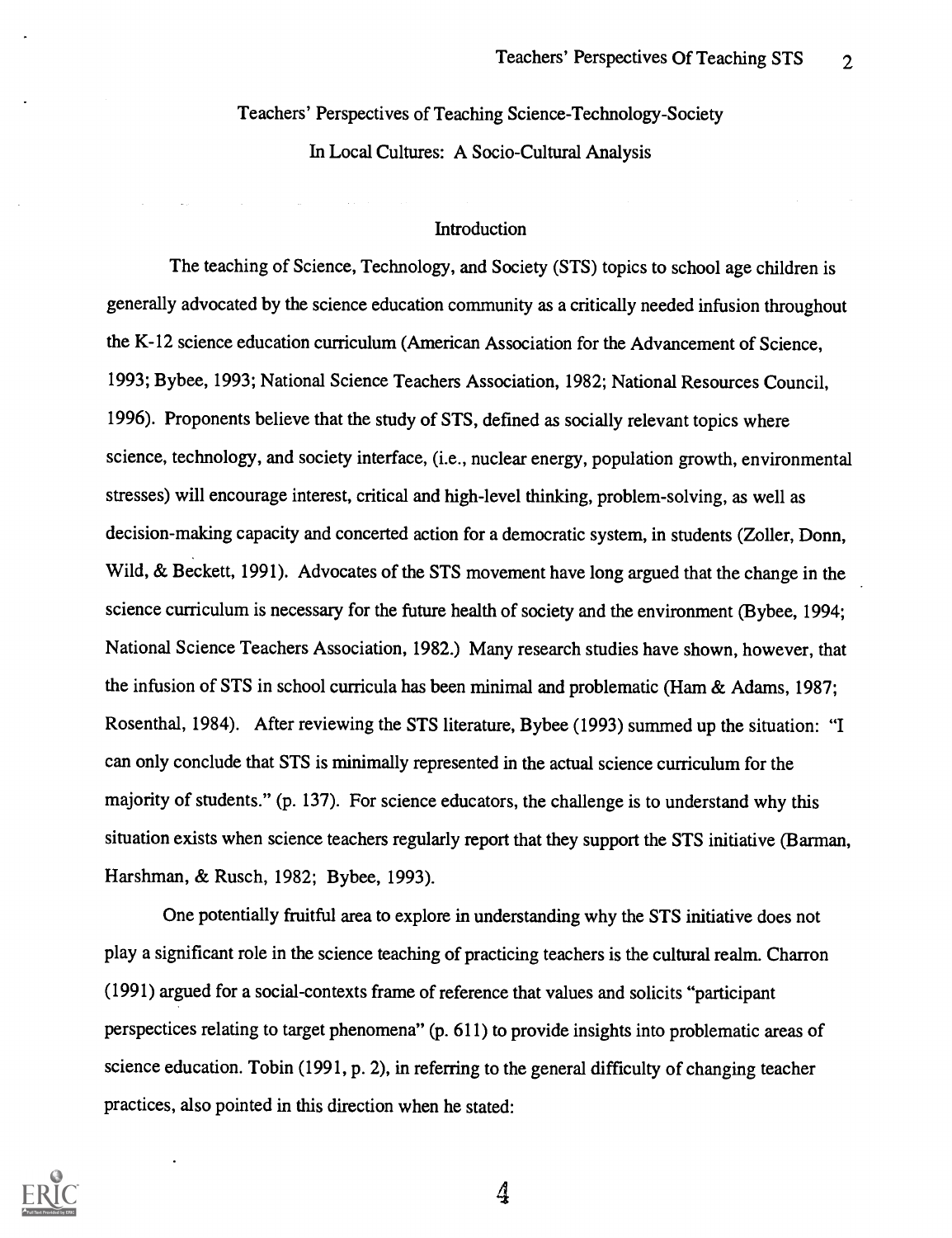Because of the difficulty of changing practices to conform with a given referent, it is not surprising that change takes so much time. Actions do not take place in isolation from a culture, and as a consequence, changes of an individual might not be met with the approval of other participants in a culture. Indeed, some changes that are contemplated might be taboo in this culture.

Many of the topics inherent in STS education are acknowledged as controversial to the community-at-large and pose special problems for science teachers to teach in their local school districts. Ironically, the most relevant topics to students in a particular school are often perceived by science teachers in those schools as too controversial to teach. There is a paucity of research about topics science teachers perceive to be "frowned upon" or forbidden to teach in their communities and how teachers then act on these beliefs. Duffee and Aikenhead's study (1992) about decision making and teaching science through STS underscores the critical need for this type of information. They argued that only by determining what constitutes the full spectrum of teachers' human experience ("teacher practical knowledge" which includes an examination of past experiences, current teaching position, and a vision of how their teaching positions should be, p. 494) will curricular decision making by STS teachers be understood and more open to influence by STS advocates.

This study reports one investigation to better understand teachers' perspectives about teaching STS. It examines five teachers' perceptions of STS topics taught or not taught in their local schools. This research also explores a socio-cultural perspective in STS research and reports on the explanatory power of interpreting the practices of STS science teachers. It should be emphasized that this study is not intended as an evaluation of the teaching practices of the teachers who graciously participated in this study.

#### Theoretical Perspective

This interpretive study falls within a radical constructivist framework. Constructivism is defined and used in this paper to describe the epistemology where individuals construct meanings from experiences, and these experiences are evaluated by their fit or viability with their current and

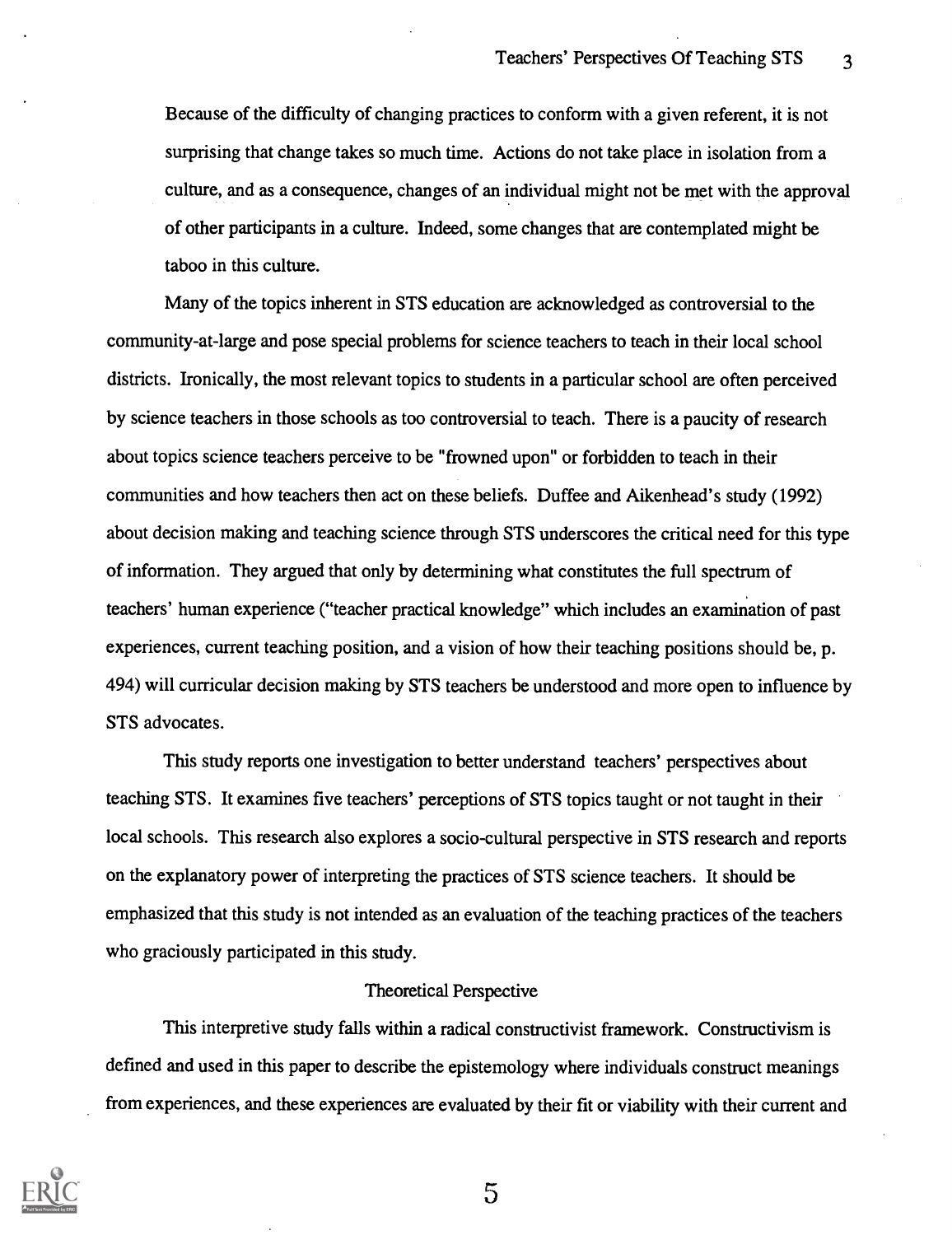4

previous understandings (von Glasersfeld, 1989, 1992). Radical constructivism posits that individuals can strive only to know models of the world and not an ontological reality (Roth, 1995).

Within the radical constructivist framework, this study takes an ethnomethodological perspective (Heap, 1990). Ethnomethodology is the perspective where individuals are situated within social structures in which they actively seek to bring order to their lives on a moment-bymoment basis by interacting with the social world. Through these interactions, individuals in a culture "organize their reasoning and actions and their interactions, as rational, recognizable, orderly events" (p. 20). The focus of this study was documenting participants' constructions of the beliefs they perceived within their schools' local cultures which influence their selection and instruction of STS topics.

In the larger context, this study contributes toward the emerging effort to conceptualize a cultural perspective for science education (Aikenhead, 1996), where all teaching and learning occurs within a culture. There are numerous definitions of culture promulgated by anthropologists; the preponderance of definitions fit in two general categories, a totalist view and a mentalist view (Vivelo, 1994). In the totalist view, culture is broadly defined as an adaptive mechanism consisting of the totality of tools, acts, thoughts, and institutions which serve to maintain a population. Weiss (1973) succinctly stated "culture is the generic term for all human nongenetic, or metabiological, phenomena" (p. 1396). This study does not purport to examine all phenomena that influence science teachers' enactment of STS teaching practices. Instead, it is limited to making some sense of the curricular impact of the participants' conceptual constructions of their local cultures (the totalist definition on culture is not used). The less comprehensive mentalist view of culture, in which culture is viewed as an ideational or conceptual system, better fit the nature of this study. In the mentalist view, culture is defined as a shared set of ideas, a "conceptual code" (Vivelo, 1994, p. 16), which individuals use to reflect upon themselves, the world, and as a heuristic for their actions. Culture is a system of thoughts, not objects. What guides individuals' lives within a culture is their conceptualization of appropriate behavior (Frake, 1964). In addition,

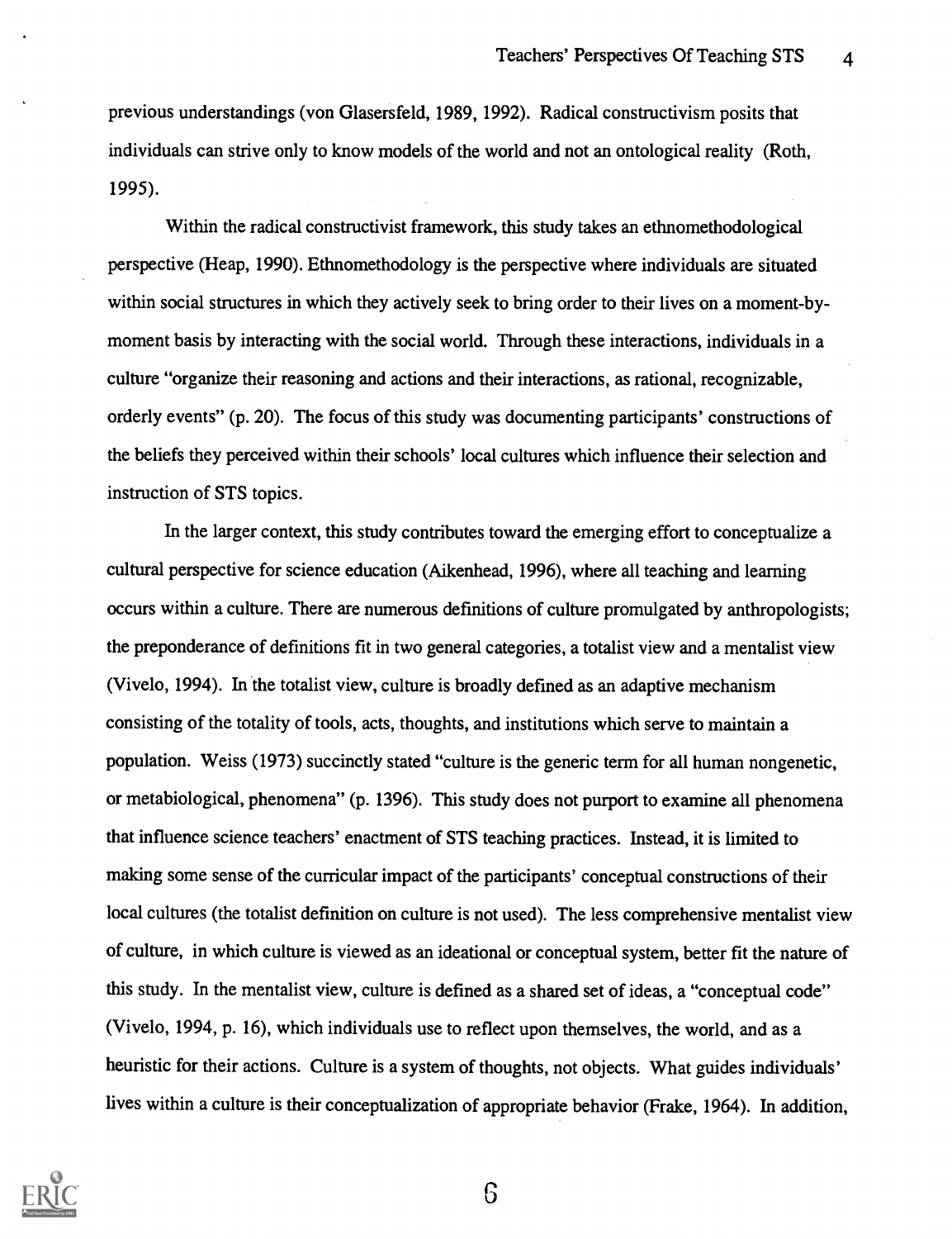this research is further informed by Geertz (1973) who alerted the interpretive research community that only by focusing on the knowledge constructed in "local example[s] of the forms of human life is there hope of gaining insight in the practices "of the mind" (p. 16).

#### Researcher Perspectives

In an effort to move toward critical subjectivity (a consciousness of one's beliefs, values, and epistemologies) as researchers, we share our perspectives on conducting research. Our interests and expertise is in the use of interpretative research methodology (Alasuutari, 1995; Erickson, 1986; LeCompte, Millroy, & Priessle, 1992). The data we collected are interpreted through that methodological lens. As a consequence of Lakoff and Johnson's (1986) work on the concept of "experiential realism," we believe there is worth in interpreting the social context in which science teachers practice from the teachers' perspectives. This means that the experiences of participants in this study are thought to be constructed in an awareness of a community that maintains its own belief structure. McGinnis also is interested in pursuing Tobin's (1991) allusion to taboos in teaching practice as applied to STS education to see if that assists in explaining why the infusion of STS in the curriculum is minimal even though most teachers support it. Duffee  $\&$ Aikenhead's (1992) heuristic model of teacher practical knowledge encouraged us to place emphasis on the teachers' perspectives of their past experiences, their present teaching positions, and their visions of exemplary STS pedagogy.

We also held the belief that case studies can reveal insights that relate both to the hypothesis-generation and hypothesis-testing domains (Brause & Mayher, 1991), particularly if additional case studies examine identical issues in similar contexts. As a result, the research design for this study consisted of two case studies conducted sequentially over a two-year period where there was an identical research interest in similar contexts. Both case studies were based on a socio-cultural research perspective to generate grounded theory (Glaser & Strauss, 1967). In the first case study the research design is the development of an explanatory framework. The second case study served to determine to what extent the interpretative assertions of the first case assisted in understanding an identical issue in similar contexts with different participants. McGinnis's role

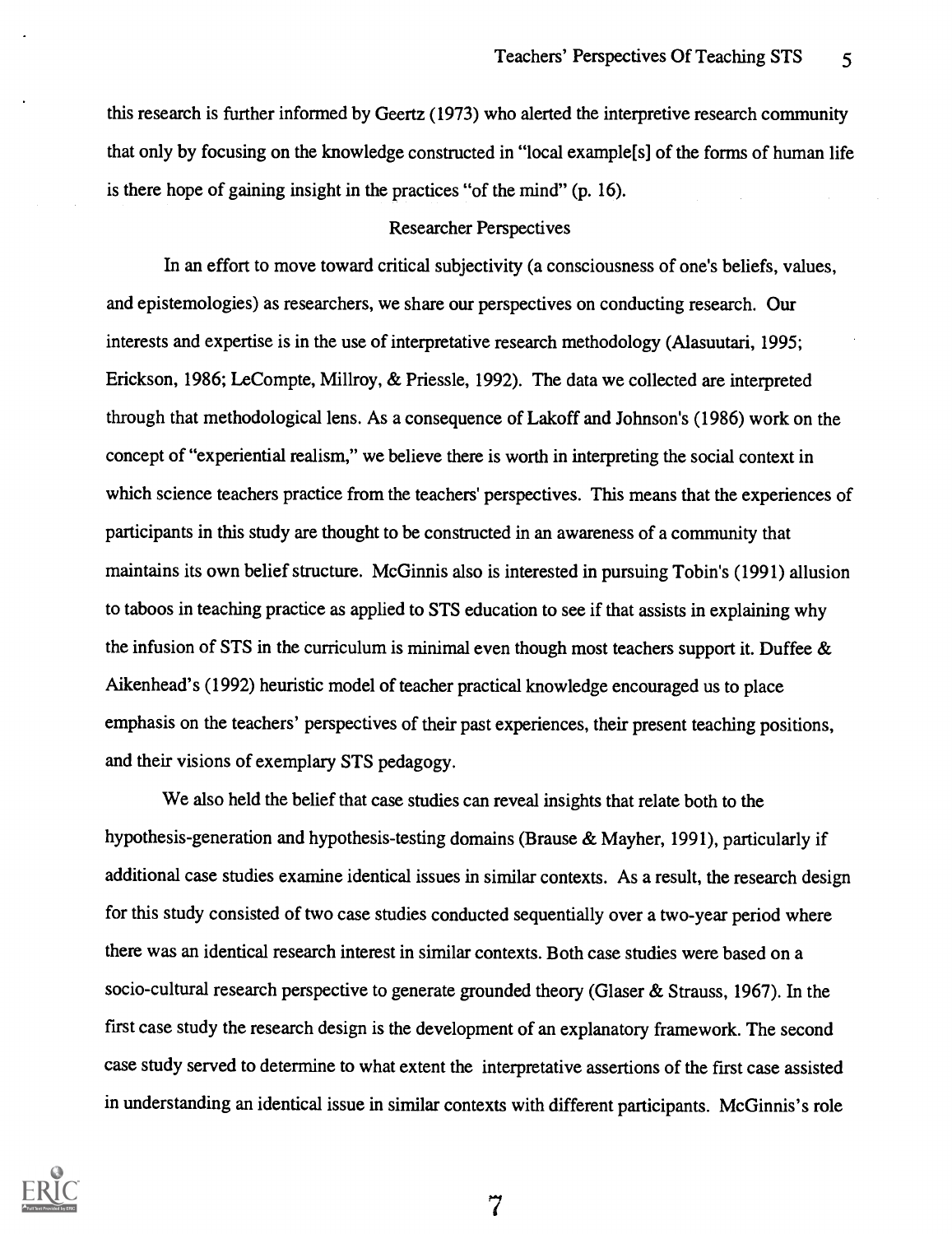as a researcher (Creswell, 1994) during the first case study was one of observer and participant (he led one workshop session in which the study participants were enrolled). His role during the second case study was as an observer. Simmons' role as a researcher in both of the case studies was as a co-data interpreter.

#### An Anthropological and Sociological Perspective Of Avoided

#### and Accepted Topics Within a Culture

The disciplines of anthropology and sociology offer insight and understanding of topics of discourse which are avoided and accepted areas within a culture. The constructs of taboo and noa are used to refer to these instances, respectively.

#### Taboo

Taboo (variations: tabu, tapu, and tampuh) is a Polynesian word that originated from Sanskrit and meant a general priestly ban or a specific object which should not be touched (von Raum, 1973). Captain James Cook's 1771 Polynesian voyage introduced this term to the English language. In its original scholarly usage in anthropological field studies of homogeneous, native cultures, taboos were defined as behaviors dangerous both to the individuals who engaged in them and to others (Knipe & Bromely, 1984). The element that distinguished taboos from other prohibitions was an automatic punishment associated with them. Margaret Mead (1928) stated "Tabu may be defined as a negative sanction, a prohibition whose infringement results in an automatic penalty with human or superhuman mediation." Burriss (1931) also defined taboo as a feeling that certain objects, actions, or persons are, for some unknown reason, possessed of a mysterious power which makes them dangerous and should be avoided. The reason for the taboo is usually lost over time.

The taboo construct has been of great interest to many social science scholars. Geertz (1983) distinguished humans from other animals as a result of our social structure built around a taboo on incest. Durkheim distinguished taboo by its strictness and its categorical nature (von Raum, 1973). Sigmund Freud (1918) made the argument that taboos (defined as a series of restrictions which people impose upon themselves that are forbidden without any apparent reason

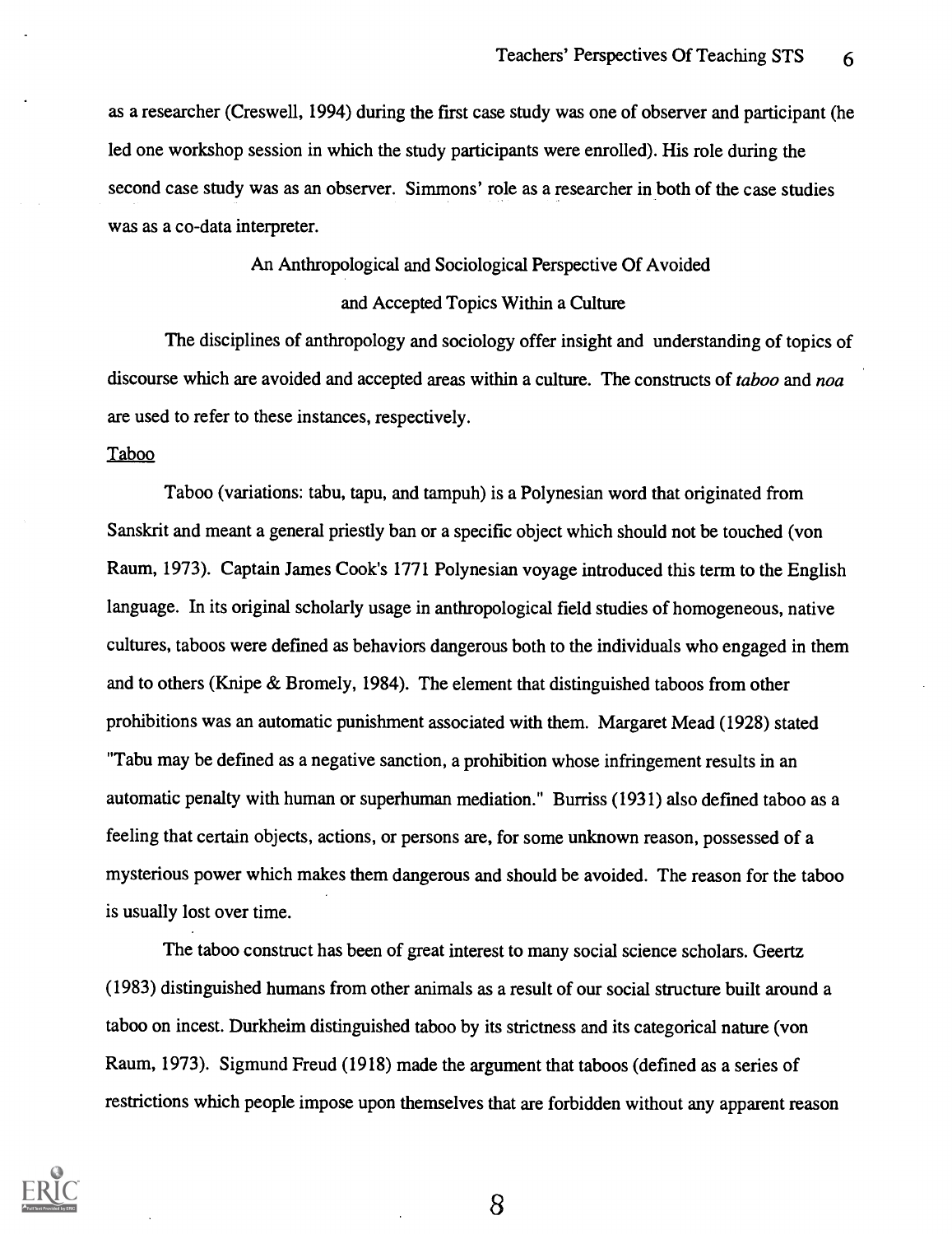and which they do not think to question) expressed a fragment of psychic life which is not comprehensible to humans.

More current definitions of taboo have moved away from the notion of an automatic, supernatural punishment and now emphasize the socially agreed upon forbidden component. Radcliff-Brown (1953) led this change by defining taboo as a ritual prohibition--a belief that an infraction would result in an undesirable change in the ritual status of the transgressor through the actions of other members of the society. Schroeder (1984) made the argument that although taboos are generally thought of as irrational proscriptions (deeply ingrained traditions that once may have had reasonable meanings that have long since worn away leaving a residue of ritual behavior), some are rational, such as the silence rule in libraries. Voigt (1984) pointed out that taboos are the dark and scary side of a culture. The social aspect of taboo as describing behaviors which are universally forbidden within .a given social group was furthered argued by Knipe and Bromely (1984).

Taboos constitute an effective way for social groups to identify threatening behaviors and, having identified them, establish grounds for controlling those behaviors and the misfortunes which will result. Fortes (1983) supported the social creation of taboos when he stated that they are simply examples of a special kind of rule which guide an individual's life every hour of the day in society. Rules convey the socially authorized and sanctioned norms for the conduct of social and personal life. Von Raum (1973) argued for taboos to be placed under the rubric of restraints (restraints being defined as a limitation of a person's freedom of action or a reduction in the individual's sphere of control), with avoidance and taboo making up the ends of a continuum. Finally, Shaw and Boone (1951) argued for the consideration of levels of taboos, allowing the word to be used for both the identification of minor forbidden behaviors and larger, more generally held societal restrictions of behavior (similar to the original meaning from Sanskrit).

The definition of taboo employed in this study is a hybrid of the more current socially constructed definitions. Taboos are beliefs that constrain action by making those behaviors perceived as threatening by the members of the social group forbidden and improper for

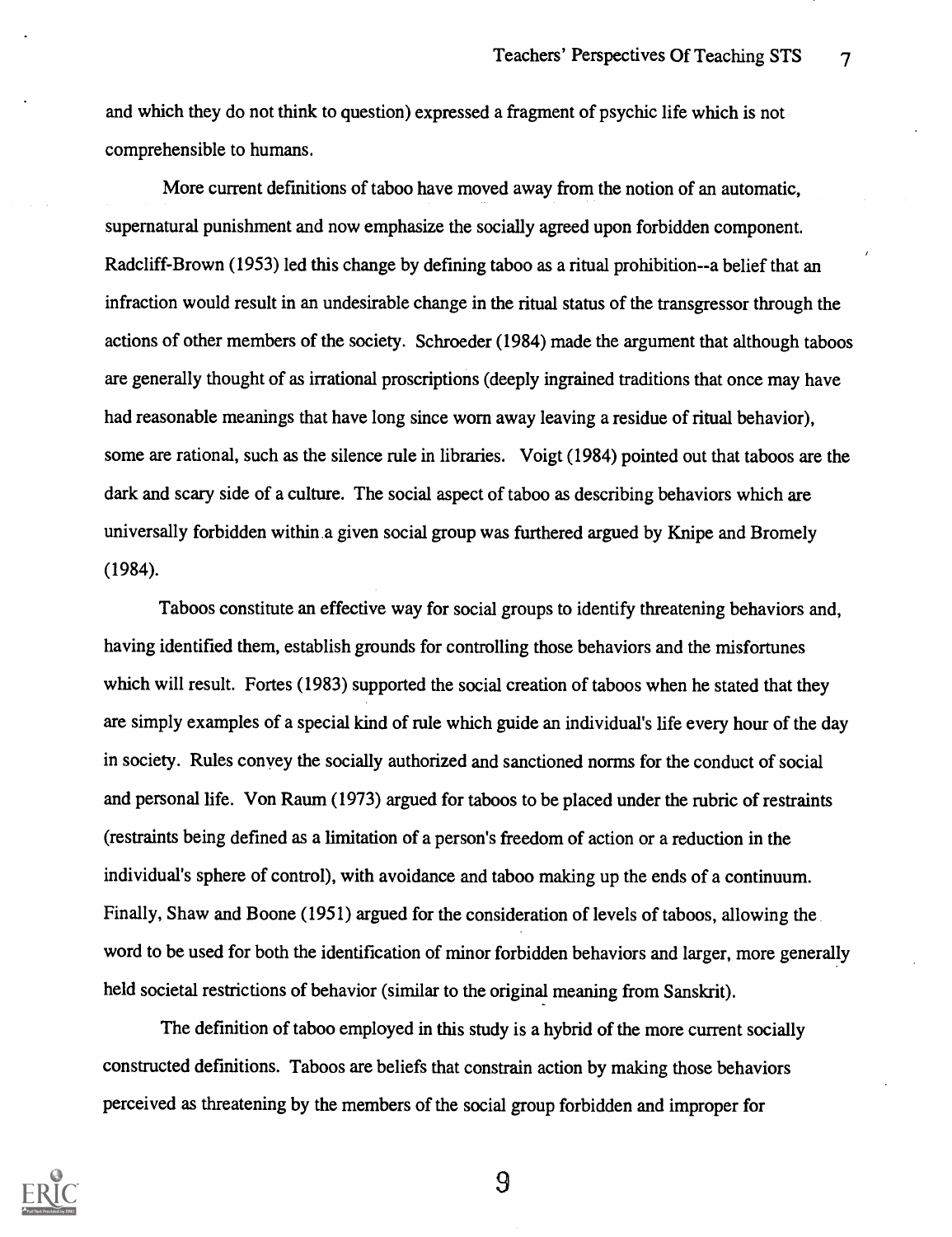discussion. In other words, taboos are constructed by the social group to control behavior that threaten the culture's belief structures. By extension, the label of taboo was applied to STS topics which science teachers avoided teaching because of a perception of being forbidden. By excluding these topics from the science curriculum, those topics were evaluated to be improper for discussion in the classroom. In addition, the general ban on teaching a topic in the science curriculum perceived as threatening in local cultures was also labeled taboo.

#### Noa

Noa is a Polynesian word also introduced into English following Cook's voyage. It has the opposite meaning of taboo, i.e., things ordinary and generally accessible (Freud, 1918). It is a term that has not been extensively used in colloquial English or in anthropological or sociological research, although its semantic power to serve as a succinct antonym of taboo is apparent.

In this study, the noa in STS instruction was defined as those instructional topics that teachers generally perceived as not forbidden and as proper topics for discussion in local cultures. These topics were not perceived as threats to the local belief systems and held little controversial potential.

#### Method

#### **Context**

The first cohort of case study participants ( $n=2$ ) completed an Eisenhower funded threeweek summer STS inservice workshop conducted at a major state university in the Southeastern U. S. A. The second cohort of case study participants ( $\underline{n}$ =3) completed a 5-credit academic class one year later at the same university. The curricula in the two in-service educational experiences were identical, including the field trip sites, and were primarily designed and taught by the same science educator. The workshop and the academic class experiences differed only in the extent that the less time constrained academic class allowed additional time for discussion of the STS topics.

Curricula of the STS Experiences. The summer STS inservice experience included an intensive two-week workshop held on a university campus and a subsequent one-week field-based directed study. Participants in the workshop received 3 in-service credits and a stipend. The

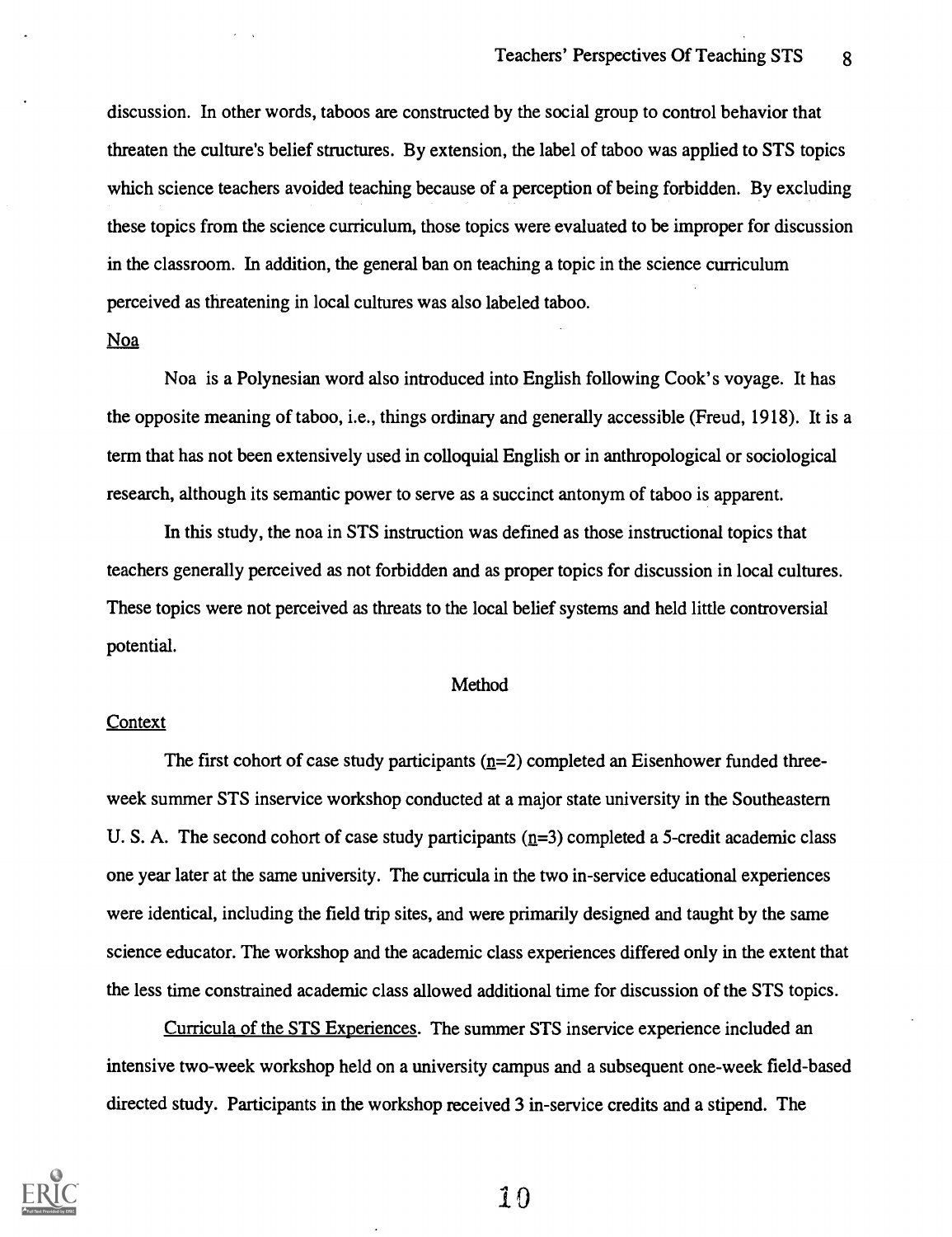workshop provided fourteen upper elementary and secondary practicing teachers with an update in scientific knowledge about the environment on a global and local scale, an introduction to the theoretical framework underlying STS (focusing on the two approaches to STS, the social issues and the social aspects of science) and problem solving, and extensions of these ideas to classroom applications. The social issues STS approach (which "deals with specific topics or problems in science, technology, and society", Rosenthal, 1989, p. 581) served as the dominant STS approach in this introductory STS workshop. However, the social aspects of science STS approach (which uses the perspectives of other disciplines such as history and philosophy to study the interactions among science, technology, and society) was also promoted in discussions for further study as an enduring STS theoretical framework. Emphasis was placed on incorporating STS related goals and activities in the science curriculum. Special attention was focused on the design and implementation of effective teaching strategies (e.g., role playing and investigative labs) in relation to the featured environmental science topics. The one-week field-based component of the workshop provided teachers with opportunities to examine and apply first-hand the ideas from the workshop to selected sites in the state. The field trips were organized to help teachers relate the scientific update sessions to the development and practice of teaching skills and strategies appropriate for STS education. They were conducted to exemplify how teachers could locate, design, translate, and implement field-based activities with their students.

Specifically, the two-week campus workshop included a series of sessions that focused on an update of scientific knowledge in societal issues and current specific pedagogy related to STS issues and problem solving. Conceptually, the topic areas in science content and in sciencespecific pedagogy were approached from four perspectives: global, national, state and local. Participants were encouraged to reflect on how the issues at each level influenced their teaching practices. The science content sessions were led by three members of the science community (senior level university faculty in science departments and institutes). The 3 to 4 hour morning and afternoon time blocks allowed the teachers and the scientists to discuss trends in research and the implications of that research on society. Specific topics addressed in the science content update



 $\frac{1}{3}$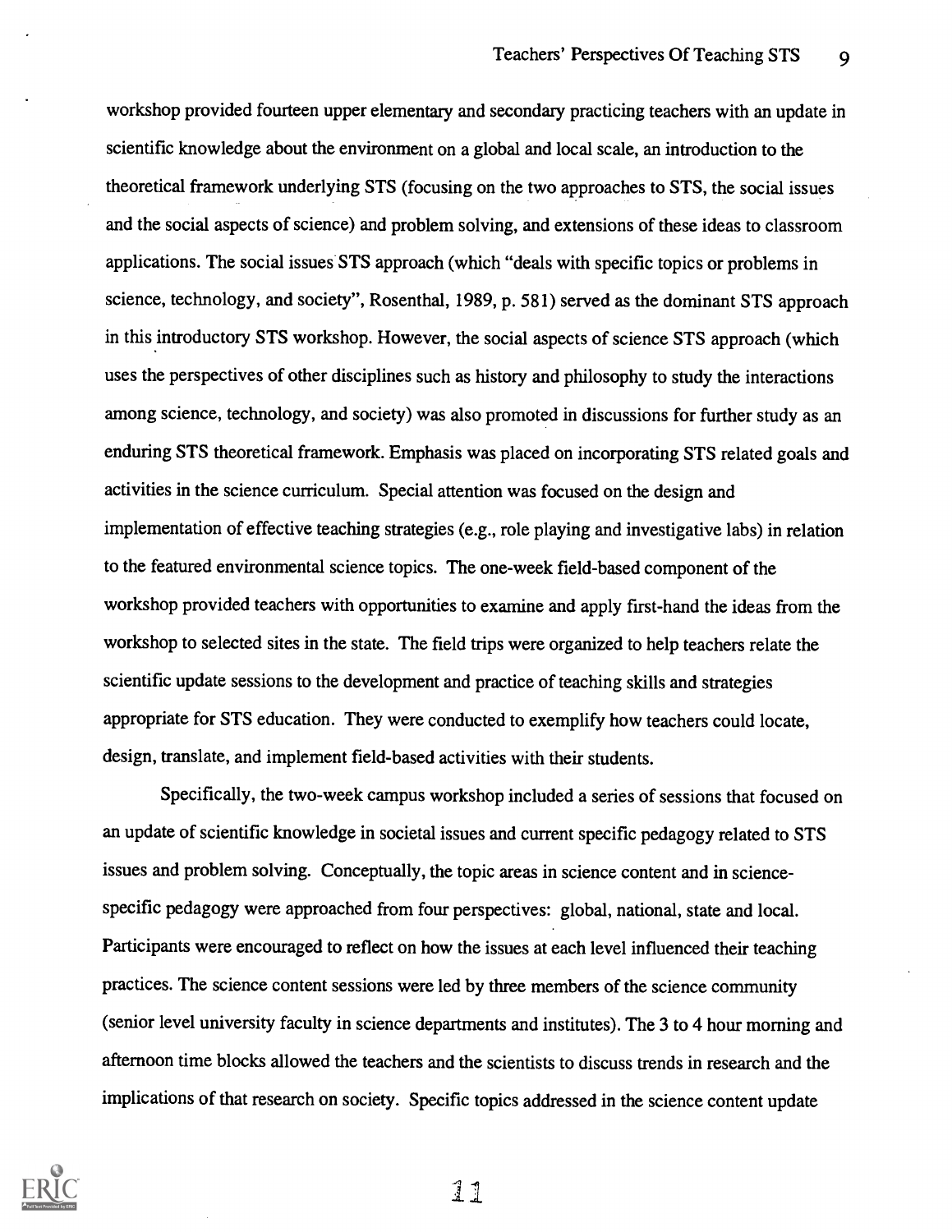sessions included global warming, acid rain, water pollution, soil erosion, endangered species, habitat degradation, and bioengineering. To enhance the involvement and interest of the participants, prior to each of the science update sessions, participants were invited to submit questions to each of the presenters on the science topics. These questions served to guide the scientists' presentations and discussions.

The campus workshop also featured content specific pedagogy sessions organized around the science content sessions. These sessions built upon the participants' repertoires of teaching strategies by engaging them in activities and experiences representative of various strategies and alternative models of learning. Teaching strategies modeled and emphasized in these 2 hour sessions included mediative, generative, and collaborative strategies (Costa, 1985). Cooperative learning and role playing were used extensively throughout these sessions. Specific topics included decision-making, issue analysis, cooperative learning strategies, and futuristic problemsolving. Constructivism served as a referent for the instructors and participants of the workshop (Tobin, Tippins, & Gallard, 1994). Learning was portrayed as "making sense of experience in terms of what is known" (p. 48) in a social context. The teacher participants were encouraged to view themselves as learners and to give meaning to the workshop experiences by personal reflection that connected extant knowledge with new knowledge constructions. Discussions centered on teaching actions the participants could employ in school to facilitate effective and meaningful learning experiences for their students. Organizing questions included "How can teachers help students identify local, regional, national, and international problems which influence their daily lives?" " How can teachers design and implement a learner-centered classroom through problem solving organizers?" "How can teachers empower students to make decisions and changes and become aware of the responsibilities that accompany those decisions?" and "How can teachers develop problem-solving frameworks and organizers for enhancing classroom teaching and student learning?".

Resources used in the pedagogy sessions included simulations, laboratory activities, and curricular resources (including Project Wild, Outdoor Biology Instructional Strategies, Project

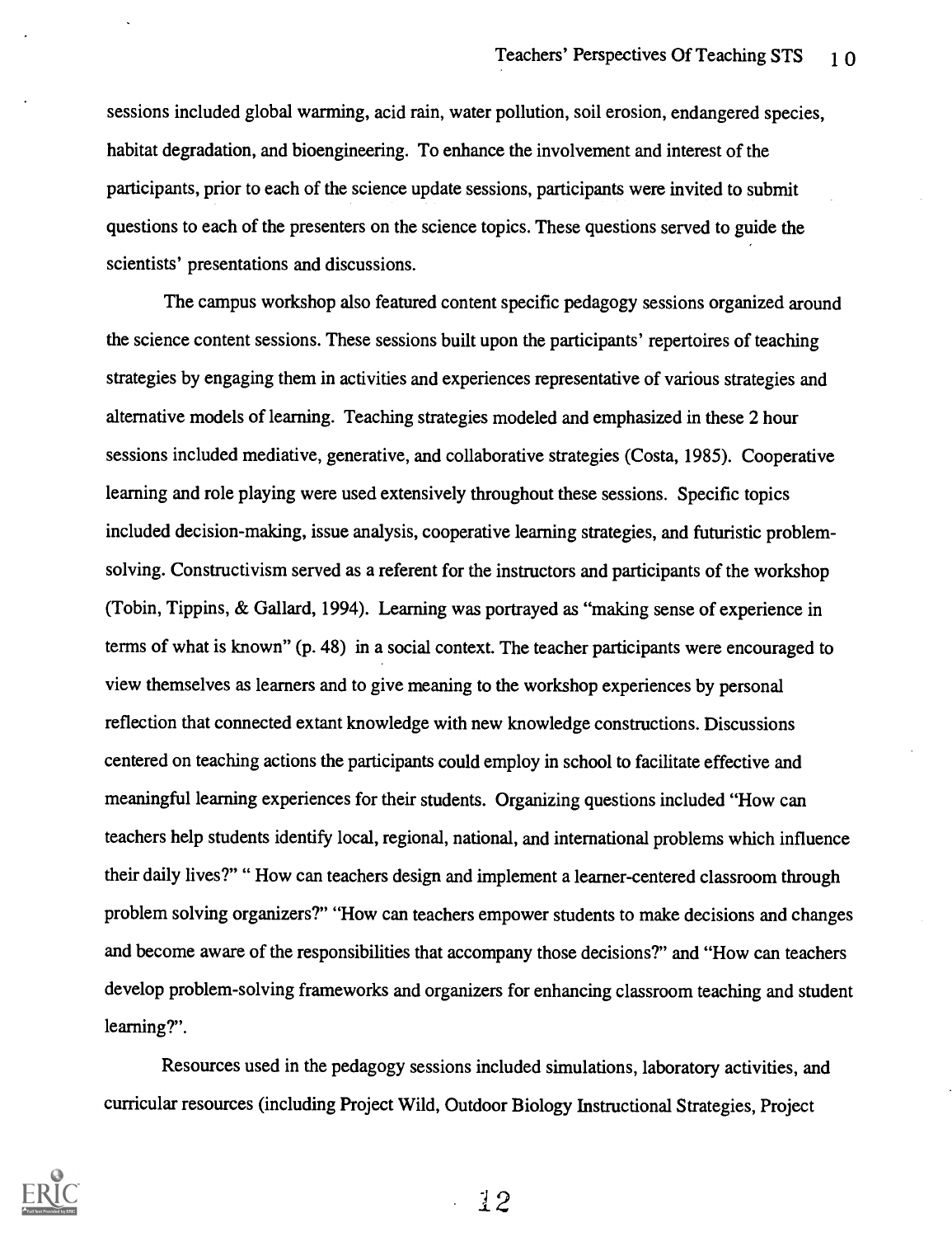Learning Tree, BSCS Science, Technology & Science Modules, SirS Critical Issues, and CEPUP).

The one-week field-based component of the workshop consisted of three specific excursions within the state. Participants traveled in minivans to the destinations and spent the nights in workshop provided lodgings. Three representative excursions were selected as exemplars of geographic sites that offered opportunities for exploration of STS issues. The first excursion was to an environmental center that featured a comprehensive environmental education program, the second to an operational nuclear reactor and weapons facility, and the third excursion was to a series of mines, a major pristine swamp, and a barrier island.

#### **Participants**

First year. Two teachers were participants in the first year of this two-year long study. They volunteered and agreed to be observed throughout the academic year as they implemented STS practices in their local schools. For purposes of confidentiality, both participants are given pseudonyms, "Ms. Shaw," and "Ms. Bird," respectively. Three teachers in the second year of this study voluntarily participated in the second offering of the STS inservice workshop offered as a quarter long academic class. They also agreed to write and submit for review STS curriculum units designed for their schools and to be observed during implementation of those units in the academic year. For purposes of confidentiality, these participants are given pseudonyms, "Ms. Star," "Mr. Bailey," and "Mr. Jefferson," respectively.

For the first phase of this study, we employed a combination of factors to select the two participants: proximity of the teachers' schools to the university; participants teaching in districts far from the university would limit the previous exposure to us or to the STS initiatives promoted in local school districts by our department; diversity in level of teaching experience (newto experienced); teachers' beliefs about science (this diversity would enhance the quality of the data collection and interpretation); participant interest and active involvement; and, lastly, focus on a very limited number of contexts to extract insights into teachers' STS practices. The selection of Ms. Shaw and Ms. Bird fulfilled all of the criteria.

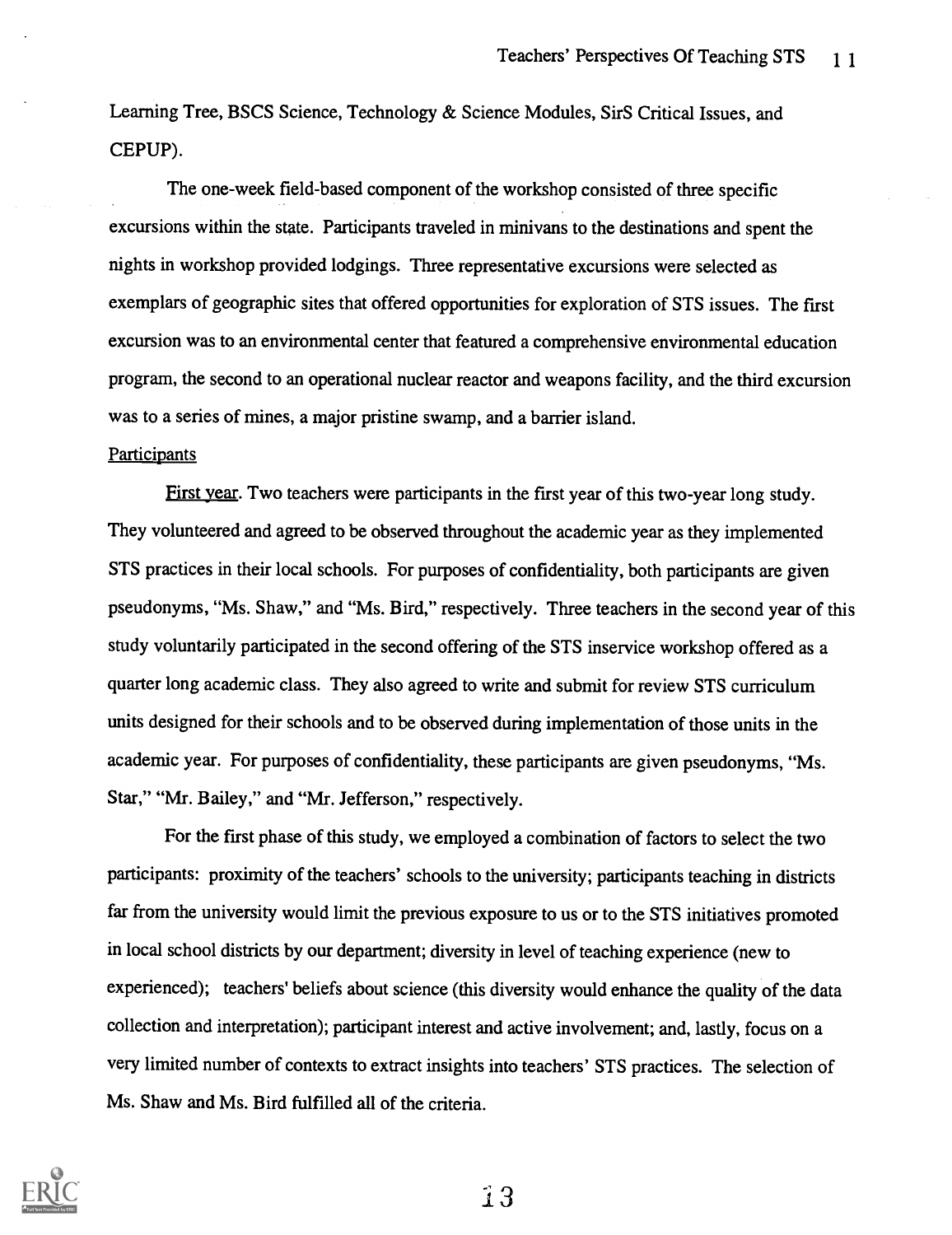Ms. Shaw is a White woman in her late 20's who teaches 4th grade. Before taking her present teaching position, she taught middle school science for 5 years in another school district. She is not tenured. Ms. Shaw lives in a neighboring county and commutes daily to work. From our researcher perspectives what initially impressed us about Ms. Shaw during the summer workshop was her lightheartedness and casual summer attire, shorts and tee shirts. In contrast, the other participants dressed in much more formal attire. Ms. Shaw also projected that shewas a confident and successful experienced teacher.

Ms. Bird is a White woman, in her early 20's, who teaches 6th grade. This is her second year of teaching and the first year in her current school. She is not tenured. Ms. Bird lives outside of the county in which she teaches, and she commutes daily to her school. During the group discussions conducted in the summer workshop, we were impressed by Ms. Bird's comments. She was serious and consistently focused on her teaching role. She projected herself as a new teacher who wanted to improve her science teaching practice.

Second year. The second cohort was selected to widen the pool of participants' characteristics regarding demographics and school location. Of the six participants originally targeted for inclusion, three ultimately fully participated (the other three expressed interest but were unable to coordinate mutually convenient site visit dates with the researcher or to fully participate in data collection strategies).

Ms. Star is a White woman in her mid-40's who teaches 5th grade. This is her fifth year of teaching at her present school. She is tenured. Ms. Star is a long time resident in the community served by her elementary school.

Mr. Bailey is a White man in his early 50's who teaches 8th grade. This is his tenth year of teaching at his present school. Mr. Bailey is tenured and lives in an adjacent community.

Mr. Jefferson is a White man in his mid-30s who teaches 9th grade physical science and 10th grade biology. This is his third year of teaching at his present school. Mr. Jefferson is not tenured and lives outside of the community served by his high school.



 $\overline{1}$   $\overline{4}$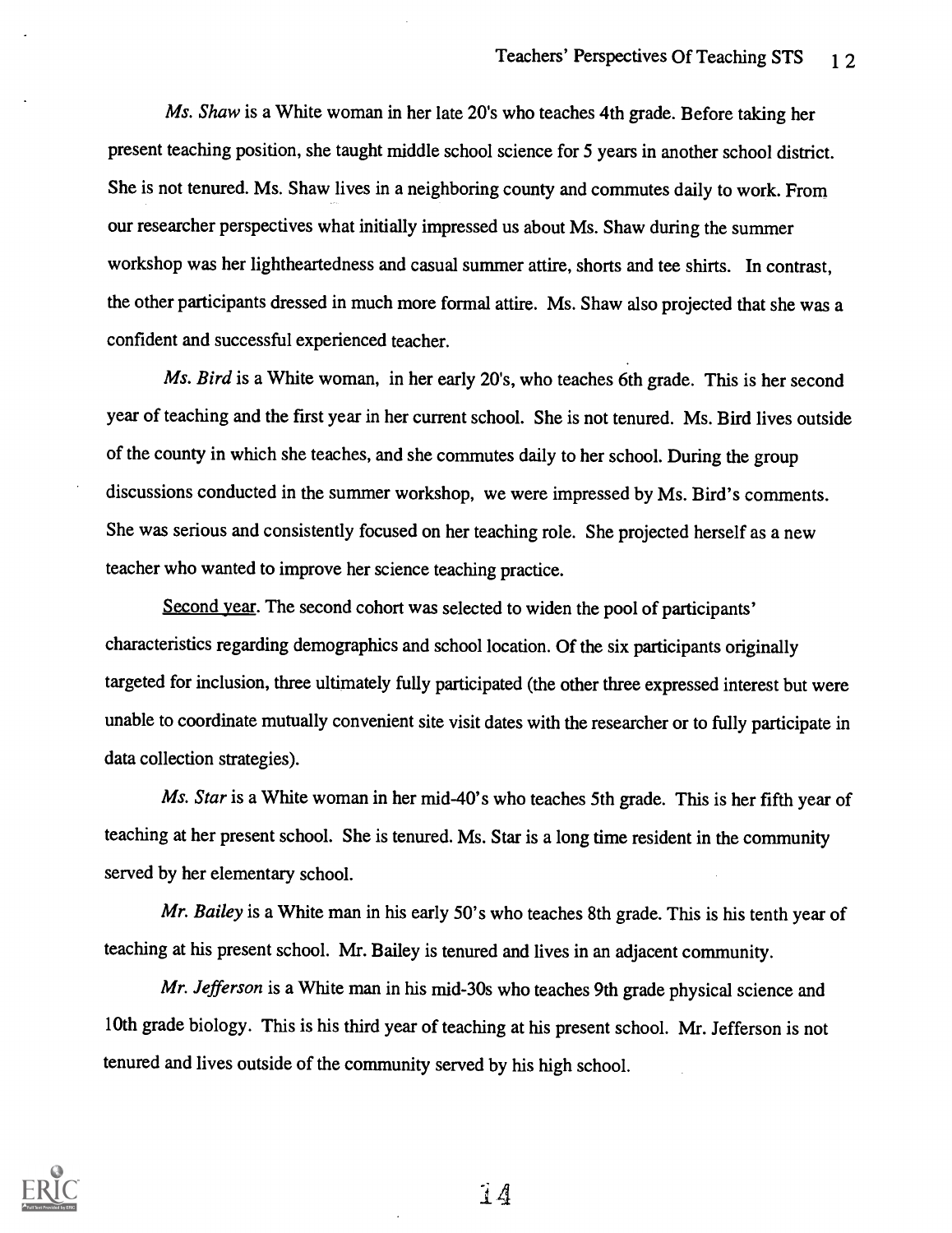We selected these participants based on: the school's geographical position in the state (different rural and suburban districts compared to the first case study participants); diversity in level of teaching experience (new and untenured to experienced and tenured) and in beliefs about science (the teaching practices of those participants who were both similar to and different from the first case study would assist us in determining the explanatory power of the emergent insights from the first case study); participant interest and active involvement; and, increase the sample of participants compared to the first case study (to determine if a greater number of sites within this social context offered additional insight into teachers' STS practices). The selection of Ms. Star, Mr. Bailey, and Mr. Jefferson fulfilled these criteria.

#### Sources of Data

During the first phase of the study, a variety of data collection methods were used. Throughout the summer STS workshop, McGinnis took field notes in the daily STS sessions conducted at the university. Both Ms. Bird and Ms. Shaw were observed as they participated in the workshop's activities. In instances in which McGinnis was not available to directly observe the participants, he talked with the faculty who were present and recorded their anecdotal observations of the participants. Upon completion of the summer STS workshop, Ms. Shaw and Ms. Bird completed a 17-item 5-scale Likert opinionnaire' (Likert, 1967) crafted for this study (refer to the Appendix). The purpose of administering the opinionnaire was to provide selective information on the participants' level of science and STS beliefs. In addition, Ms. Shaw and Ms. Bird gave responses to four open-ended survey questions during the last day of the workshop that related to STS issues and perceived barriers to teaching STS topics.

During the academic year, McGinnis made a site visit to each of the participants' classrooms and conducted a semi-structured, audio-taped interview in which the participants reflected on the summer STS workshop and on their subsequent STS teaching practices over the school year. Artifacts, including participant lesson plans, also were collected for analysis.

During the second phase of study, we employed artifact analysis, classroom observations, and individual interviews. McGinnis reviewed the STS lesson plans that the three participants

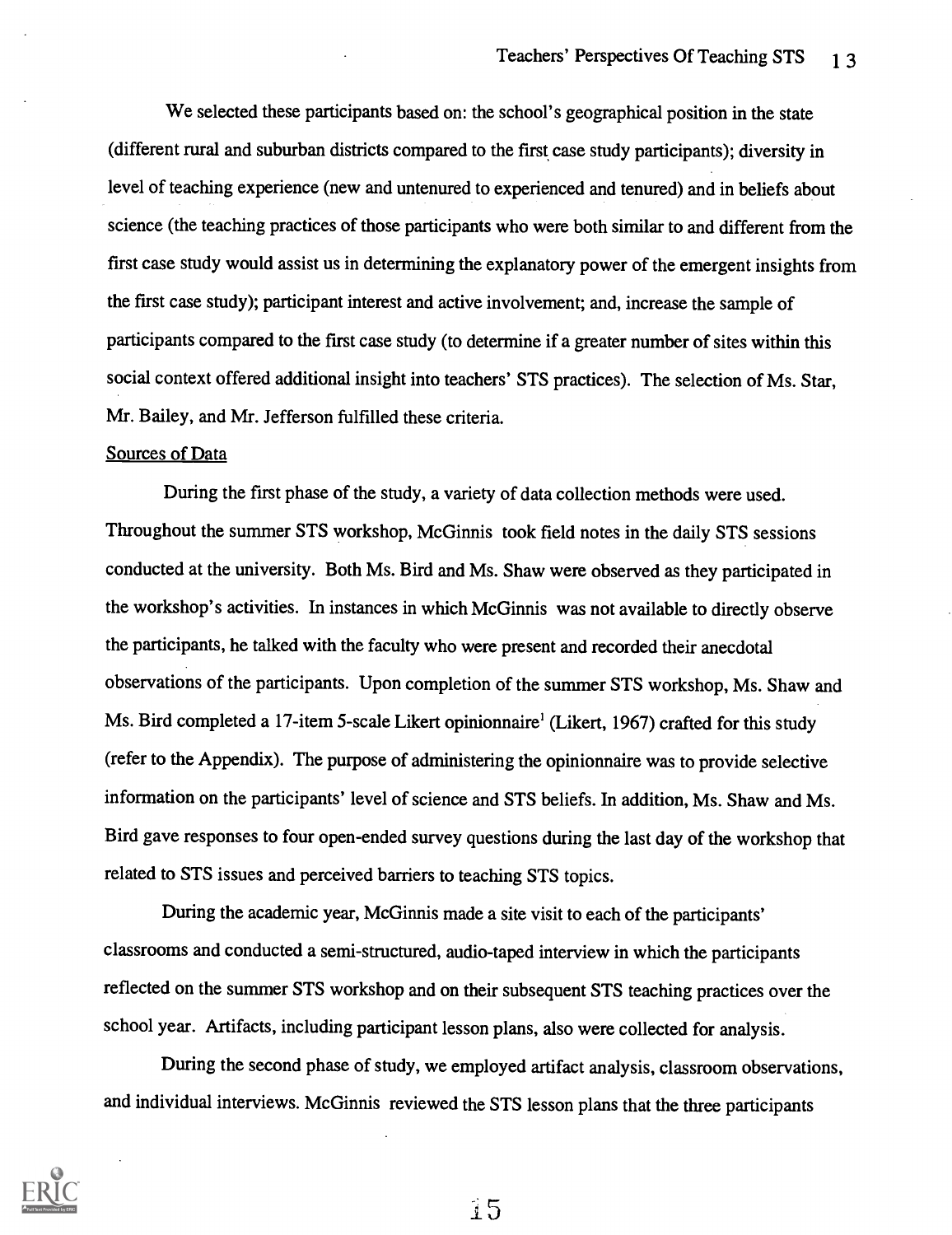submitted to their course instructor during their STS course. In these lesson plans, the participants presented a STS classroom activity they intended to use in their practices. After their STS course, the participants were mailed a copy of the science and STS opinionnarie along with a copy of the open-ended four survey questions. McGinnis then visited each participant once during the spring quarter following this fall class. He observed them as they implemented their STS teacher-designed activities in their local cultures. McGinnis had no previous contact with them, since he had not participated in their course. All three participants were interviewed using a semi-structured protocol at the end of the site visits. These interviews were audiotaped and transcribed. Table 1 contains the semi-structured protocol used in this study.

[Insert Table 1 about here]

#### Data Analysis

Methodology. Data analysis in both sets of case studies was conducted within and across two levels. The first level data analysis focused on documenting the level of selective beliefs the participants held toward science and the teaching of STS. There was also an attempt to compare and contrast these findings among the participants. The second level data analysis was performed during the academic year following the STS experiences. It consisted of a review of both data collected during the academic school year and during the inservice STS experiences. In the second level of data analysis, the focus was first on identifying each participant's avoided (taboo) and taught (noa) STS topics, second on documenting how the participants perceived their local cultures, and third on using analytic induction (Glaser & Strauss, 1967) to generate analytic constructs that explained the participants' patterns of STS enactment. Both sets of analyses informed each other and contributed toward the findings and emergent understandings from the two-year study duration. Within each analysis, ongoing efforts to triangulate and to disconfirm data were performed.

During the second case study, the first level analyses were performed along with a new analysis. In the second level analyses, the focus was first on the identification of science topics that were avoided or accepted (guided by the emergent understandings from the first case study)

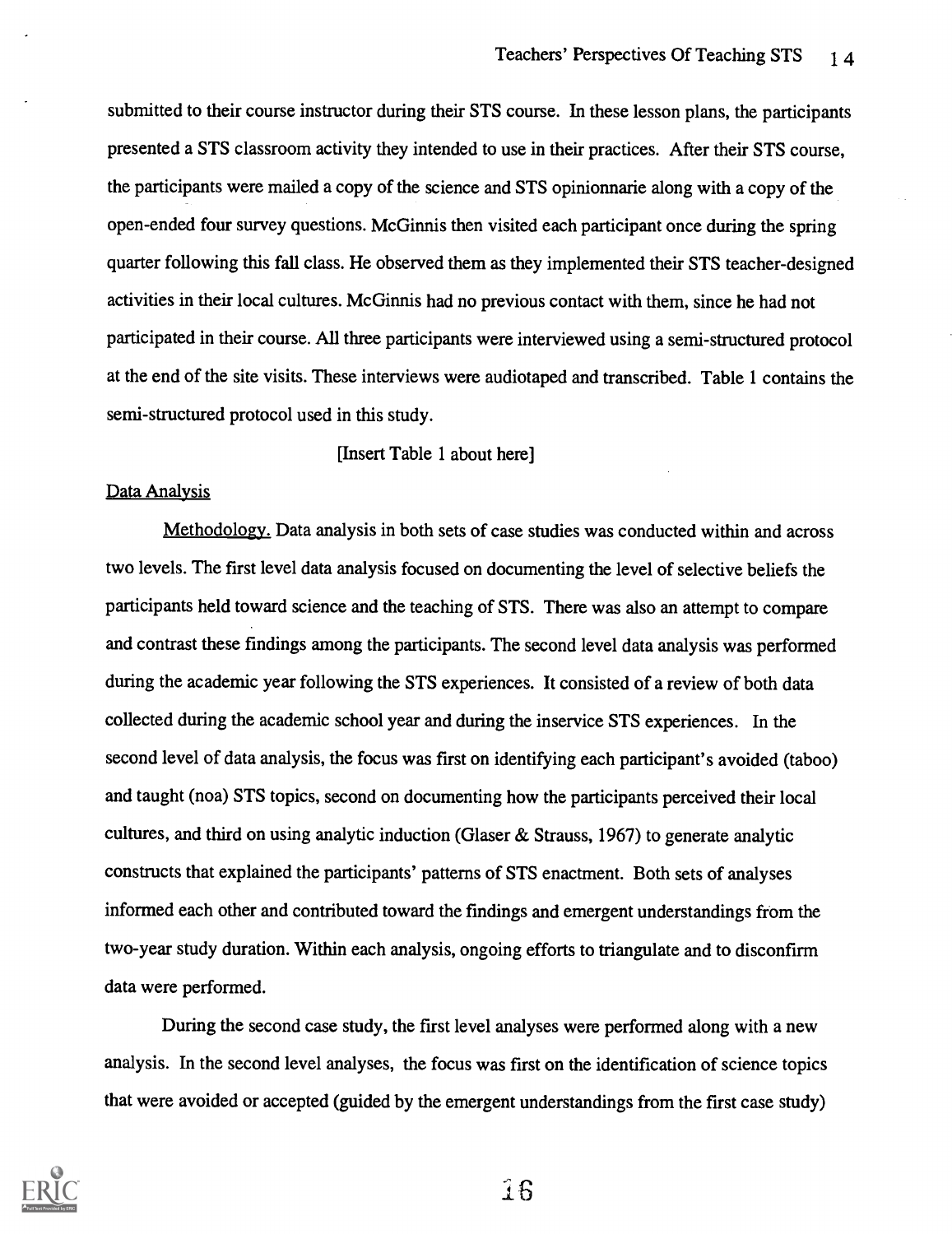and second on documenting how the participants perceived their local cultures. The analysis was different from the first case study by seeking to make claims concerning the extent of the explanatory power from the analytic constructs of the first study to make sense of these teachers' STS practices in their local cultures.

Trustworthiness of the data. Criteria to enhance the trustworthiness of the data analysis was based on Lincoln and Guba (1989). During the first phase of this study, McGinnis was a regular observer of the workshop, a workshop presenter, and an interviewer. During the second phase of the study, McGinnis reviewed STS participant products, arranged for and made on-site classroom observations, and interviewed all the participants. He also engaged in continuous peer debriefings during this study and had regular conversations with the designer of the STS workshop that focused on the research efforts. He presented on-going research understandings of this phase of the study at three separate research association conferences (science teacher education, qualitative, and science education associations, respectively) with this same workshop designer. Throughout the first case study, and especially during the second case study, we revisited emergent insights relevant to the understanding of avoided and accepted STS topics.

The principal incentive of engaging in the second phase of this study was to refine the emergent understandings from the first phase of the study. This was performed by increasing the number of case study participants, broadening the range of participant selection criteria (such as holding tenure), and by continuously looking for evidence to support or dispute first phase emergent understandings. In particular, classroom observations of participant STS lessons were conducted to provide another valuable source of evidence. Both before and throughout the study we monitored our developing constructions. Through the overt act of identifying our research perspectives and intentions we documented our commitment to engage in progressive subjectivity.

During the second phase of the study we were particularly sensitive to hold the emergent understandings from the first phase of the study as provisional while at the same time employing them as a lens to better detect and understand manifestations of teachers' perceptions of their circumstances. We engaged in ongoing member checks by formally sharing our written



イフ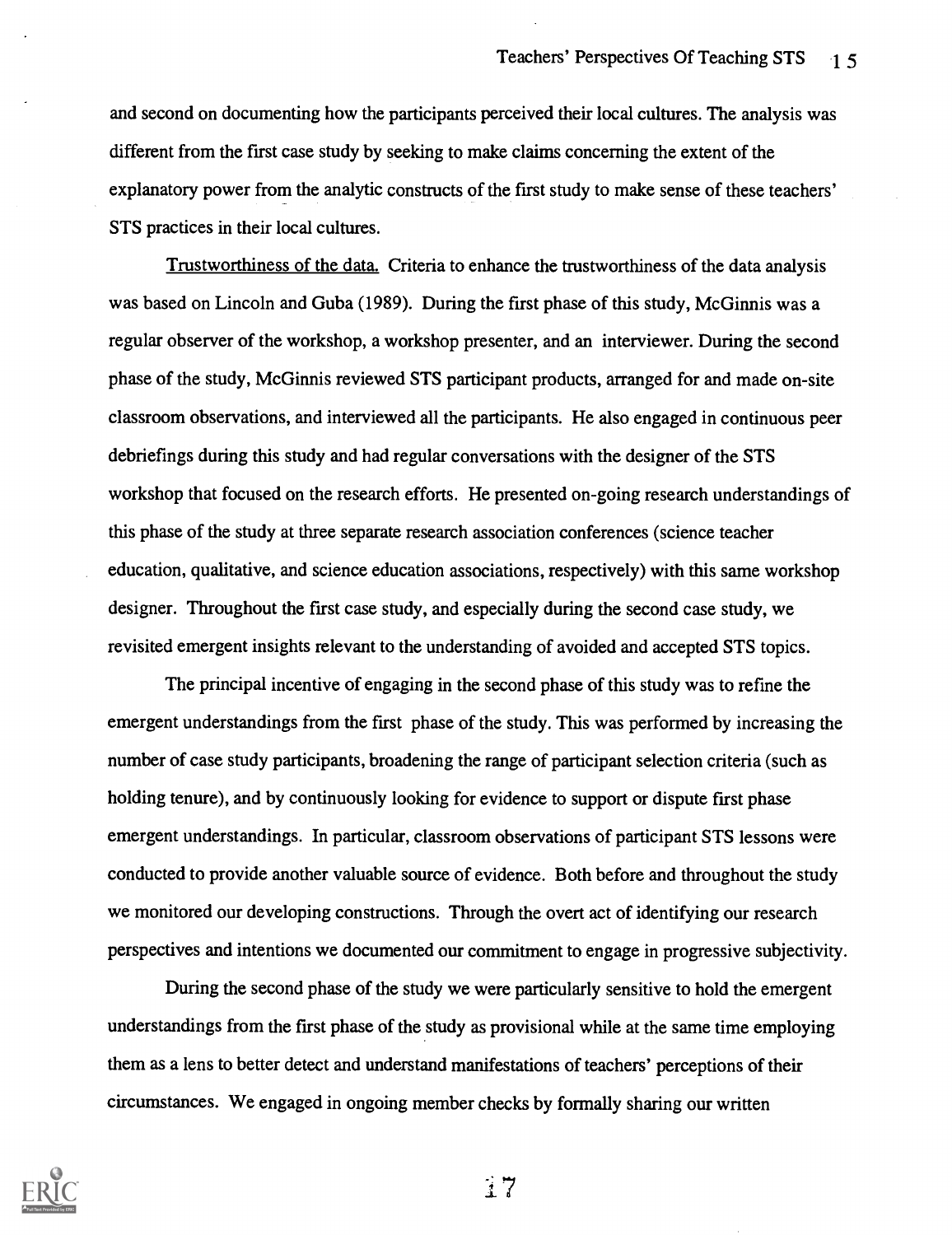interpretations of the workshop and the participants' actions with both the workshop designer and the participants. In multiple instances McGinnis confirmed with the participants that we accurately documented their statements and conditions obtained from site visits and interviews that were transcribed. Throughout this process, we received no challenges to the interpretation of the detected avoided and accepted topics or to the participant perceptions of the local cultures in which they practiced. However, due to the perceived sensitive nature of the topic of the study, the participants' reiterated their desire for confidentiality and anonymity to protect them from possible administrative censure within their school districts.

#### Emergent Understandings

#### The First Case Study

Level One: The Inservice STS Workshop. Ms. Shaw responded to all 17 items on the endof-the-workshop science and STS opinionnarie and impressed us by how many items on which she held strong positions (Table 1). In some instances she revealed some ambivalent beliefs. For example, she indicated that time should be taken away from other subjects for STS issues and then she also said that is not practical.

#### [Insert Table 1 about here]

Ms. Shaw responded to all open-ended items on the survey administered at the end of the workshop. Ms. Shaw's vision of the "ideal" STS teacher was one of a nurturing teacher who promoted student initiated problem-solving. Ms. Shaw's responses to the survey questions encouraged McGinnis to pursue topics with her that she perceived as controversial to teach in her community, especially since she did not indicate if she would teach any of them (see Table 2, question #4). In addition, based on Ms. Shaw's identification of "evolution" and "the Big Bang theory" as STS topics which would get her into trouble (see Table 2), we wondered if Ms. Shaw constructed a definition of an STS topic as any science topic that she perceived as controversial in her community. While controversial in some contexts, the STS topics Ms. Shaw identified (evolution and the Big Bang theory) are not generally recognized as STS topics and were not

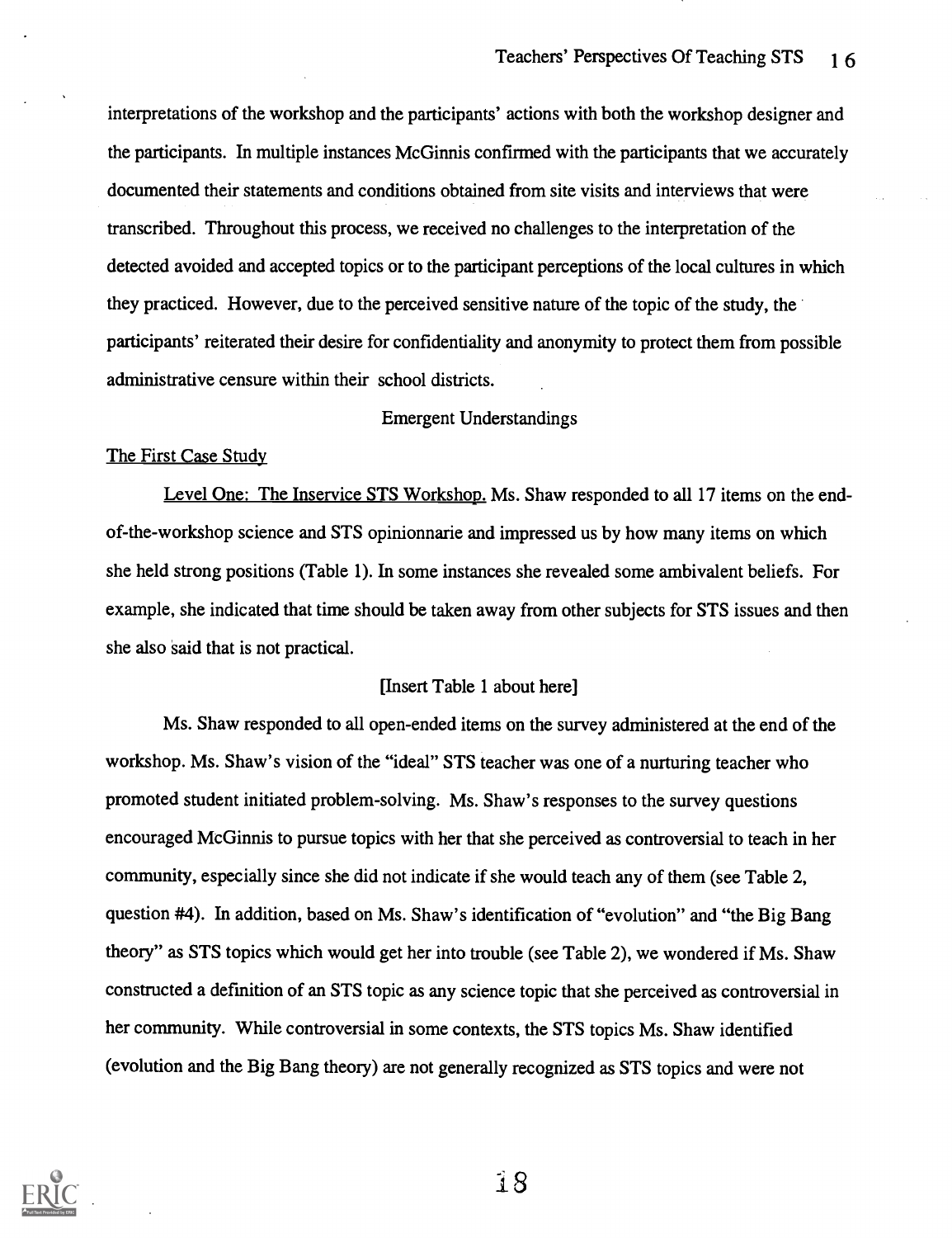identified as STS topics within the guidelines promoted by Zoller et al in the summer in-service workshop.

#### [Insert Table 2 about here]

Ms. Bird responded to all items on the end-of-the-workshop science and STS opinionnarie. The opinionnaire data suggested that she was not a participant who held many strongly opinionated stands in the select science beliefs included on the opinionnaire (see Table 1). In contrast with Ms. Shaw who identified seven "strongly believed" items and one "strongly does not believe" item, Ms. Bird did not identify any item in which she held a strong belief. Ms. Bird indicated that she held many ambivalent beliefs concerning STS instruction. For example, she agreed with Ms. Shaw that time should be devoted to the study of critical problems in schools but that it was just not practical.

Ms. Bird responded in detail to all open-ended items on the survey administered at the end of the workshop. Ms. Bird's vision of the "ideal" STS teacher was one of a student-centered teacher sensitive to her students who guided her students to draw their own conclusions. Ms. Bird stated on the open-ended survey that she held the belief that evolution was a STS topic (see Table 2). This puzzled us since the STS workshop had not identified evolution as a topic in the STS initiative. Ms. Bird's carefully thought out responses on the STS topics to be avoided encouraged us to pursue her perceptions of the impact of student age on curriculum selection. We were impressed by the several references she made of her students in items 1, 3, and 4.

Level Two. The Participants' Taboo and Noa STS Topics and Their Perceptions of Their Local Cultures. An analysis of the multiple data sources, including field notes, opinionnaire responses, and semi-structured, audiotaped and transcribed interviews contributed insights into Ms. Shaw's and Ms. Bird's perceptions of taboo and noa STS topics and their local cultures. What follows is a description of the participant science teachers' perceptions of taboo and noa STS topics and their local cultures. These descriptions acknowledge the power of the emic voice (the participants' words) to provide the reader a better understanding of how the participants tell the stories of their professional lives (Van Maanen, 1995). What follows is a theoretically imposed

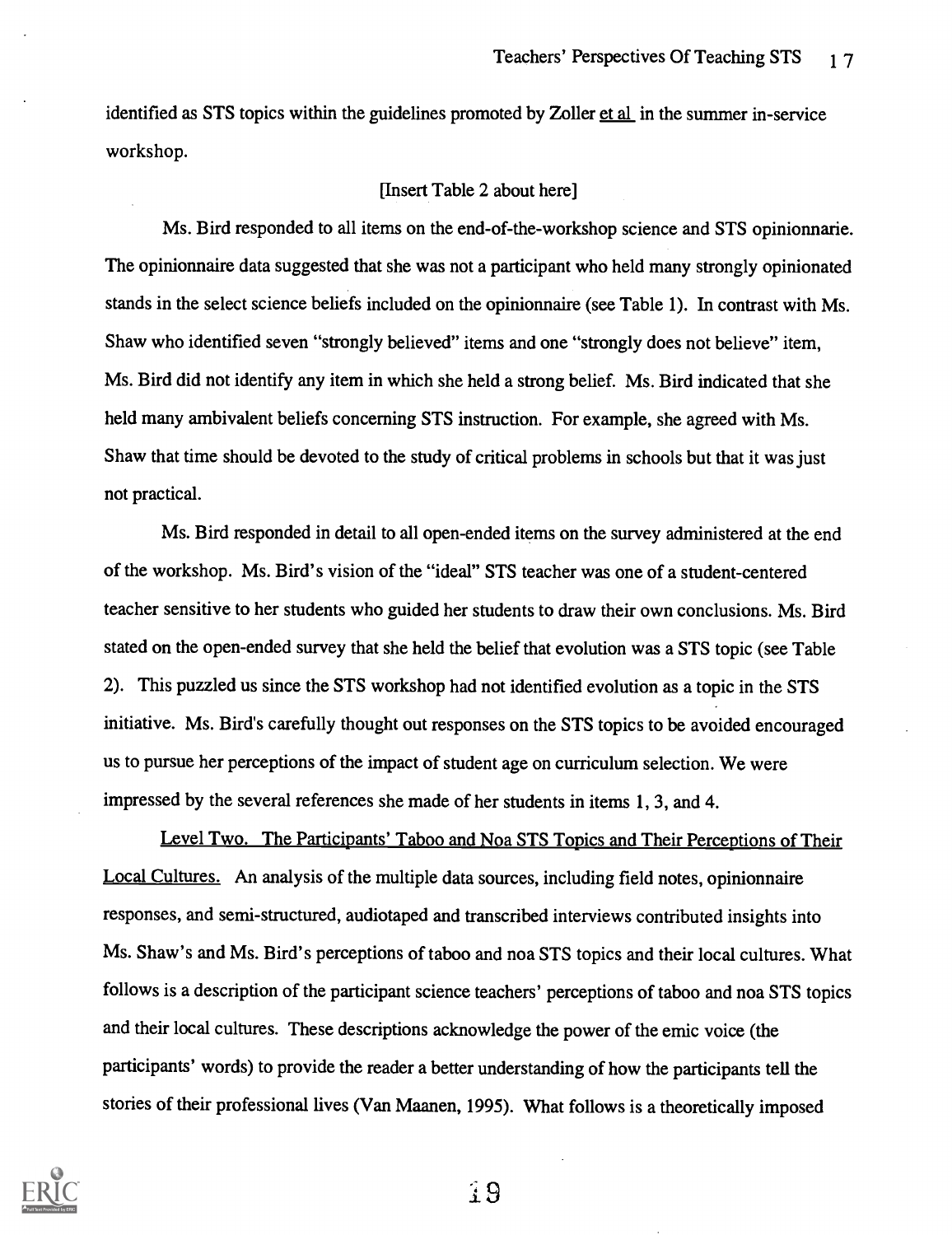framework (the etic voice) we constructed as researchers as a result of repeated analysis of all data of the teachers' STS teaching practices.

#### Taboo STS Topics

Ms. Shaw. Ms. Shaw, in describing her STS teaching practice in her community, identified the STS topics she perceived as too controversial for her to teach in her community and explained her reasons for not teaching them:

I think there is so much that can be taught and there are some issues that fall in the gray area where you really won't get in trouble for teaching them. And those I would have no trouble doing. But I feel like the trouble that would be stirred up by hitting something extremely controversial would take away from...for me it would take away so much energy to try to defend, and the problems it would cause would take away from the intent, or the reason for teaching them. Like, I put down on here [opinionnaire]: Evolution, the Big Bang theory as opposed to the Biblical creation. (Ms. Shaw, interview)

In addition, Ms. Shaw also identified AIDS and sex education as taboo STS topics in her local culture. Her rationale for selecting these topics as inappropriate for her to teach was that she believed the school community had strong ties to the community churches, and she perceived the churches would object to those topics. She also asserted that from her perspective the age level of the students justified not teaching them those topics in elementary school. Interestingly, Ms. Shaw also perceived that there were additional taboo topics in her community that were unrelated to STS.

Interviewer: If you intentionally wanted to put your job in jeopardy at the school you teach in presently, which topics in STS would you include in your curriculum?

Ms. Shaw: You mean if I wanted to try to get them to fire me? Probably AIDS in 4th grade. I think they need to know it, but I do not think I need to take class time and teach a unit on it. And I think that would probably get several people upset. I do not think that is necessary, but.... And if I went at the evolution theory in 4th grade, this is a rural area and there are strong ties to the community churches, and I think that would probably cause...and if I wanted to teach sex education, but I really do not see that as being STS. I'll



 $2<sub>0</sub>$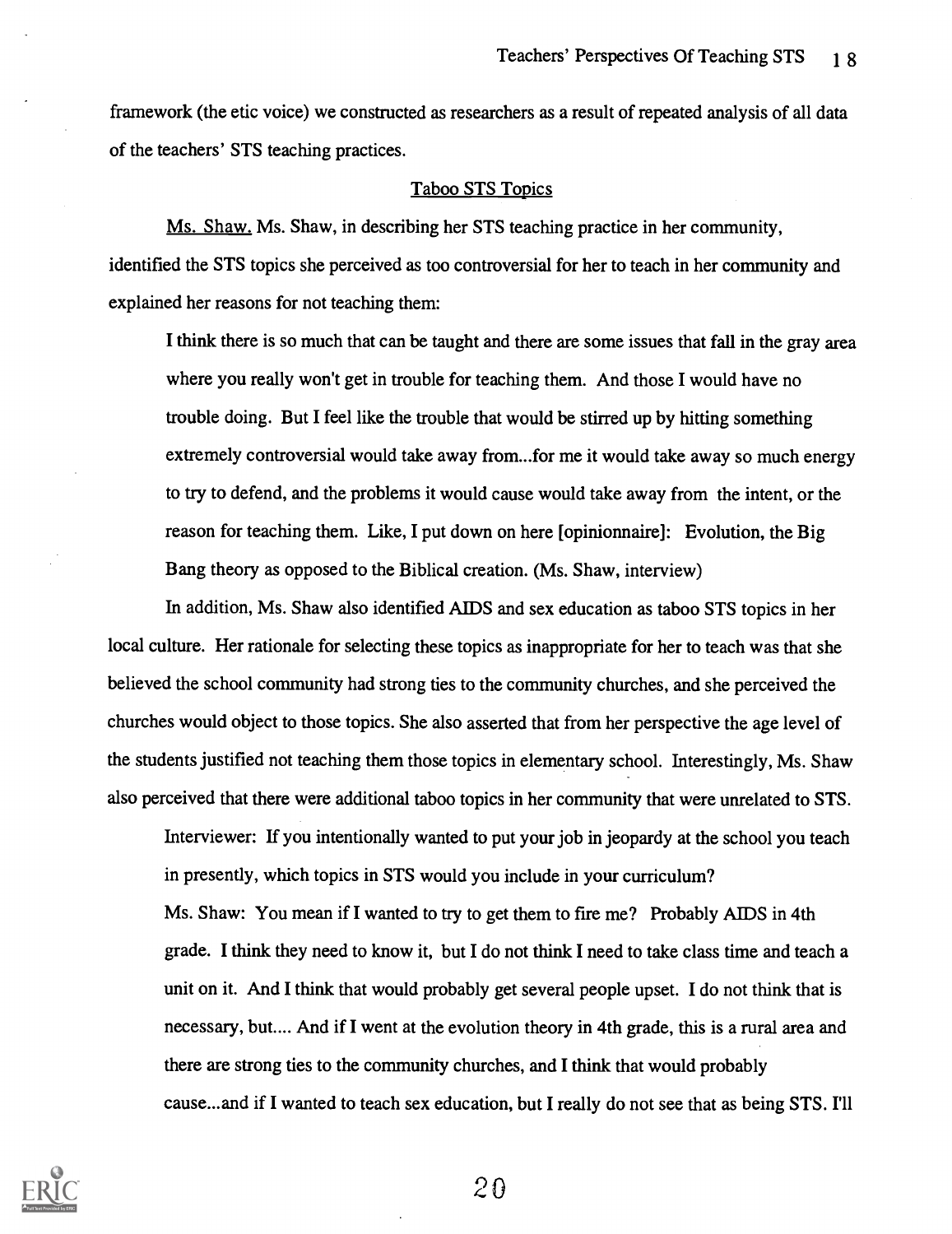tell you, if I got into the county government and the way it is run [italics added], but again that really is not science. (Ms. Shaw, interview)

Two STS topics that Ms. Shaw perceieved as taboo (an examination of the community's water supply and tree cutting by the county) were introduced in class by her students as topics meriting investigation. While Ms. Shaw did not overtly forbid student discussion of those issues in her science classes, she explained that she attempted to protect herself from community umbrage in two ways. First, she did not schedule these topics to be taught in her STS infusion curriculum. Second, when these topics were introduced into the classroom discourse by her students, she limited the class's response.

Ms. Shaw elaborated on these self-imposed restrictions on her STS teaching practices: Ms. Shaw (S): When we were getting into the [school's] water samples, I was starting to get concerned. And when the kids wanted to know about this right here, the woods being cut down, the county was doing that! My employer was doing that [laughter] you know. And they were concerned because the county was clearing land right in front of the fire department, and they were burning it, you know! But luckily for me, it all worked out. Interviewer: Which point would you have stopped them, if it got really uncomfortable to you?

S: [long pause] I think probably if I felt like the end would not have justified the means. I mean, like them writing letters or getting upset because of the cutting down of those trees, the trees were already gone, you see what I am saying, they would not have made a difference. (Ms. Shaw, interview)

Ms. Shaw explained that she identified community involvement in her science teaching practices as a potential classroom disruption.

Ms. Shaw: My topic selection is one based on limiting the potential for classroom disruption that is instigated by my students' actions taken to address controversial topics in my community (field note).

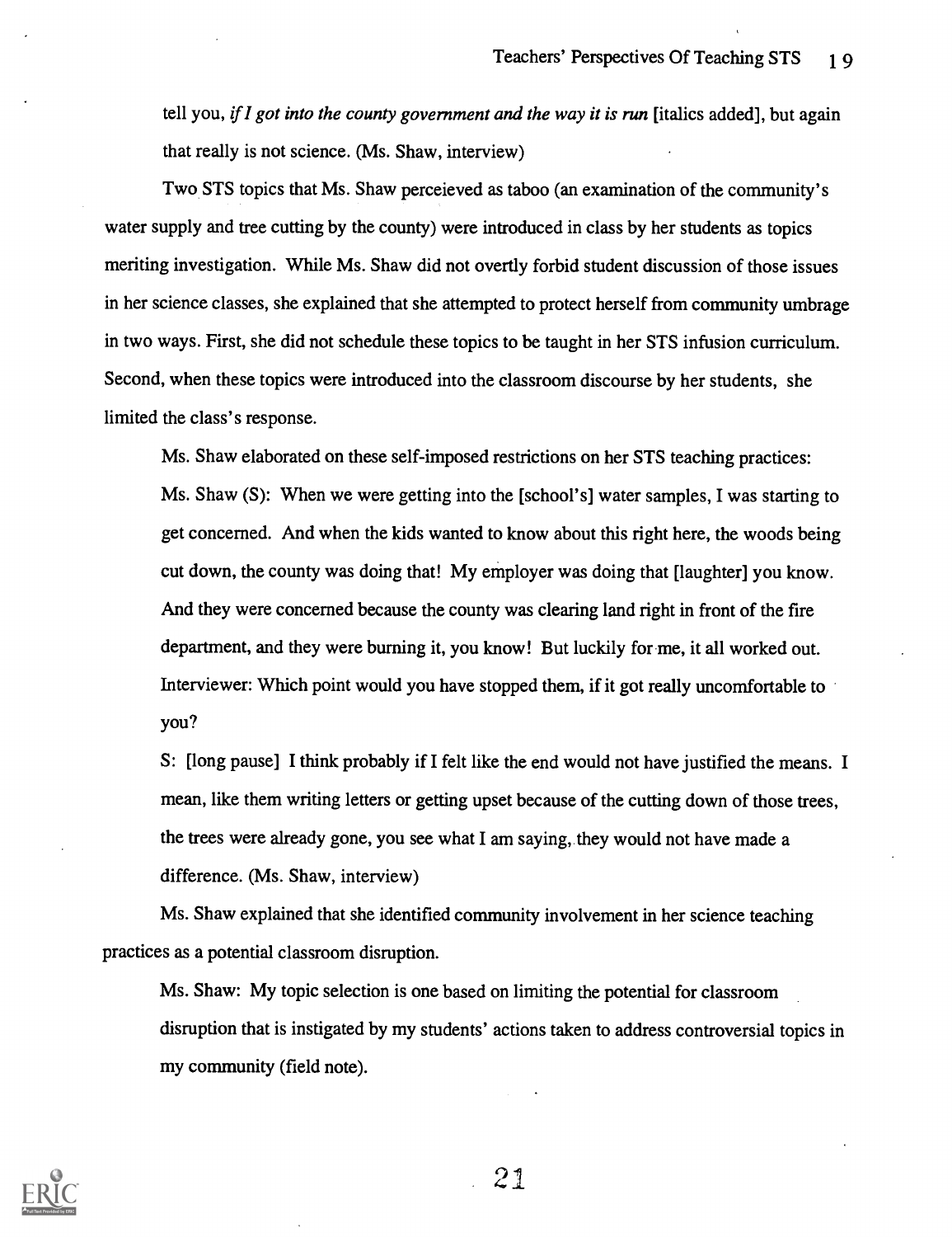Ms. Shaw stated that she most valued the "end result" of investigations in science, defined by her as the scientific facts mastered by her students. When she believed a topic had the potential for "stirring up" the community too much, and from her perspective could impinge negatively on "my teaching practices and on my tenure evaluation," the topic was not taught. Her rationale for not teaching these taboo STS topics, which she described as "topics worthwhile for learners to investigate in other contexts outside of my own," was that her teaching time was limited and there were many other STS topics she could teach without generating negative community attention to her teaching practices.

Ms. Bird. Ms. Bird listed abortion and nuclear war on her open-ended survey as STS topics she perceived as taboo in her local culture. Ms. Bird explained that she had two criteria for identifying taboo STS topics that she would not teach. First, she evaluated topics for inclusion in her STS practices by what she perceieved was age appropriateness for her students. Second, she evaluated them by her perception of how controversial the topics were to local community members.

Ms. Bird explained her understanding of what made some topics developmentally inappropriate for STS instruction:

I am not sure my 6th graders would be able to handle some of the discussion--like abortion. You have to watch how much detail you go into with 6th graders. I think nuclear war is something you could not go into much detail with children because for one thing, it would be up over their heads, the language. And two, you do not want to scare them. I know a lot of them got scared when [the US Armed Forces] went to Saudi Arabia and you had the Desert Storm and Desert Shield so you have to watch what you talked about. You do not want to scare them and make them paranoid. (Ms. Bird, interview)

A recurring theme, avoiding "making the students paranoid" due to their age, was pervasive throughout Ms. Bird's reflections on her STS practices. She explained that her personal educational history led her to hold this belief:

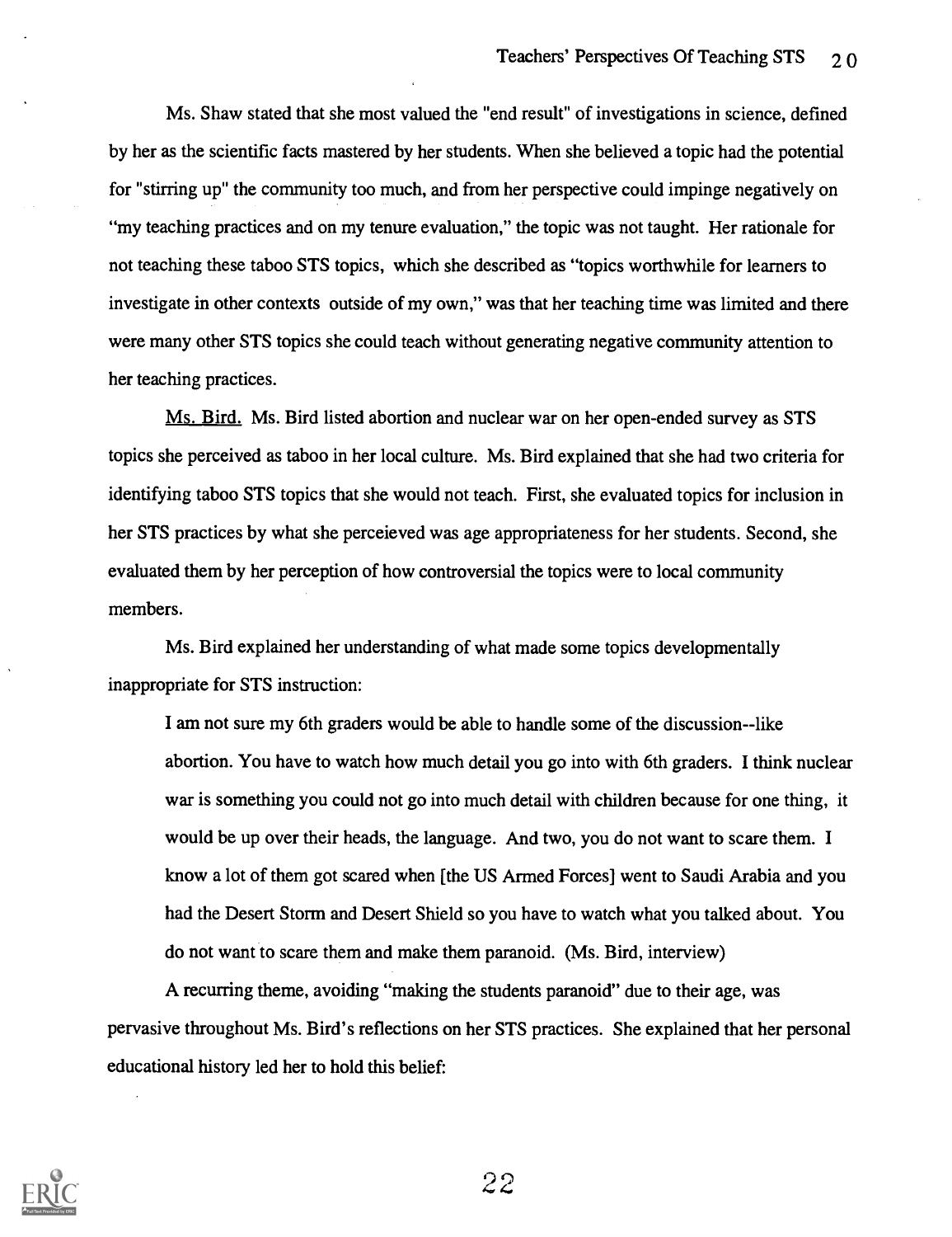I guess I would have to think back whenever I was a kid in the 6th grade to help me decide on which STS topics to avoid. What would have bothered me? Talking about something that scared me. I remember this happened long before the 6th grade, but I do not know where I got this from, but we talked about the weather and tornadoes and for the longest time I was paranoid anytime a cloud came up. And this went on up until I was in the 5th or 6th grade and whenever a cloud would come up I would go to pieces because I thought a tornado was coming, and it was going to take me away. So you have to, no matter what age, you have to be careful how you discuss a topic with them. Because even now, we talked about, I noticed some of my children, we talked about, we haven't really gotten into space but they asked about it once in a while, they asked "Will a comet come and hit the Earth?" You have to be careful about how you talk to them. You talk to them about comets and meteors and dinosaurs--we talked about dinosaurs-- and how a comet, I believe it was a meteor, hit the Earth and they believe that might be one of the reasons dinosaurs became extinct. Well they were so afraid that one was going to come and hit the Earth and make humans extinct. So you have to be careful what you discuss with them! (Ms. Bird, interview).

Ms. Bird also identified getting "too involved" in investigating the local culture's resources, the water and the farmland, as taboo topics in her community. Getting "too involved" meant encouraging the students to take any form of concerted action outside of the classroom concerning these topics:

Interviewer: If you intentionally wanted to put your job in jeopardy at the school in which you teach, which STS topics would you include in your curriculum?

Ms. Bird: Well, it may be like I was talking about, jumping on the water situation. We have a problem here with the water [in the school building] in which the water turns brown or it is brown. And it might be if my children started investigating to find out it might cause a stir in the community and in the school. I would hope I would not lose my job over it, but that could be something. [Also] if we did something with the farm land, that might

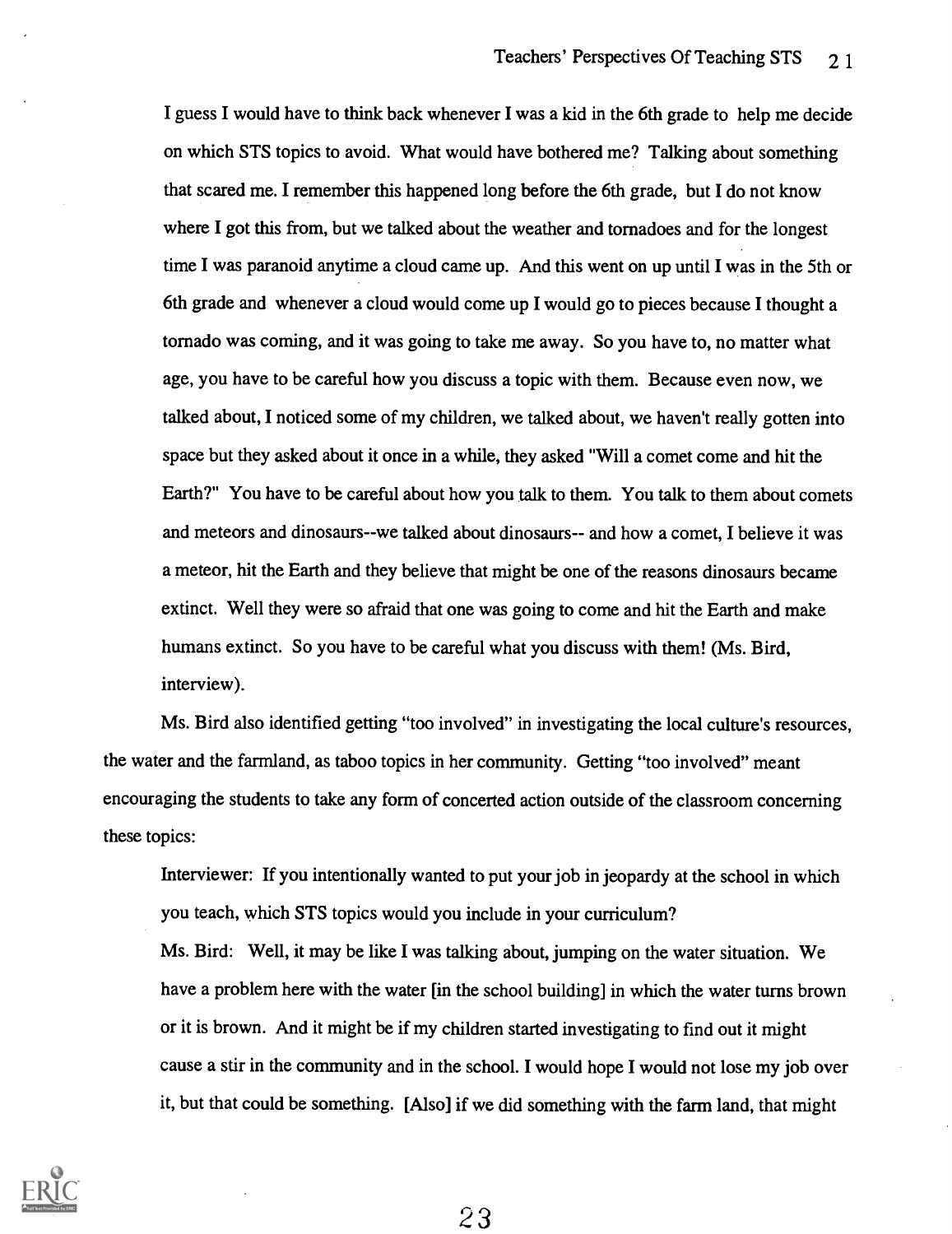cause some problems because you have the farmers and they might get into an uproar. (Ms. Bird, interview)

As an non-tenured teacher in her community, Ms. Bird was sensitive about teaching topics that she believed could impact negatively on her tenure review. STS topics that she perceived her local culture would frown upon or criticize were taboo for her to teach, due to her concern for job security. To avoid the perception that she advocated beliefs that she perceived as controversial required some finesse on her part when students introduced them into the class discourse. In one case of a student who decided he wanted to independently research abortion, Ms. Bird explained her strategy to protect herself from community umbrage:

Interviewer: Have you reacted to controversial topics brought up by your students? Ms. Bird: I do have a little boy who wanted to do his science fair topic on abortion. But, that was his choice. And I asked him if he realized that was sort of a peculiar topic for a boy to be doing. And he said yes. And I said that I just want you to know that is your choice. And when his daddy came to pick him up, and I was talking to his daddy about his science fair topic choice, his daddy said, 'That is kind of a peculiar topic,' and I said, `Yes sir, but I want you to know that was his choice, I did not suggest it. He came up with that topic on his own.' So, see, I didn't tell the little boy to do the topic. (Ms. Bird,

interview)

#### Noa Topics

Ms. Shaw. On her open-ended survey, Mrs. Shaw identified the preservation of the environment and natural resources as STS topics that should be included in her STS curriculum. In reflecting on her STS teaching practice, she identified the study of whales and dolphins in her school's hinterland local culture as the two STS topics that she included in her curriculum. Ms. Shaw explained her thinking of how she selected appropriate STS topics:

Interviewer: How do you decide on which STS topics are appropriate to teach here at your school?

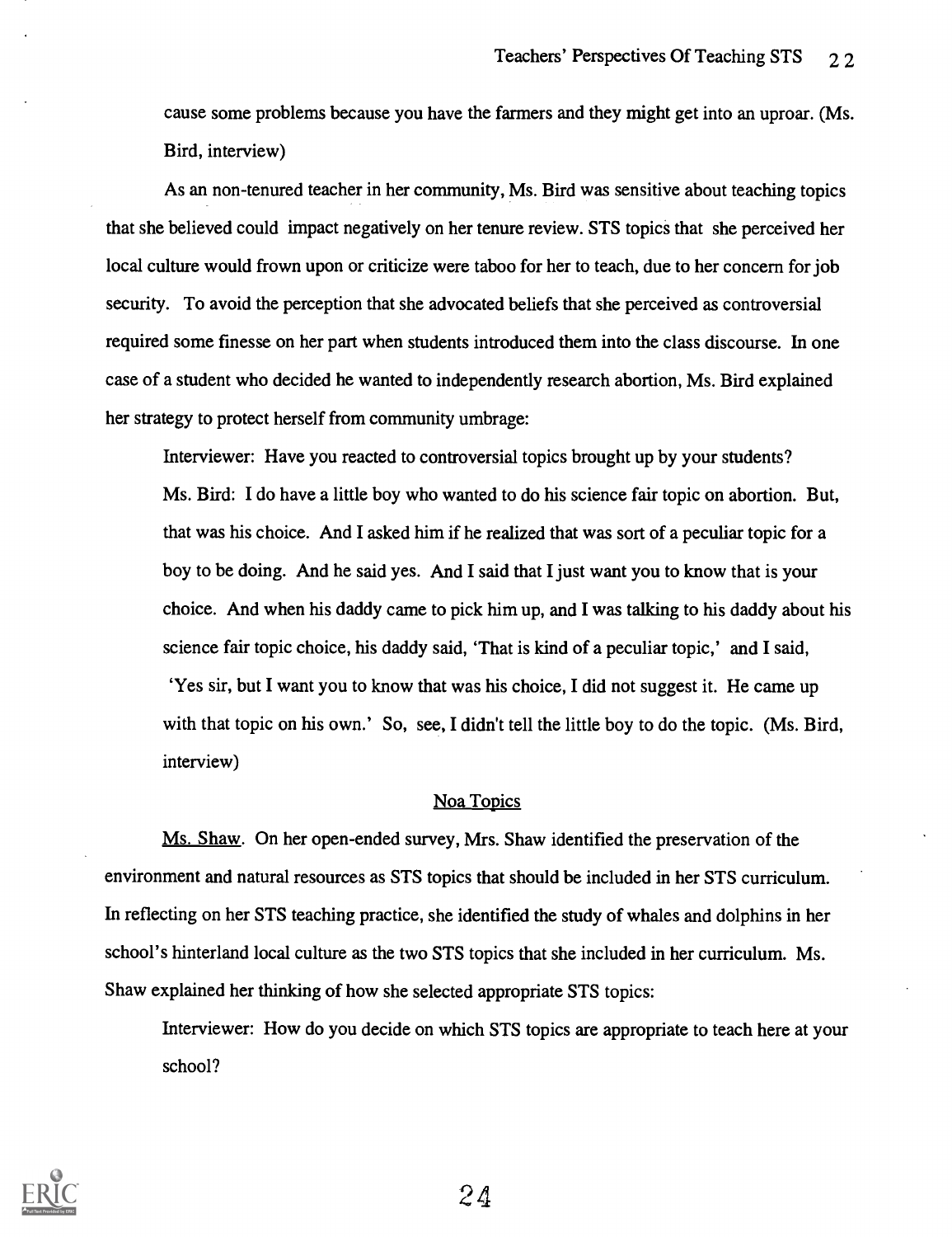Ms. Shaw: By how beneficial it would be to the child's life. Period. You know, whales really aren't on our topic. That is not really a unit that we have. But, that, I feel, will help foster that responsible citizen in all my kids, you know. So I have to rationalize it in my own mind as to my goal that I have for my kids. I want them to be well rounded, and I want them to take responsibility for their environment and for their world. Because we are leaving them a mess in the environment, and that is what I tell them all the time. (Ms. Shaw, interview)

However, even after she selected a noa STS topic, Ms. Shaw was cautious in how she could be perceived by her community as promoting any controversial position. As she related,

[My students] want to get into the dolphin thing since they adopted a whale. They will keep us posted about the progress of our whale, the sightings. And we can chart them. And they want to do something about the dolphins. You know, I present them with information, and if they want to act on it independently, you know there is not anything I can do about that. And I make sure that I present them with facts; I do not give them my opinions. (Ms. Shaw, interview)

Ms. Bird. On her open-ended survey, Ms. Bird identified the study of solid waste recycling, habitat destruction, tropical rain forest deforestation, and saving energy as appropriate STS topics to include in her STS curriculum. In reflecting on her STS teaching practice, she identified pedagogical strategies she saw performed in the STS inservice workshop, such as utilizing guest speakers in science and incorporating manipulatives in small group cooperative learning experiences, as non-threatening ways to infuse her science curriculum with an STS initiative. Since her principal was a former science teacher who endorsed student-based activities, she perceived she would be supported by him (and enjoy an inferred immunity from community censure) by promoting student-based, hands-on, minds-on activities in STS areas that she did not anticipate as controversial. As she stated,

I've been trying to figure out for the past two weeks where exactly I teach STS. I do not think of it as one particular subject--we stick it in where ever it becomes necessary. It is all

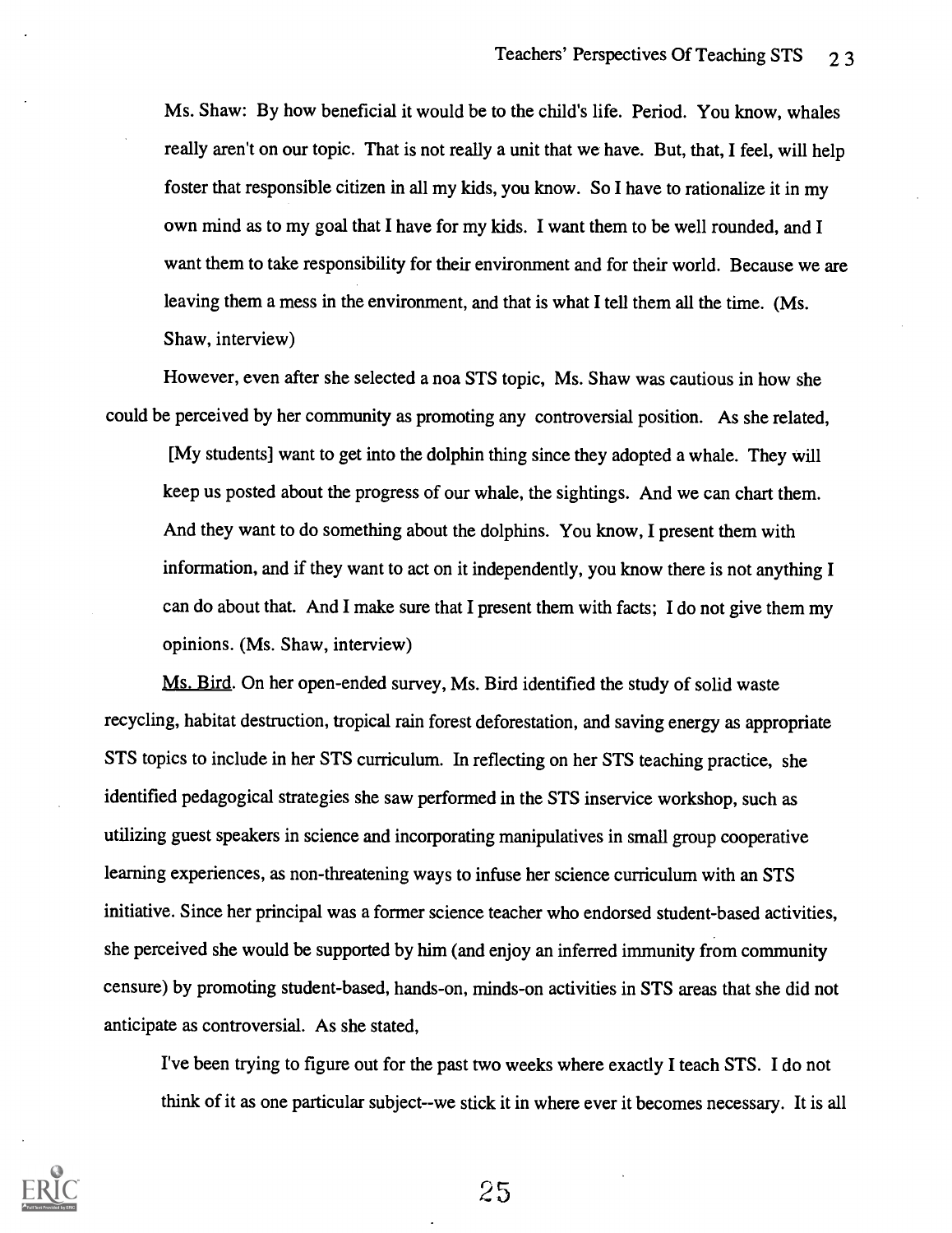throughout our curriculum. We've played with earthworms. We work it in where ever we can. I've been trying to figure out some classroom guests we could have, so I need to get in touch with someone here and get someone in here to talk about the water. My principal likes a lot of hands-on. He was a science person, so he likes a lot of hands-on in the science area. (Ms. Bird, interview)

#### Teachers' Perceptions of Their Local Cultures

Ms. Shaw. Ms. Shaw's interview responses indicated that she believed it was important for her to understand the dominant beliefs in her local culture and to project to the community that she was sensitive to its concerns. She used her perception of the local culture to strategically moderate her STS teaching practices:

Ms. Shaw (S): This is a rural area and there are strong ties to the community churches. Interviewer: Is this your community?

S: No. No, but that is a conscious effort I make every year [to solicit information on the community from community members]. During the summer, I send out letters to my kids that I am going to have before school starts. And I talk with my parents before school starts, and it just makes for a very easy year... And I also invite parents in a lot to spent days with us. So like I said, I have a real close tie with my parents and the class. (Ms. Shaw, interview)

Ms. Shaw further stated in conversations that she perceived "parents as my immediate assessors in my community" (field note). As a result, she consciously made a strong attempt to maintain "a real close tie with the parents" (field note) by initiating and maintaining contact with them through letters and open invitations to her classroom. Ms. Shaw perceived her local culture as one in which "my science teaching is under constant scrutiny" (field note). She noted that she attempted to protect herself from potential community censure by "keeping her classroom door open for visitors" and by labeling concepts which could be viewed as threatening to the community as "theories" (interview and field notes). She emphasized that by repeatedly stating to her students that she taught "facts not opinions" (interviews and field notes).

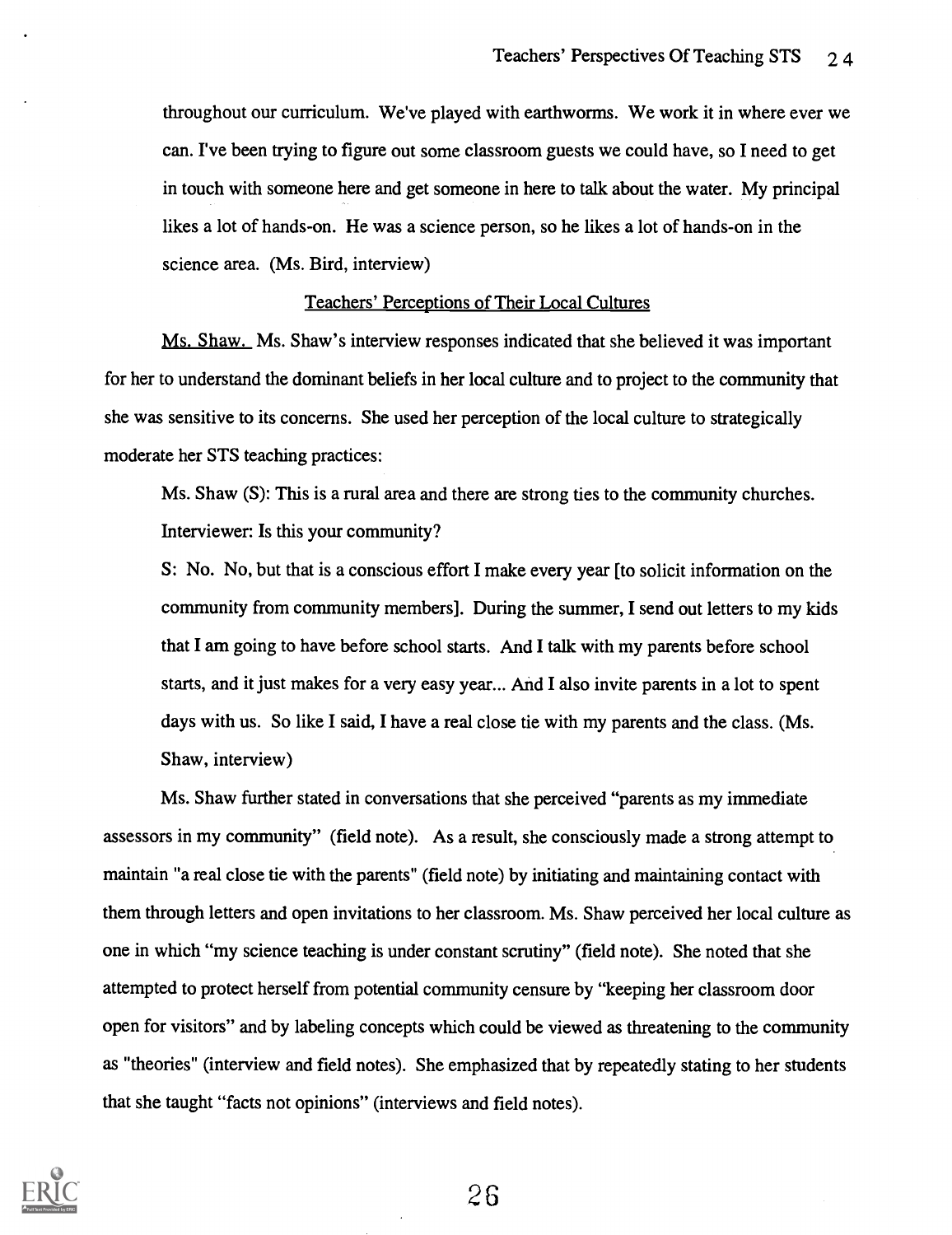Ms. Bird. Likewise, Ms. Bird made an effort to understand her school's local culture and used that perception to help her construct an effective STS teaching practice that would not be easily vulnerable to criticism. As a life long resident in a neighboring county, she based her understanding of the school's local culture and her place in it on her understanding of her own local culture:

Interviewer (I): Seeing as I do not know your county very well, could you tell me a few things about your county, your school situation and your curriculum?

Ms. Bird (B): The school is a middle school, that is 6th through 8. I do not live here. From what I've seen, the community, the parents, they seem to be very supportive and interested in what is going on in their children's classrooms. Anything that we do that could be put in the paper, we let the parents know.

I: In this community, how do most people make a living?

B: [There is] one big logging industry. There are some other industries in [a neighboring town]. It is just a small town community.

I: Thinking of your particular students, do you have some idea how their parents make a living?

B: A lot of them work at [the local woods factory]. Some of them work at the bank; some of them are teachers. I have one little girl, her daddy is the preacher. And then I do have some children whose parents drive to [another county] to work.

I: Why do you believe that the water situation possibly could cause your job to be put in jeopardy if you answered those [student] questions?

B: Just for being an outsider. Cause, I know, in this area, it is like everybody knows everybody. Everybody is supposed to know everybody. And if you are not related to somebody, you are a nobody. And what you think does not matter because you weren't born here. (Ms. Bird, interview)

Ms. Bird perceived her students' parents as being interested in what happened in her class and often sent home reports of daily events in science. She knew where most of her students'

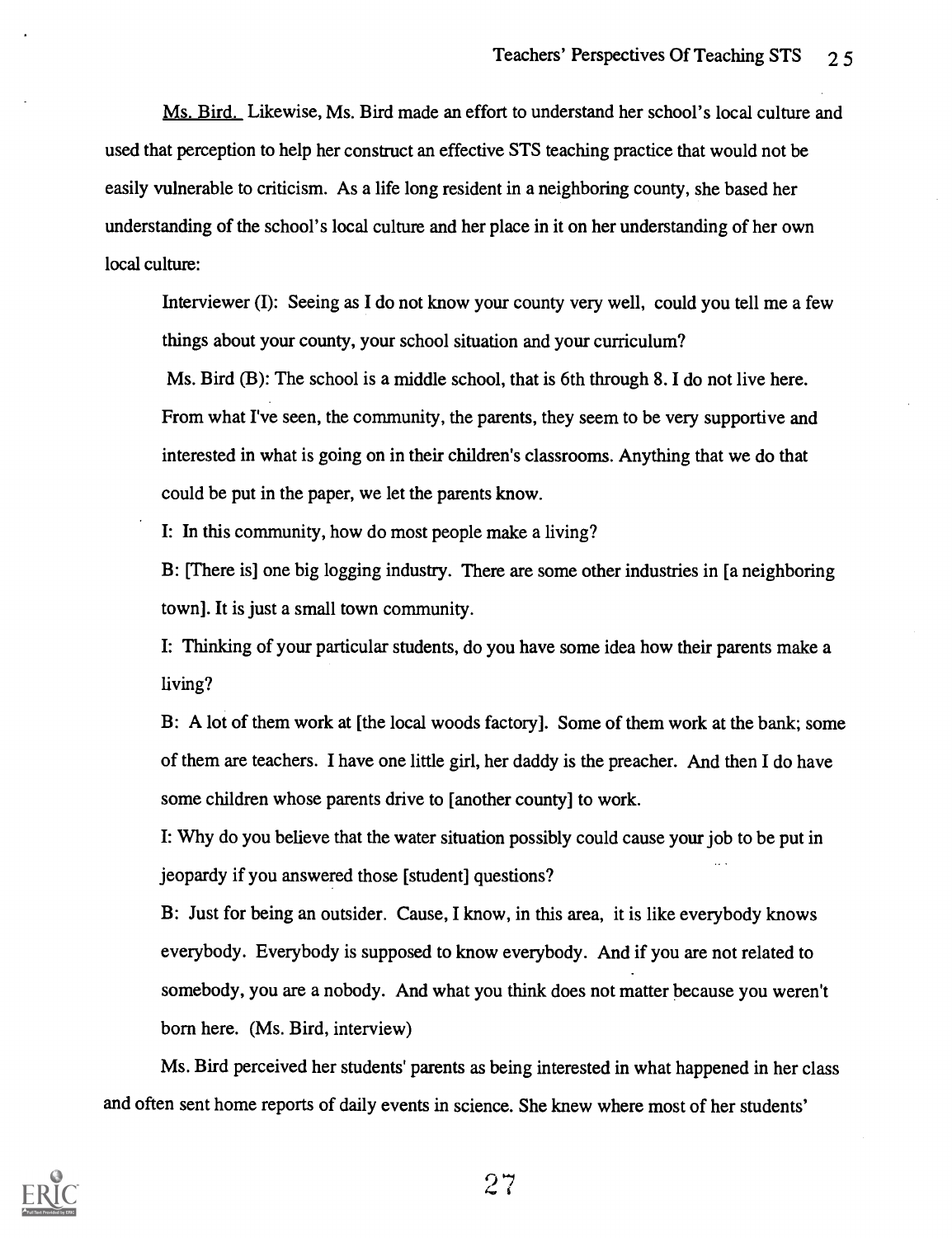parents worked and made assumptions about what they believed. Ms. Bird stated that she thought of her school's local culture as similar to how she perceived her own neighboring home community, "a community that held strong religious views and was suspicious of those not born in the area" (field note).

#### Researcher Assertions

The construction of two analytical categories based on patterns from the data helped us make sense of what influenced teachers' STS teaching practices. Each analytic construct is represented and elaborated as an assertion.

Assertion One: From the teachers' perspective, their job security requires that their STS curricular decisions be informed by their construction of the teachers' local school cultures.

In this first phase of the study, both participants felt especially professionally vulnerable to administrative censure brought about by the local community's disapproval if they went against the local cultures' religious beliefs. Since they perceived that the STS initiative contained controversial topics, the teachers were especially careful to construct an understanding of what the "rules of conduct" (Collete, 1977) were in each school district. Rules of conduct is a theory developed in sociology and anthropology which describes how rules that govern an individual's behavior are created and enforced. Rules are agreed upon norms of conduct passed down generation to generation in a community. An individual's actions are evaluated by other members of the culture through consideration of whether or not the person knows the rules, and through consideration of whether or not the person's behavior corresponds with the rule. The identification of rules is performed through interpretation of actions of many members of a community. A recognized example of a special rule of conduct in most cultures is the incest taboo (Fortes, 1983).

Both teachers identified the dominant local cultures' religious systems as Christian fundamentalism in a Southern context. The two participants identified meaningful STS topics such as population education issues and any local societal issues as taboo topics in their classes. As a result, they excluded those topics in their STS teaching practices. Within the classroom science discourse they limited any expressed student interest in those taboo topics. When students

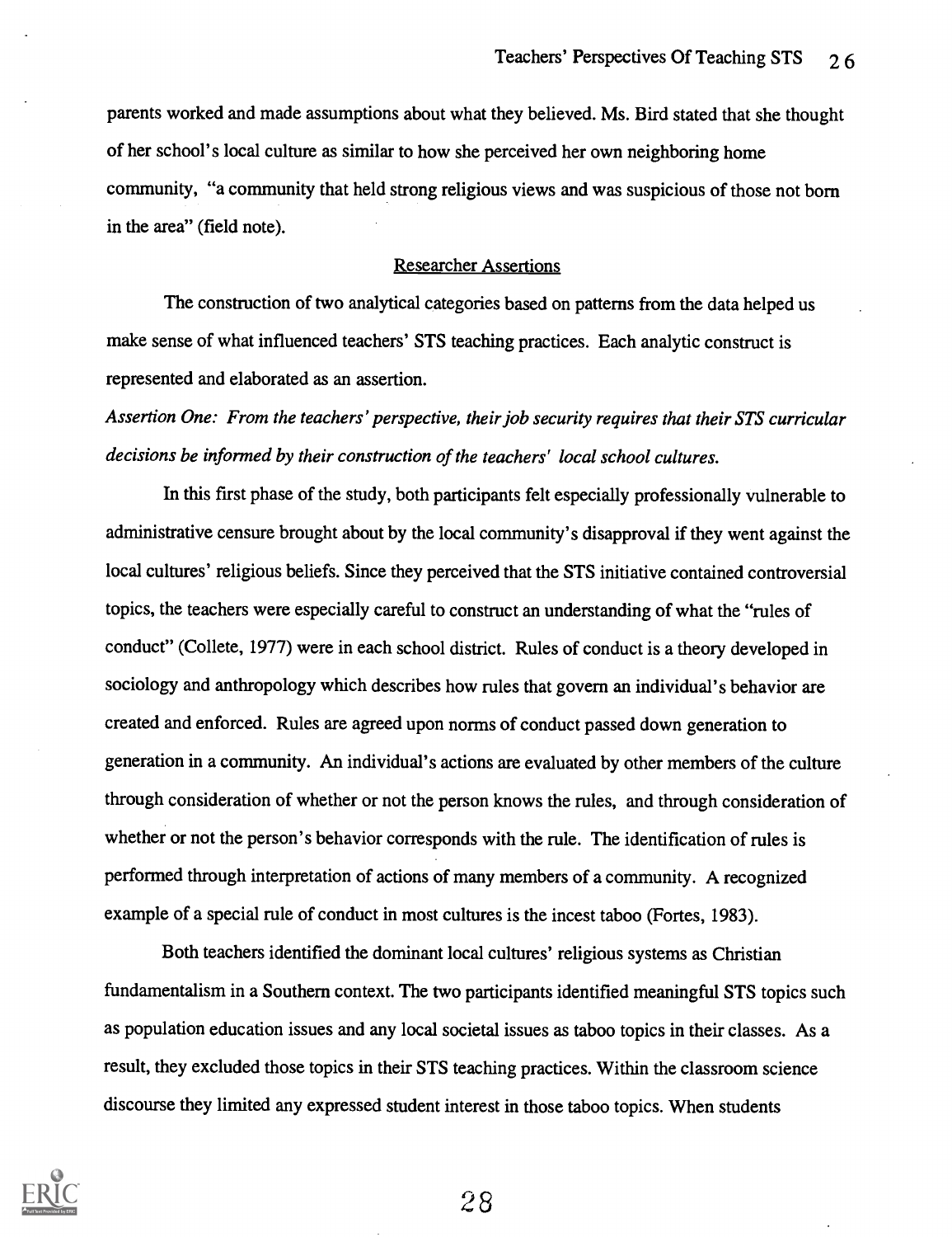introduced those topics into the classroom discourse, the teachers' responded with brief comments that were clearly portrayed as defensible 'facts' endorsed by the scientific community. In particular, the teachers never encouraged students to take any type of community action on topics which the teachers perceived as taboo in the local cultures.

Identifying and teaching those STS topics that the local culture found non-threatening and interesting was considered supportive by the teachers in gaining and maintaining job security in the local cultures. From Ms. Shaw's perspective, the noas of teaching STS in her Southern local culture were studying whales and dolphins. From Ms. Bird's perspective, the noas of teaching STS in her Southern local culture were topics that added a hands-on component to the science curriculum, such as creating imaginary animals and viewing earthworms. Both teachers approached their visions of the "ideal" STS teacher by teaching topics which they perceived would not provoke community concern.

Assertion Two: Teachers' perceptions of themselves as outsiders to the local community increases their conformity to the school's local culture and decreases their teaching of controversial STS topics.

In both cases, the teachers identified themselves as outsiders to the communities in which they taught. As outsiders they believed it was imperative to avoid actions which did not abide with the norms and shared understandings that defined and maintained each community's local culture. In this way, they would be considered as successful teachers. Based on the data, the teachers' reluctance to teach controversial local STS topics was influenced by their perspective of "outsider" to the local cultures. This "outsider" status necessitated a high standard of conformity to the local culture. As outsiders, the participants interpreted that their STS practices would be held to a high standard of conformity to the local culture's beliefs, particularly religious ones. As a result, it was understandable from Ms. Shaw's and Ms. Bird's perspectives that they were reluctant to provoke attention toward their STS teaching practices by encouraging student interest in controversial, albeit educationally beneficial, community-relevant STS topics. Instead, they achieved success and believed they were fulfilling the aim of the STS workshop by infusing STS topics in their practice

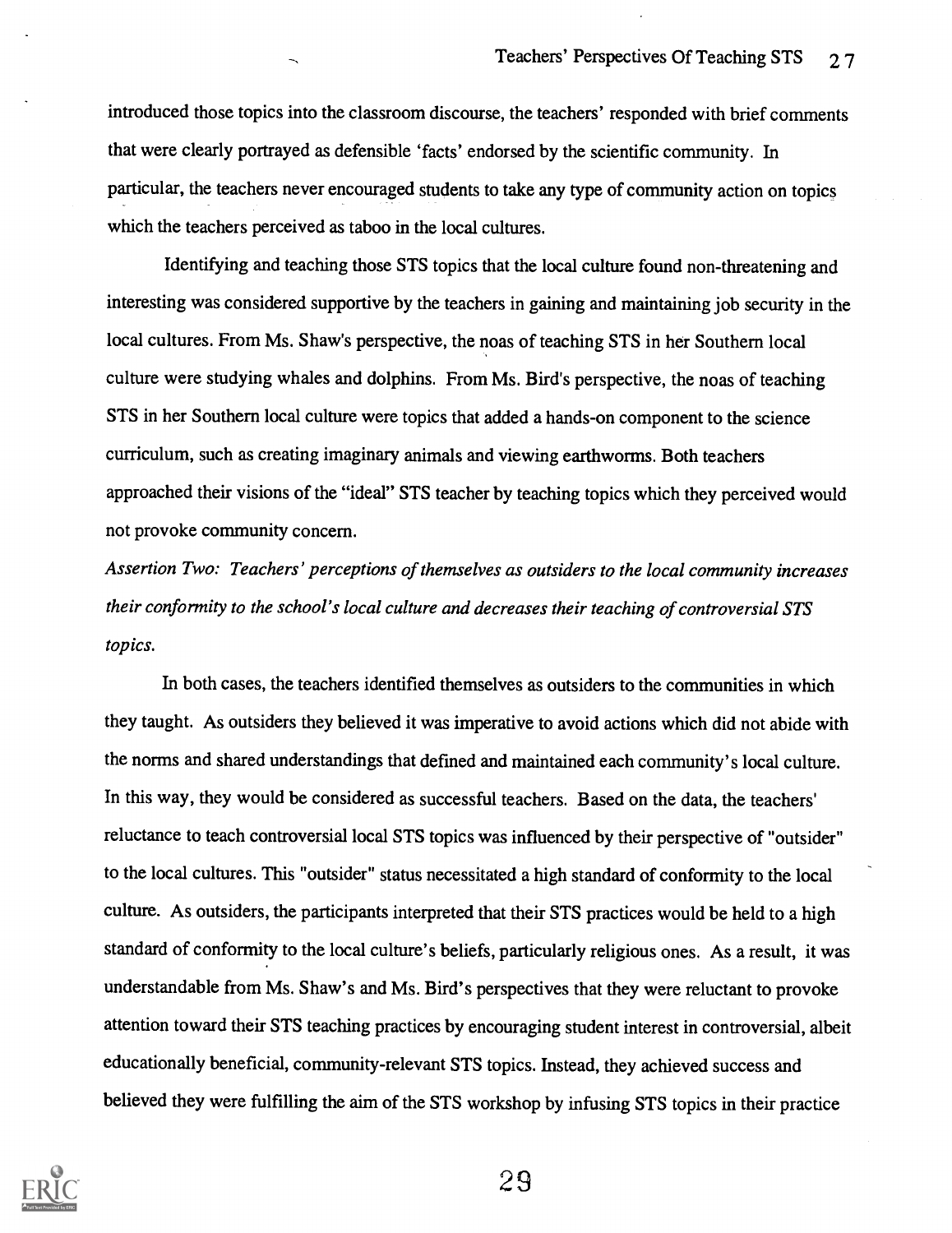(constructing an STS teaching practice that was characterized by indirectly influencing students' everyday lives in any substantive manner). Interestingly, their strength of science beliefs (strong in Ms. Shaw's case or moderate in Ms. Bird's case) did not influence this fundamental aspect of their STS curricular decision making in the local school context.

#### Second Phase of the Study

The insights from the first phase were employed as potential explanatory mechanisms for interpreting the STS infusion practices of teachers in other school cultures. The fundamental assertion that the teachers' STS practices were heavily influenced by their perception of the code of conduct in their local cultures was examined in different contexts. We hoped that further insights would emerge by examining the practices of science teachers with different attributes, such as membership in the local culture and tenure.

Level One: The STS Class. Ms. Star responded to all items on the science and STS opinionnaire. The opinionnaire data from Ms. Star revealed that she was similar to Ms. Bird who held few strongly opinionated stances on the selective science beliefs (see Table 4). She indicated that advances in science have done more harm than good, and scientific advances make our lives change too fast. She also believed the western world's technology will eventually solve the world's environmental problems. She indicated that she did not believe that teenagers should have the opportunity to learn various methods of birth control in school. Of all the participants, she was the only one who did not believe that teenagers should have this opportunity. We looked forward to hearing how she reconciled this belief with her other beliefs supporting the role of science in people's lives.

#### [Insert Table 4 about here]

Ms. Star responded to the items on the open-ended survey. Ms. Star's vision of the "ideal" STS teacher was one who placed an emphasis on students capacity to engage in critical analysis. Ms. Star's responses suggested that she looked at STS education as a way to promote critical thinking, moral reasoning, decision-making, and problem solving in her teaching practices. On item #4, she identified genetic engineering and abortion as STS topics she perceived her

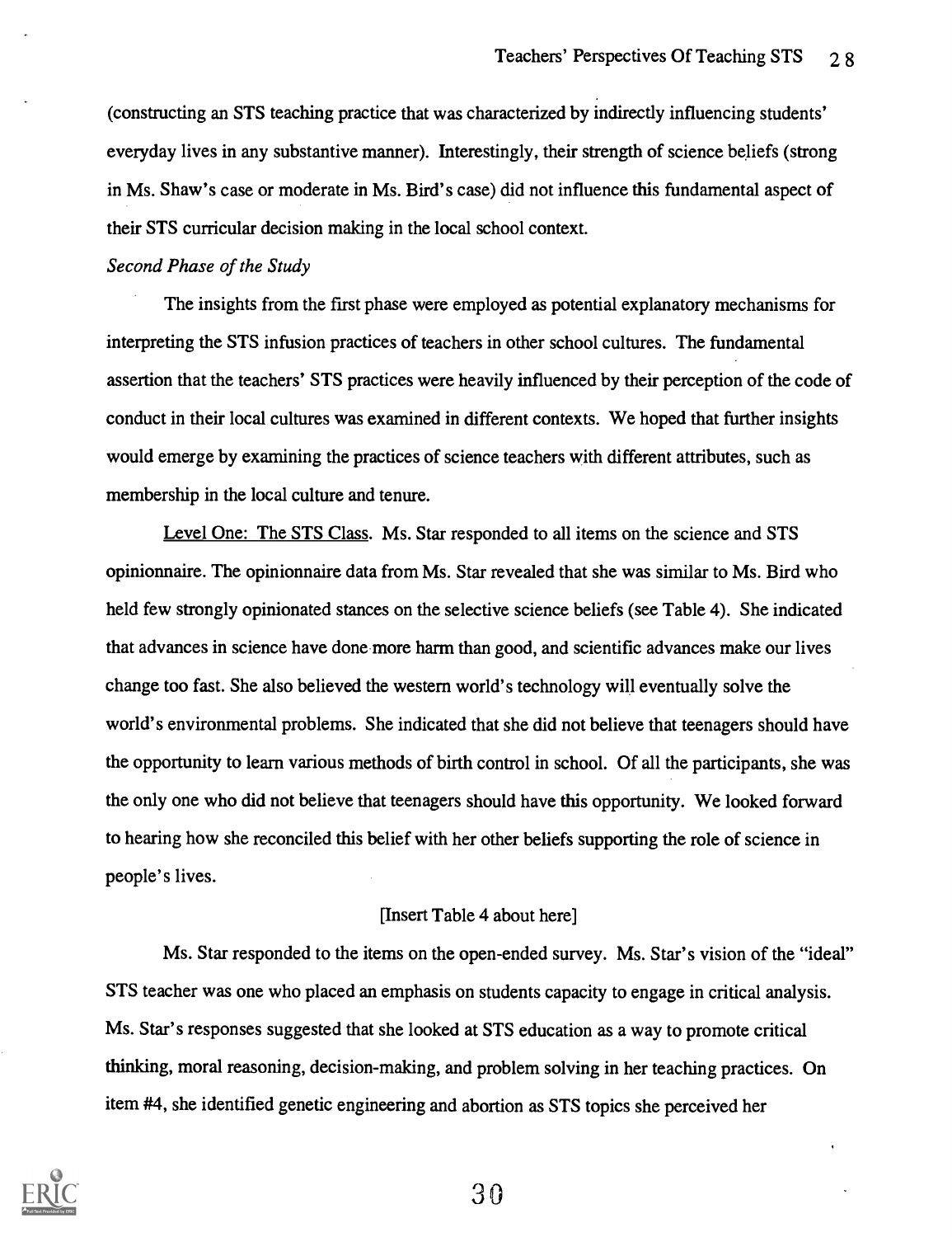community would frown upon teaching, but she did not indicate if she would teach them. As a community member of the local culture in which she taught, we looked forward to discussing the STS topics she believed would be both well received and frowned upon in her context.

#### [Insert Table 5 about here]

Mr. Bailey responded to all of items on the science and STS survey. The opinionnaire data suggested that he was similar to Ms. Shaw, holding many strongly opinionated stances in his science beliefs. Interestingly, his strongly held belief that nuclear power plants should be closed was not shared by the other participants. (see Table 4).

Mr. Bailey responded to all items on the open-ended survey. His vision of the "ideal" STS teacher was one who was characterized as inquisitive, creative and promoted hands-on instruction. His response to item #4 was direct; he asserted that he would not teach any topic that he perceived would jeopardize his job. We focused on this assertion to understand his thinking in this area.

Mr. Jefferson responded to all items on the science and STS opinionnaire, adding explanatory comments to several items. Mr. Jefferson held a wide range of science and STS level of beliefs (see Table 4). His strongest beliefs were linked to the issue of human population control Mr. Jefferson's responses also suggested that he did not believe that applied science (in agriculture or in technology) would solve existing environmental problems. Mr. Jefferson wrote that there were no STS issues that would be too controversial for him to teach in his school. We wondered what factors distinguished Mr. Jefferson in this regard.

Mr. Jefferson also responded to all items on the open-ended survey. His vision of the "ideal" STS teacher is one who is noncommittal to student comments, who never publicly states that his students' parents are wrong, and who uses hands-on activities. Mr. Jefferson's responses to the survey reinforced McGinnis's interest in talking with him about his perception of his local culture and to what extent that influenced his selection of STS topics. He indicated that while he did perceive topics his community found sensitive (e.g., conflicts with a literal reading of the Bible) he would not avoid any topic on that criterion alone. McGinnis was eager to discuss with

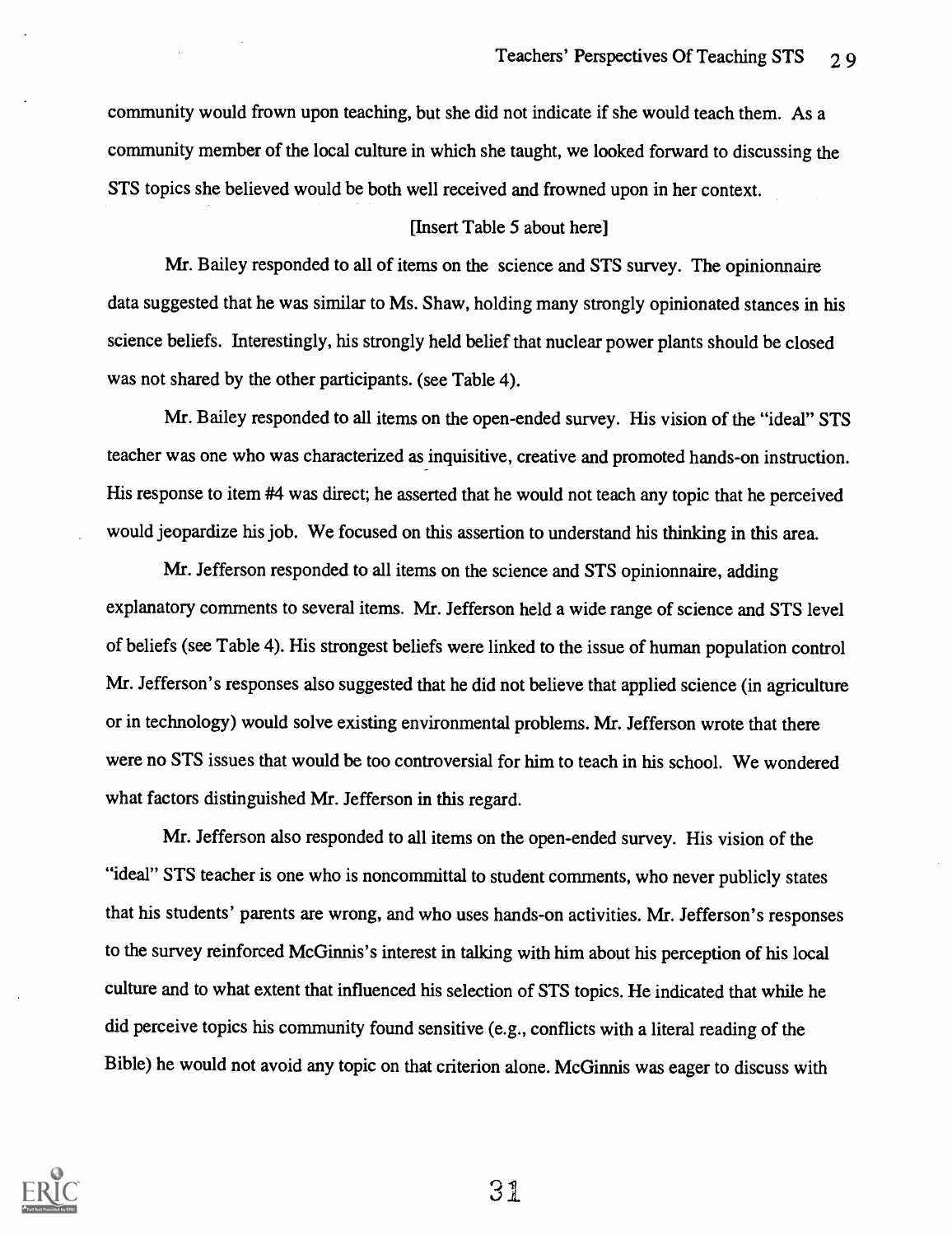him how he perceived how his manner of teaching supported him in teaching controversial STS topics in his context.

Level Two. The Participants' Taboo and Noa STS Topics and Their Perception of Their Local Cultures. An analysis of the multiple data sources (opinionnaire responses, semi-structured, audiotaped and transcribed interviews, and classroom observations) led to insights into the perceptions of Ms. Star, Mr. Bailey, and Mr. Jefferson about taboo and noa STS topics in their local cultures. What follows is a description of the participants' taboo and noa STS topics, a description of their local cultures from the participants' perspectives, and researcher assertions concerning the explanatory power of insights from the first case study to inform similar contexts. Representative vignettes of teaching practices were included to help readers visualize how the participants constructed appropriate STS instruction in their contexts.

#### Taboo STS Topics

Ms. Star. Ms. Star identified genetic engineering and abortion as STS topics that were too controversial to teach in her school, particularly in her 5th grade science curriculum. In two separate conversations at her school, Ms. Star reiterated, elaborated upon, and added to these topics:

After finishing teaching her 5th grade science class at the end of the day and dismissing her students for the day, Ms. Star and I talk. She brings up the controversial STS topics idea, which she remembers seeing on the opinionnaire, and she states that she had thought about this issue before taking the STS class. She states that she thinks in her context teaching sex education would be a problem. Also, she states that she probably would not do things on genetic engineering. (conversation with Ms. Star, field note)

In a recorded interview, Ms. Shaw once again touched upon this issue.

I (Interviewer): Which STS topics do you think might be frowned upon for you to teach in your teaching context?

Ms. Star (S): [laughs] In this community abortion, genetic engineering, and sex education- -the technology of it. Also, evolution. I would like to teach genetic engineering, although I

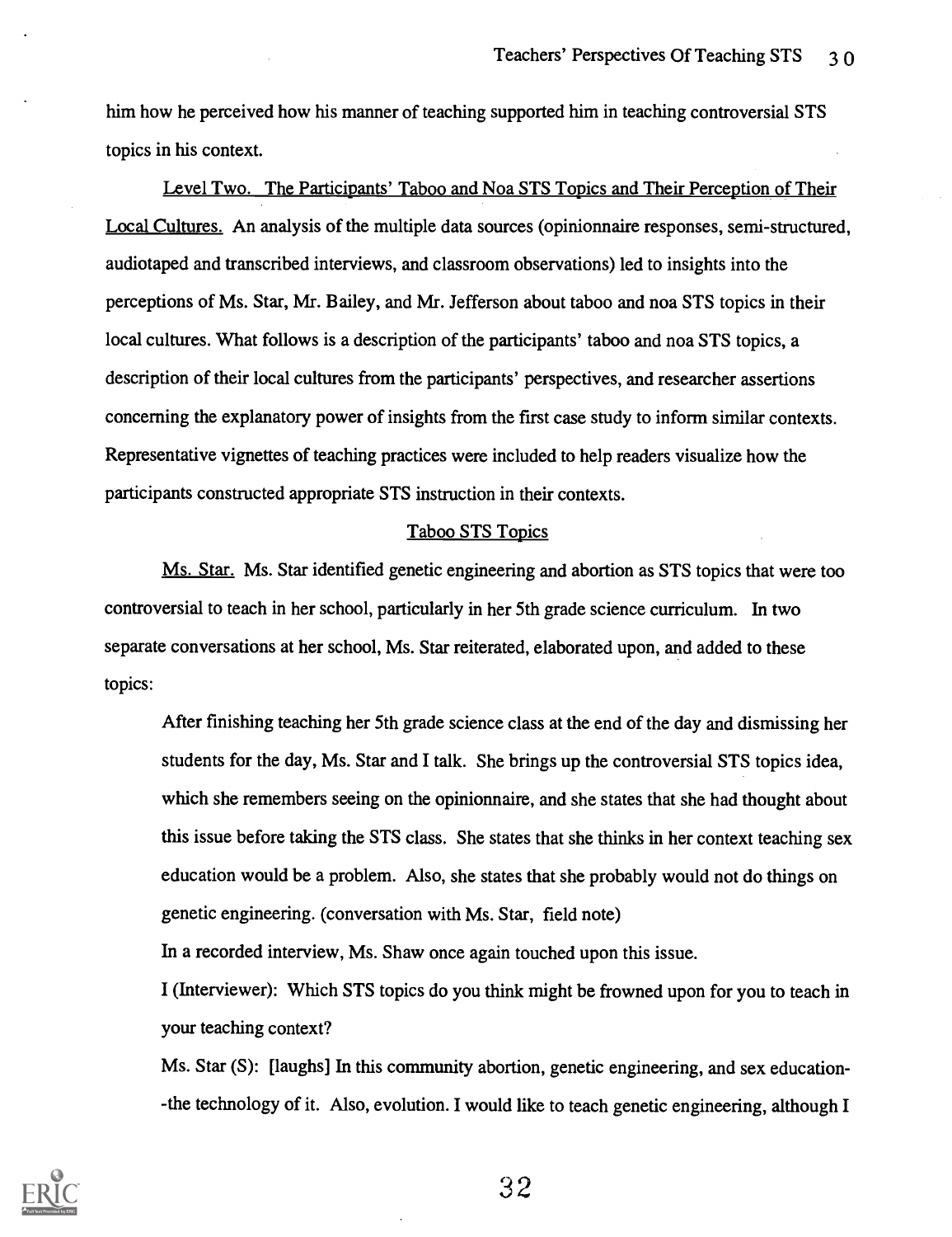know that it would be up to me to justify it to my students' parents. Perhaps I could teach it within guidelines... I would deal with the parents ahead of time.

I: If you intentionally wanted to put your job in jeopardy at your school what STS topic(s) would you include in your curriculum?

S: Sexual contraception and abortion would do it. (Ms. Star, interview)

Mr. Bailey. Mr. Bailey defined taboo STS topics as topics his community frowned upon and ones he would not teach. He also wrote that he would not teach any topic he perceived would jeopardize his job by evoking censure from his community. Abortion methods and sex education were two STS topics he perceived as too controversial for him to teach in his high school biology curriculum. In a semi-structured interview, we discussed these statements:

Interviewer (I): Could you please elaborate on your statements concerning controversial STS topics that you make here in your opinionnaire? [He reads the comments on his opinionnaire]

Mr. Bailey (B): Somewhat. A couple of years ago I was talking about the theory of evolution and one kid had, as kids often do, had not listened like he should have listened. He went home and told his mom I had been teaching him about evolution, and she did not like it. She did not like it, and came and visited the principal. That was my first year teaching. So ever since then I have avoided stepping on someone else's toes while teaching science. Cases, such as God and the Big Bang, I begin by talking about theories. I talk about Stephen Hawkings and his idea of a God somewhere. And I tell students that science is going toward this idea of a G-O-D. I don't tell that is the way it is, and I am not telling them it is not the way it is. And that might be the chicken shit way out, I do not know. That is factual.

I: What would you do if one of your students brought up one of the topics you have identified as frowned upon?

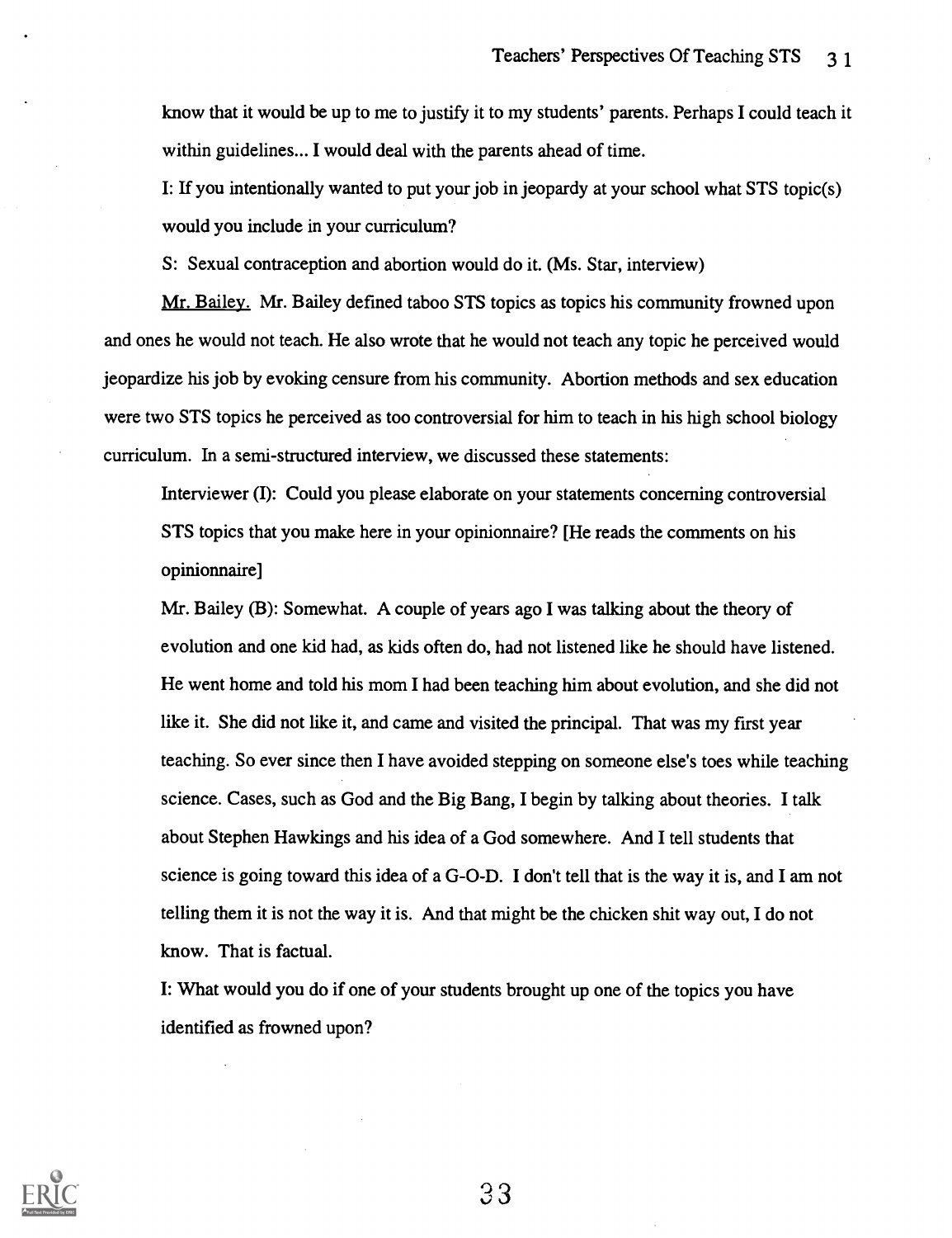B: If a kid asked me about the abortion pill, for example, I would tell him I didn't know enough about it to really discuss it with him in great detail. If he needed more information he could go to the library. (Mr. Bailey, interview)

Mr. Jefferson. Mr. Jefferson's responses on his opinnionaire and open-ended survey were inconsistent in his identification of STS topics he thought were too controversial for him to teach. On one item on the opinionnaire, he commented that "all science topics which conflicted with a literal reading of the Bible as STS topics I would not teach in my 8th grade earth science class." He also stated that from his perspective there was no sense in "going out in a blaze of glory" by teaching STS topics he identified as evoking censure from Christian fundamentalists in his community. However, on another item, he strongly disagreed that there were some STS issues that were too controversial to teach in his school. He added, " They must be handled carefully." Throughout the study, we found Mr. Jefferson's definition of taboo STS topics inconsistent and difficult to understand. In an indepth interview with him at school, Mr. Jefferson and McGinnis discussed his beliefs about taboo STS topics:

Interviewer (I): Did you ever consider the notion of potential controversial topics in STS before responding to the opinionnaire?

Mr. Jefferson (J): Yes. But, you see at this school, we do not worry about controversial topics. We decide to discuss it or teach it, as look as we are relatively careful about it. You know, we have discussed topics ranging from the Nude Dancing establishment they want to open up here to just about anything you want to talk about. You just have to be careful about how you do it.

I: What teaching techniques allow you to introduce controversial topics in your classroom? Specifically, what do you mean by saying you must do it in a "careful" manner? J: The main thing is you got to be noncommittal. You know, everyone has the right to their opinion, this is how this group backs up their opinion, and I guess it is a case of my not wanting to install my values on these kids. I figure that is their parents' job. I think it makes parents upset when you try to do that. I remember one kid's mother who pulled him

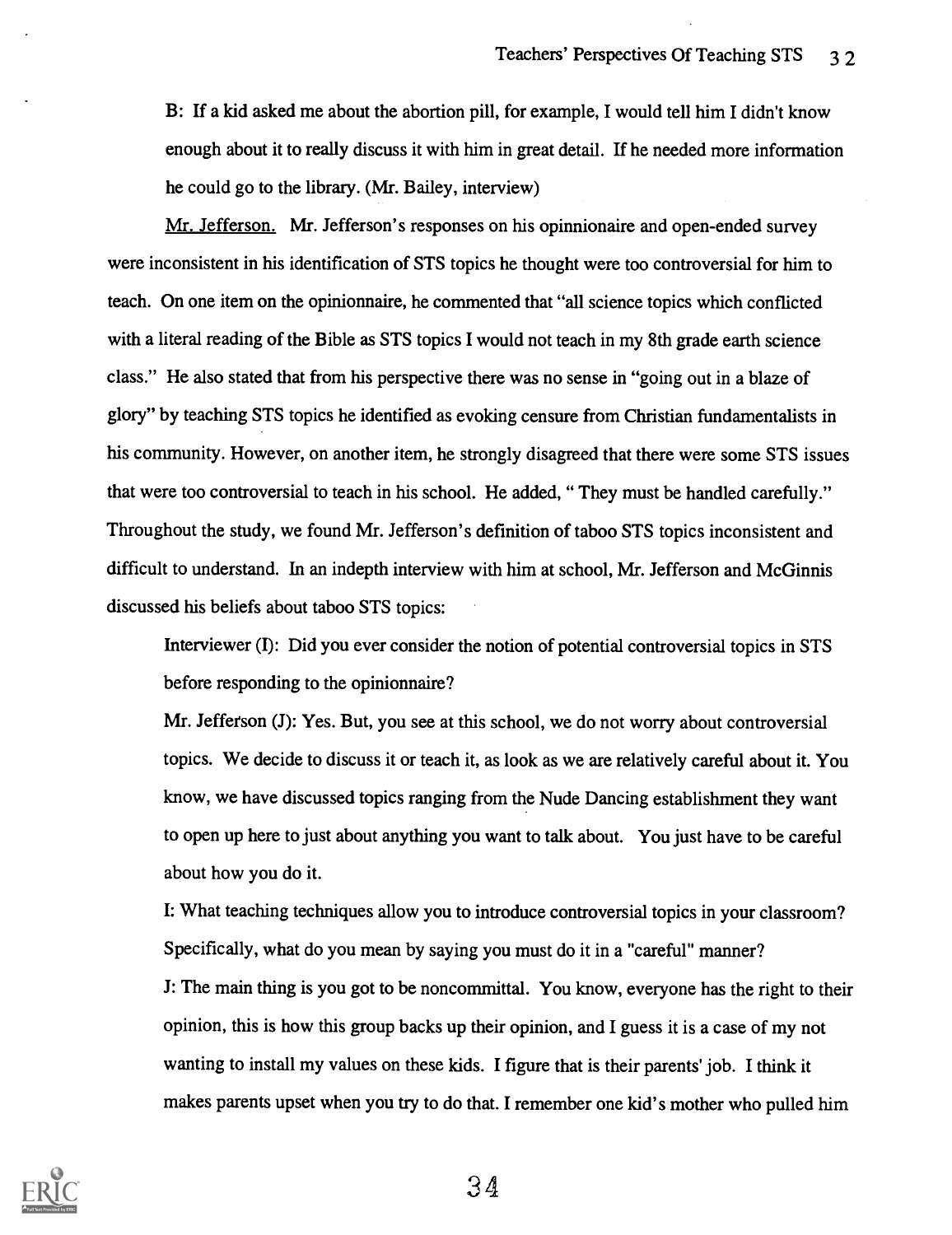out of our school because she disagreed with how we taught evolution. Anything we did, we were basically atheist. It was a shame the kid had to leave. You can discuss anything as long as you do not say if the kid is right or the parents are right. Because if the kid goes home and states that Mr. Jefferson says you are wrong you are going to run into problems. I: Have you experienced any examples of students misinterpreting what you said in a controversial STS science topic?

J: Oh, it happens periodically. But you know, you work it out.

I: What STS topics in your context do you believe some people in community would frown upon?

J: OK. Earth science. Not a whole lot of things that would get you into trouble. Around here the only thing would be if you are teaching geology, pointing out that according to geologists things did not happen the way the Bible said they occurred. Other than that, you talk about oceans and you get into evolution and whether everybody came from the ocean. I tell the kids, "You do not have to believe it" this is the scientists' point of view.

I: Do your students ever ask you what you believe?

J: I tell them I have my beliefs, and they have their beliefs and they may match and they may not match.

I: Have any students brought up some controversial topics related to STS?

J: No. You know, earth science is not real controversial. Oceans, evolution could come up. Not much in Earth science. (Mr. Jefferson, interview)

This excerpt illustrated that Mr. Jefferson was able to both identify certain STS topics he believed were taboo by his community while simultaneously stating that he believed he could teach those same topics in context, if they were taught in a certain careful manner. Mr. Jefferson's construct of taboo STS topics was idiosyncratic compared with the other participants.

#### Noa STS Topics

Ms. Star. Ms. Star identified one specific topic, endangered species, and several broad categories, environmental issues, moral reasoning, decision making, and problem-solving, as STS

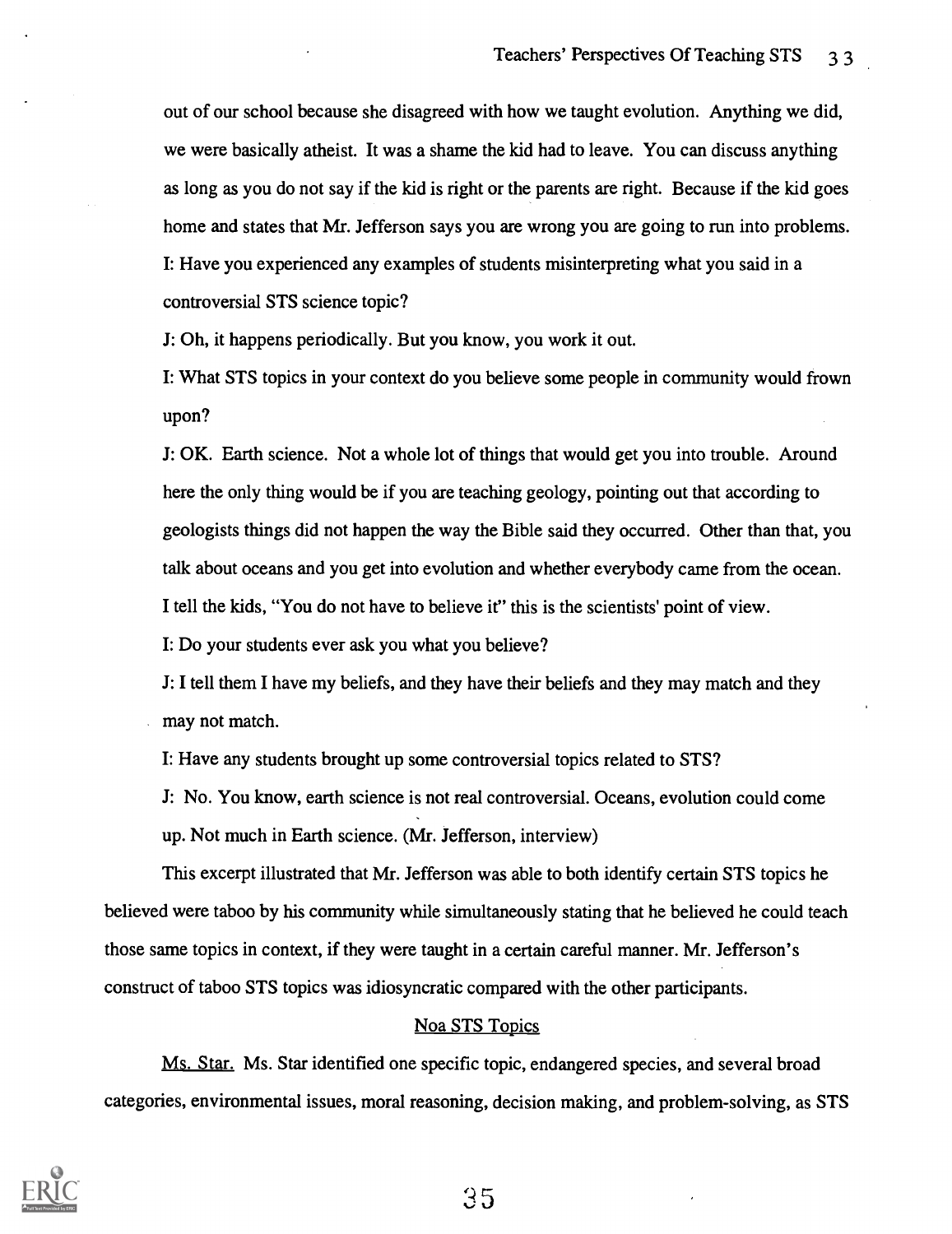topics she believed would be supported by her community. She taught STS by focusing "on the technology sections in the students' science textbook, and by taking students on trips to sites associated with technology" (interview). The following vignette (field notes of Ms. Star teaching endangered species to her 5th grade class) exemplified her noa STS teaching practices:

I arrive at Ms. Star's elementary school at 9:00 am and am met by Ms. Star at her classroom door. She announces to her students that their visitor has arrived. She asks if I have something to say to her class. I say no, I am here to observe what she and her students have done relating to STS. She shows me my desk in her class and begins her lesson by summarizing where they were in an STS investigation.

Ms. Star states that she and her students recently visited a local dam. This was her students' first trip to a hydroelectric dam (she had anticipated taking them to the zoo but students told her that they had visited the zoo many times and were not interested. She thought of the dam since she had visited there during the STS class). At the dam, a guide told the students that fish could get caught in the flow. Students were concerned. Once they returned to school, they participated in a town council meeting. As a result, they decided to stop the dam. They were considering a petition. Ms. Moon decided they needed to have some knowledge/experience with fishing so she located an activity from Project Wild, "Net GAIN." Students had been working in groups to investigate the four areas of fishing evolution: harpoons, hooks, trapping, nets. Today they were presenting their posters then participating in a simulation of catching fish.

Eight Student groups present their posters. One member of each group reads from a written document they prepared. Posters includes graphs of tons of fish caught, types of fishing lures, illustrations of harpoons striking fish, traps catching crustaceans, purse nets and gill nets holding fish, a trawler dragging a net. After each group presents their report and poster, Ms. Star gives a quick review. E.g., after the first group, she states, 'Joe has given us information. Let's see if technology has affected the fish population. Do you have enough information to answer that?' And, after the second group's report, she states,

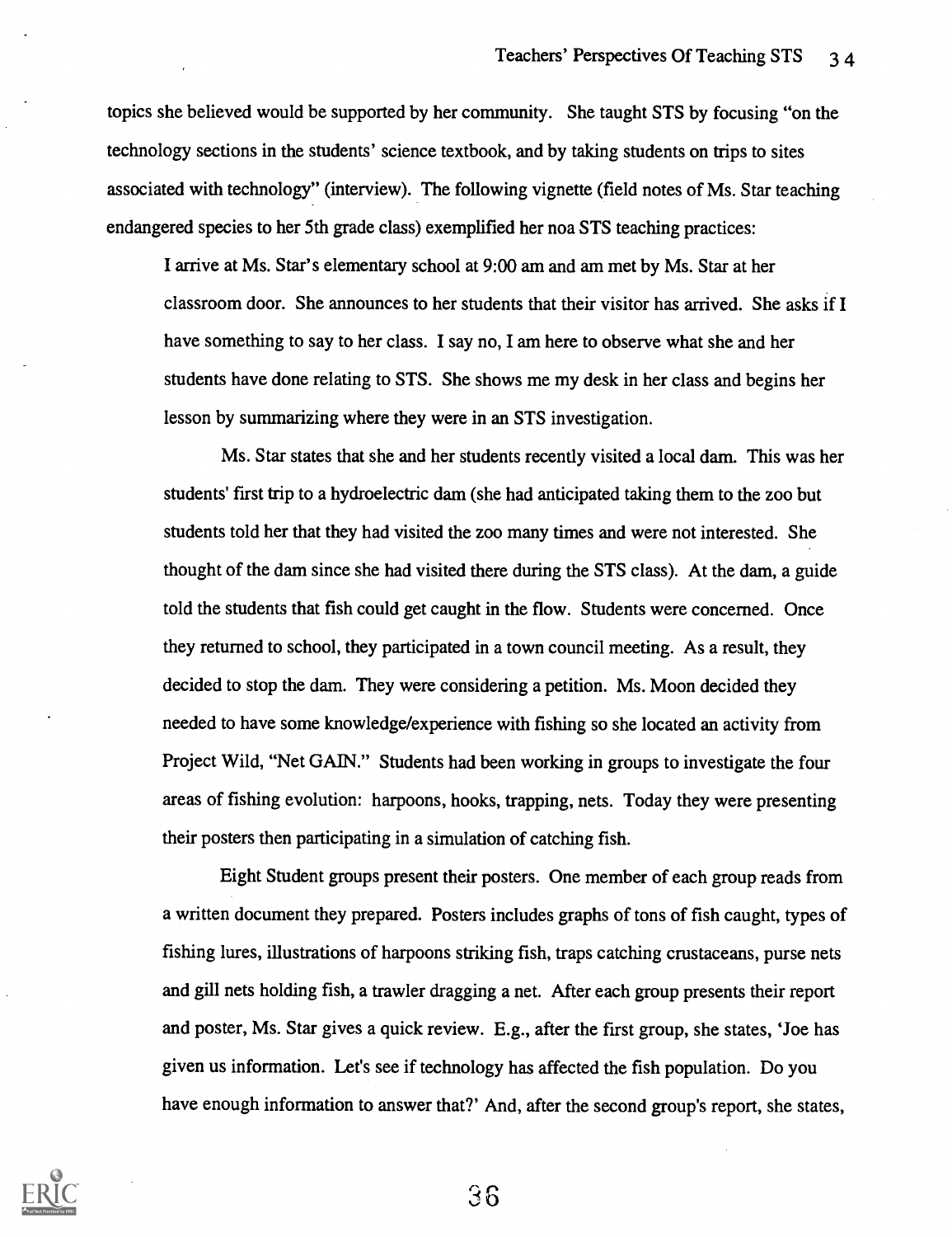`I learned a lot about fishing! I did not know it was so complicated.' And after the third group's report, she states, 'This makes a connection to killing whales. We have been taking about that.' And after the fifth group's report, she states, 'Can you look at their poster and see something added to the technique of fishing?' A student answers 'Boat?,' and Ms. Star responds, 'Yes! Now we can use big nets, make big catches, and make more money for profit. This way we can eat fish at Captain D's!' And after the sixth group's report, she states, 'This group made a conclusion [about gill nets]. They are still used, should they be?' And after the seventh group's report, she states, 'Remember all the fishing that goes on up in Canada that we have been talking about?' And after the last group's report, she states, 'This accounts for quite a bit of our fish catch.'

After all the reports are presented and she has made comments at the end of each, she states, 'Let's provide time for some questions.' After no students have questions she turns to me and asks if I had any reactions to their presentations. I said I didn't really have a reaction, but I would share a story. Students said 'Yes!' so I talked about the story I had heard on the radio (American Public Radio) during the drive to their school that focused on two countries' decision to resume hunting whales. I asked them which countries they thought had decided to resume hunting whales. Students guessed, 'Minnesota,' 'Arctic.' I say, 'Norway and Japan.' I ask if they felt they should be allowed to hunt the whales? Student comments I received were: 'Only fish in part of the world,' 'Only some for food.' I thanked them for their comments and their presentations.

Ms. Star invites me to stay for a follow-up activity involving a simulation of fishing. She has a large plastic container of mixed beans and other dried food (including rice) in front of the room . Student groups record data and report to the whole class. Ms. Star summarizes for the groups that the hand techniques catches more beans (fish). She also tries to make a connection between the size of the mesh and the size of the fish caught. She challenges students with this question, "Should we have to put certain fish back in the water? Various comments are made. Ms. Star hurriedly states that regulating agencies

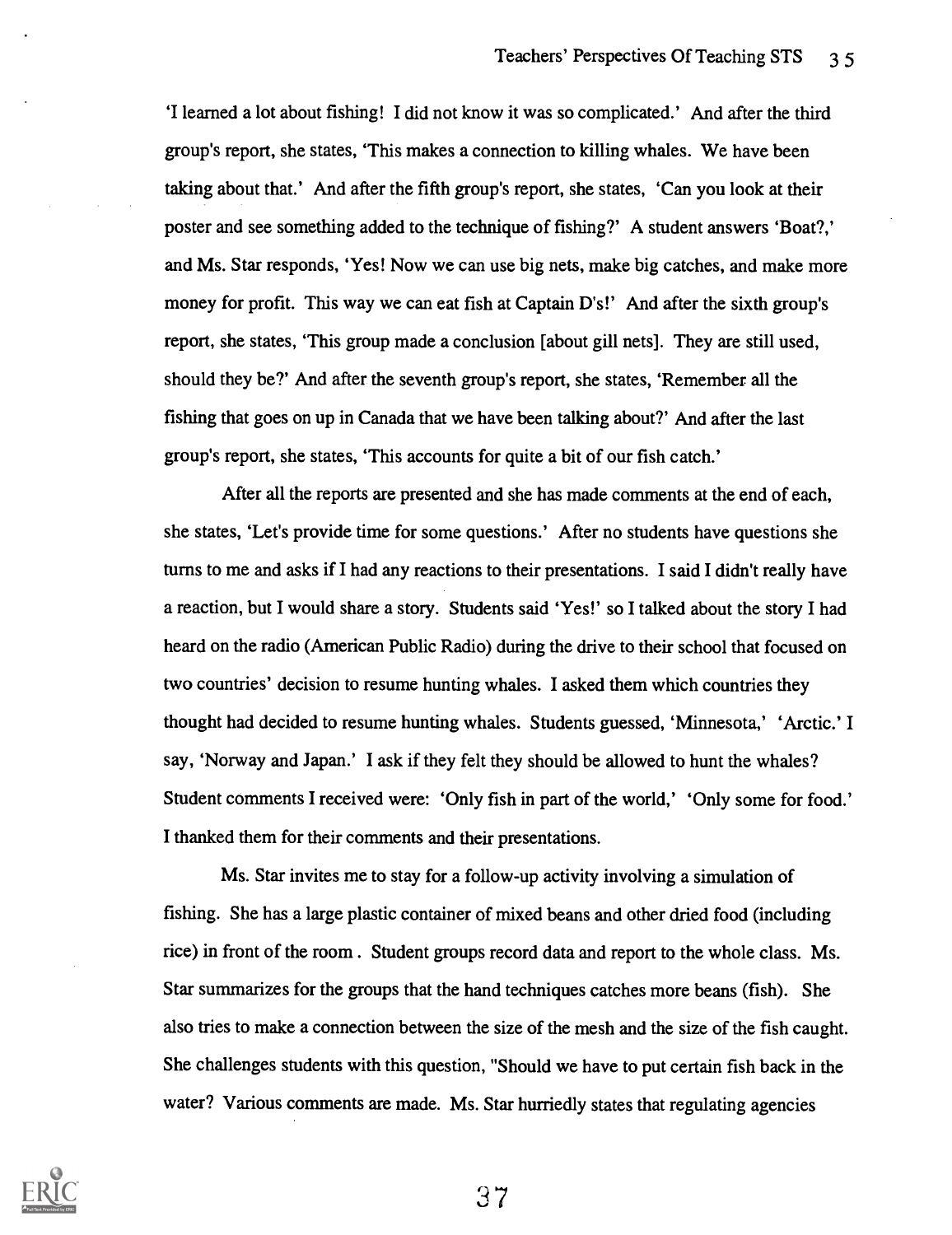investigate this. She then states that technology has changed which fish are able to be caught. Her final questions to the students before she dismisses them for recess are, 'Do you think new technology should be created? Who should use it?' (Ms. Star, observation)

Mr. Bailey. Mr. Bailey perceived a study of agriculture, communications, computers, and the environment as acceptable STS topics in the community. In a conversation at school, he perceived his community as mainly wanting him to involve "all his students in his science lessons" (field note). The following vignette (field notes of teaching a 10th grade biology class lesson) exemplified his version of STS infusion in his context:

I arrive at the school at 10:35 am. I am welcomed into Mr. Bailey's basic biology 10th grade class. He informs the class that the invited visitor from the university has arrived. He asks if I had anything to say to the students about STS and I say, 'No. But I am very interested to see what you are doing.' I sit in the back of the room which contains desks arranged in a large U, the open end toward the front of the class where three students stand. There are approximately 20 students in the room. Two White (girl) students assisted (by a White (boy) student who holds up a poster identified as "Jurassic Park" for the other students to see) present a project to the class and to their teacher. Mr. Bailey sits on top of a desk in the back of the room with a camera in his hand. The two students share where they decided to place buildings and dinosaurs on the fictional island named "Jurassic." Mr. Bailey's students seem generally interested in the proceedings, i.e. they look at the presenters and are not engaged in off-task discussions. Mr. Bailey asks the presenters, `Why did you place the dinosaurs where you did?' One of the student presenters gives a reason related to safety of people in other areas of the island. Mr. Bailey listens to all responses without making an evaluative remark. He then thanks the presenters who return to their classroom seats. Mr. Bailey then encourages two other White girl students to present their poster projects to the class. They stand in front of the room and show a poster of an island with identified areas. They discuss placement of areas for a few minutes and then stop. Mr. Bailey asks, 'Why did you locate your generator where you

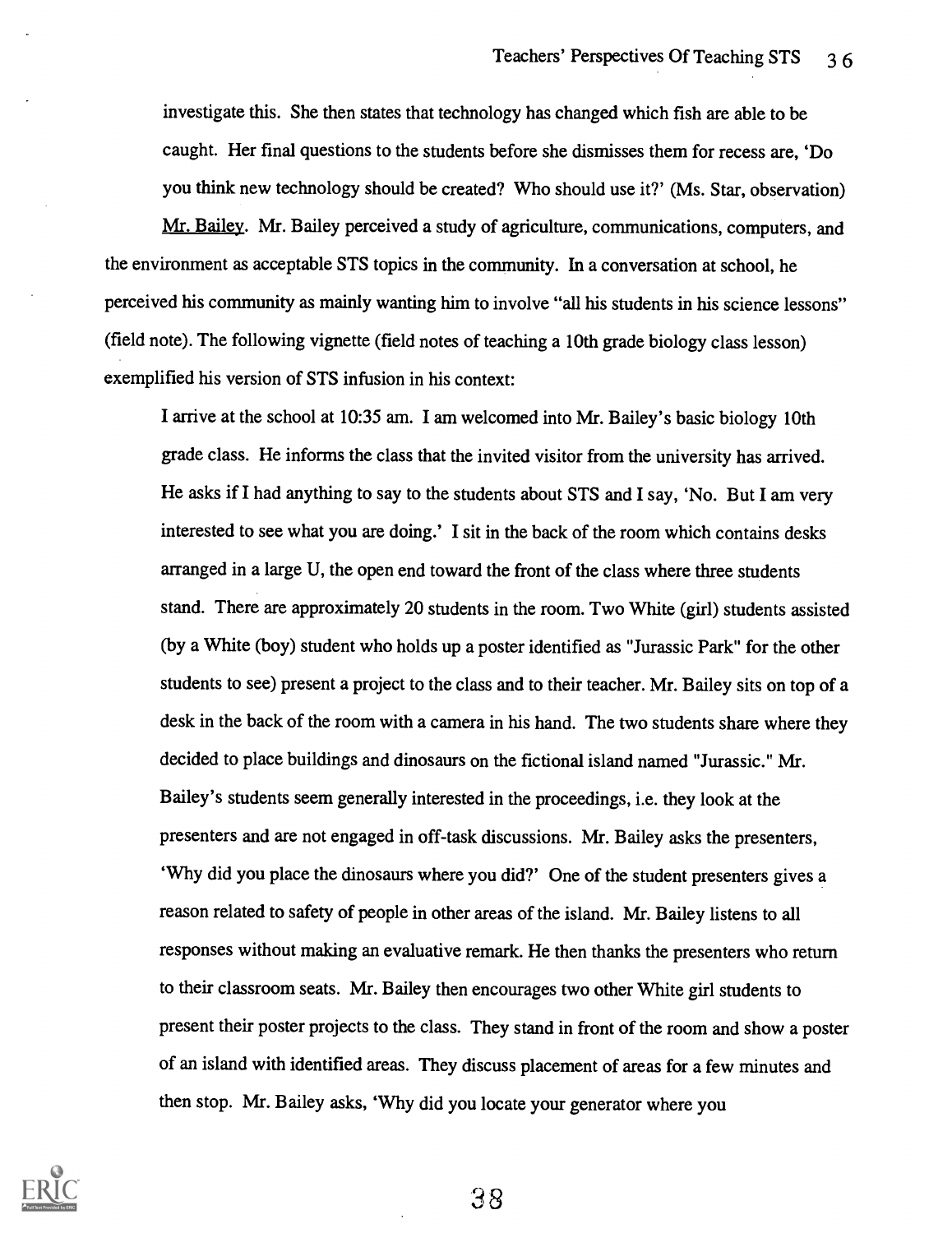did? Any particular reason?' The student responds, 'I wanted it away from the dinosaurs.' Mr. Bailey responds, 'That is real neat. Real good.' The students return to their seats and the class ends. (Mr. Bailey, observation)

Mr, Jefferson. Mr. Jefferson's belief of community support of the linkage between technology and student career preparation permeated his STS teaching practices. He elaborated on how this direction influenced the STS teaching practices he viewed as appropriate at his school:

Interviewer (I): What STS are you teaching this year?

Mr. Jefferson (J): Not near as much as I should be doing. Basically, I am following the curriculum which is earth science. And as we study a unit we go into the type of jobs that may be related to, or might be required by, those type of jobs. The parents want us to make connections with technology. And we have been looking at the environmental aspect of everything. Right now we are doing something on pollution.

I: This year, have you attempted to infuse STS in any other ways in your science teaching? J: Basically, when we do weather, we get into acid rain. We get into the types of people who predict weather. As far as actual societal issues, I haven't really done much with that. Cause just now I getting into the area of conservation and pollution -that is where we get into most of it. (Mr. Jefferson, interview)

The following vignette (field notes of an eighth grade earth science lesson he asked McGinnis to observe) exemplified the way he enacted his construction of appropriate STS instruction in context:

Mr. Jefferson begins class by telling his students to get in groups of three. There are 24 students in the class. He states they are going to do a science investigation. He writes on the board these two conditions to investigate:

1. Hold aluminum foil over candle flame and make observations.

2. Place small hole in upper end of straw.

The students work lockstep in groups as Mr. Jefferson gives them step-by-step directions. The students make observations about the soot that forms on the aluminum foil. Mr.

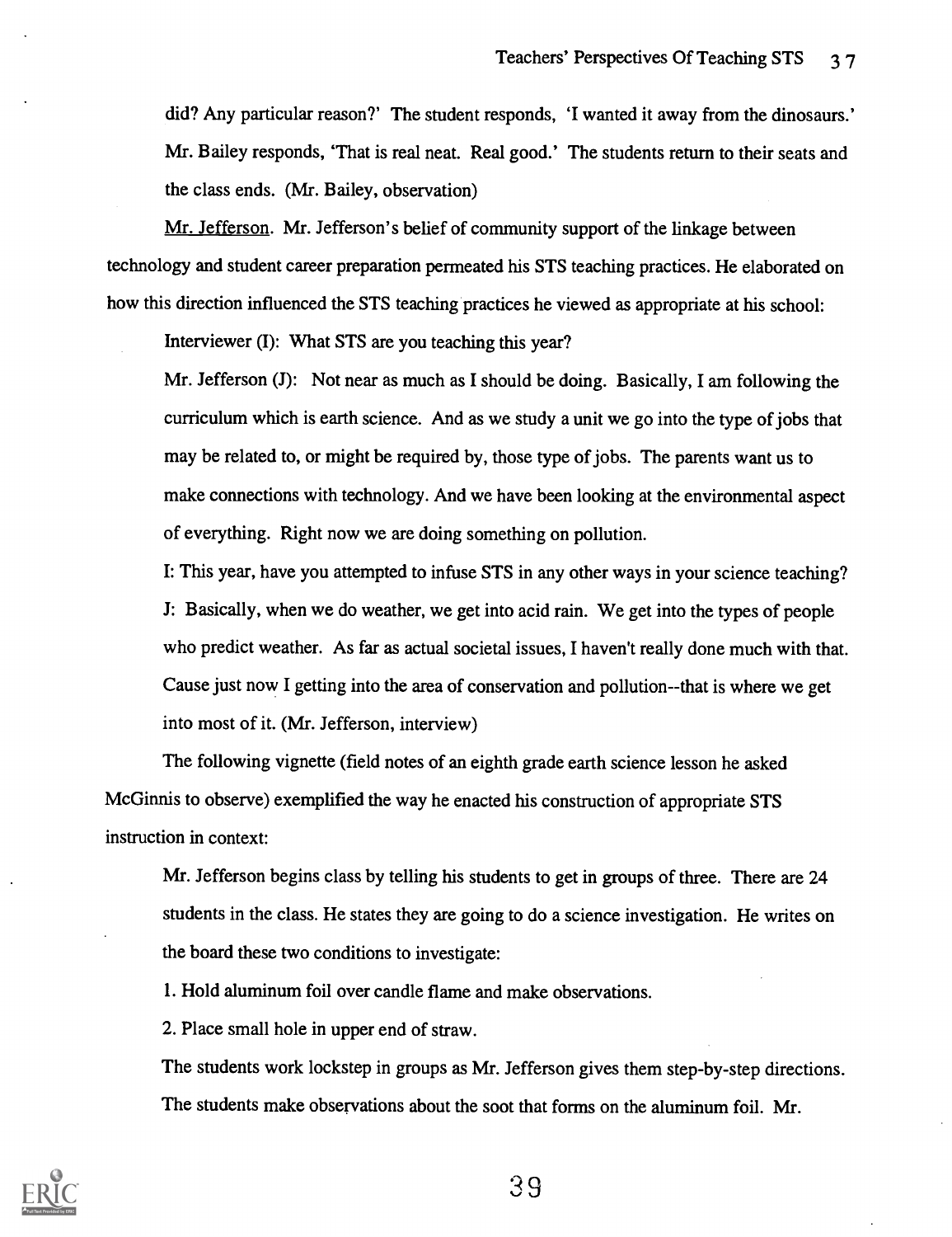Jefferson asks the class if there could be any practical use for the soot, if there are any jobs for them in that. Ideas elicited from the students include to make charcoal, to write with it, to use it as fertilizer, and to include it in paint. Mr. Jefferson asks where the soot would go if the aluminum were not there to stop it. Students call out, 'In the air!' 'Into clouds to make acid rain!' Mr. Jefferson asks, 'What does soot mean?' His students do not reply. After a few moments, he hands the dictionary he had next to him to a student. He states, 'I thought you would need this.' The student reads the definition of soot to the class. Mr. Jefferson emphasizes that carbon is in soot as the class ends. (Mr. Jefferson, observation)

#### Teachers' Perceptions of Their Local Cultures

Ms. Star. Ms. Star lived in the community in which she taught. She perceived her community, as well as herself, to be conservative on many important social issues, such as population control. She described her community as holding beliefs stemming from Christian fundamentalism. As a resident, Ms. Star believed that it was important for her to make curricular decisions that would be in accordance with the beliefs which guided most people in her local culture. While she depended fundamentally on her own "everyday construction of her local community's culture to guide her STS topic selection" (field note), Ms. Star strategically reached out to her students' parents to inform and confirm her perceptions before teaching a topic. She used this strategy in her interactions with her administration so that no "misunderstandings" (field note) would arise to problematize her teaching position.

Mr. Bailey. Mr. Bailey did not live in the community where he taught. During his first year of teaching, he assumed that the beliefs he held were in accordance with those held by the parents of his students. It was only after one of his 10th grade biology student's parents complained to the administration about his teaching of evolution that he was confronted with the realization that he needed to fully understand his school's local culture in order to teach successfully in his context. In an interview, Mr. Bailey expounded on this:

We are in a strong religious environment here. You do something that goes against some of the teaching of the churches around here and you are in trouble. If you push evolution you

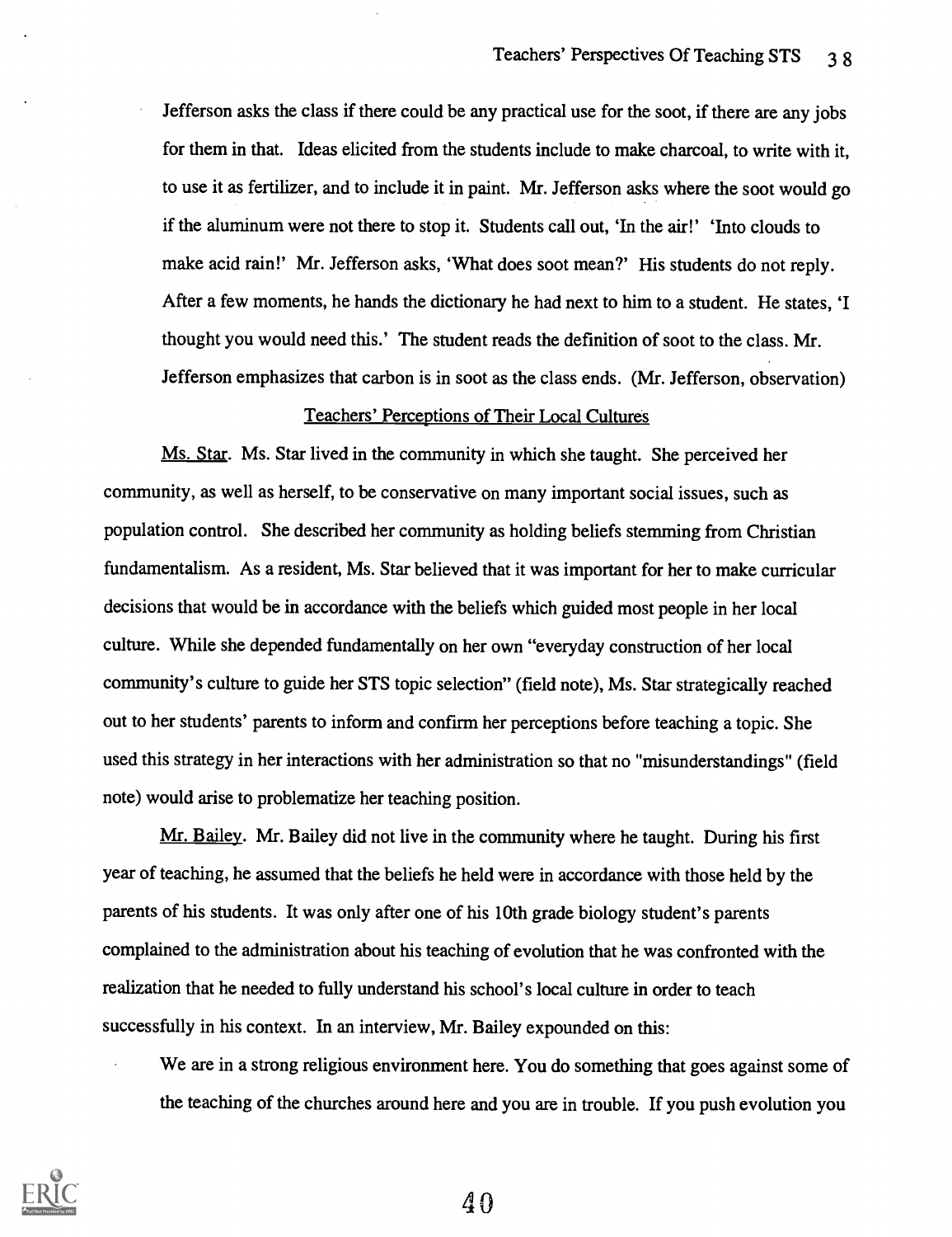can get in trouble.... A couple of years ago I was talking about the theory of evolution and one kid had, as kids often do, had not listened like he should have listened. He went home and told his mom I had been teaching him about evolution and she did not like it. She did not like it and came and visited the principal. That was my first year teaching. So ever since then when I teach that topic I think about it and let them know theories and so forth. I try to be more clear on that. I don't tell that is the way it is and I am not telling them it is not the way it is. And that might be the chicken shit way out, I do not know. That is factual. (Mr. Bailey, interview)

Mr. Jefferson. Mr. Jefferson was not a member of the community in which he taught, but constructed a perspective of the local culture. He characterized the school as being situated in "the Bible belt" (interview). As he explained, this meant that a significant number of community members were guided by a literal reading of the Bible. Mr. Jefferson offered insight into how, as a tenured teacher, he ascertained information about the local culture and how he used that information in his STS curricular decision making:

Interviewer (I) : How do you gain access to information relating to what you believe your community would find controversial or taboo?

Mr. Jefferson (J): I use the time honored, bull in the china shop method. I teach what I think the kids are interested in and need to know about. And if I catch flak, I work at it from that point.

I: What about the teacher who looks at controversial topics as requiring too much energy to teach since there are always less volatile, good topics to teach?

J: But, those are the fun ones....You have to pick your battles. It's like the question that relates to choosing topics to jeopardize your job. If you want to go out in a blaze of glory, you can always pick something to cause problems with. But, it is not worth it. It is like once you have been in the school system for three years if you do not grab some little girl on the butt or something, they cannot get rid of you. (Mr. Jefferson, interview).



 $\Delta$  1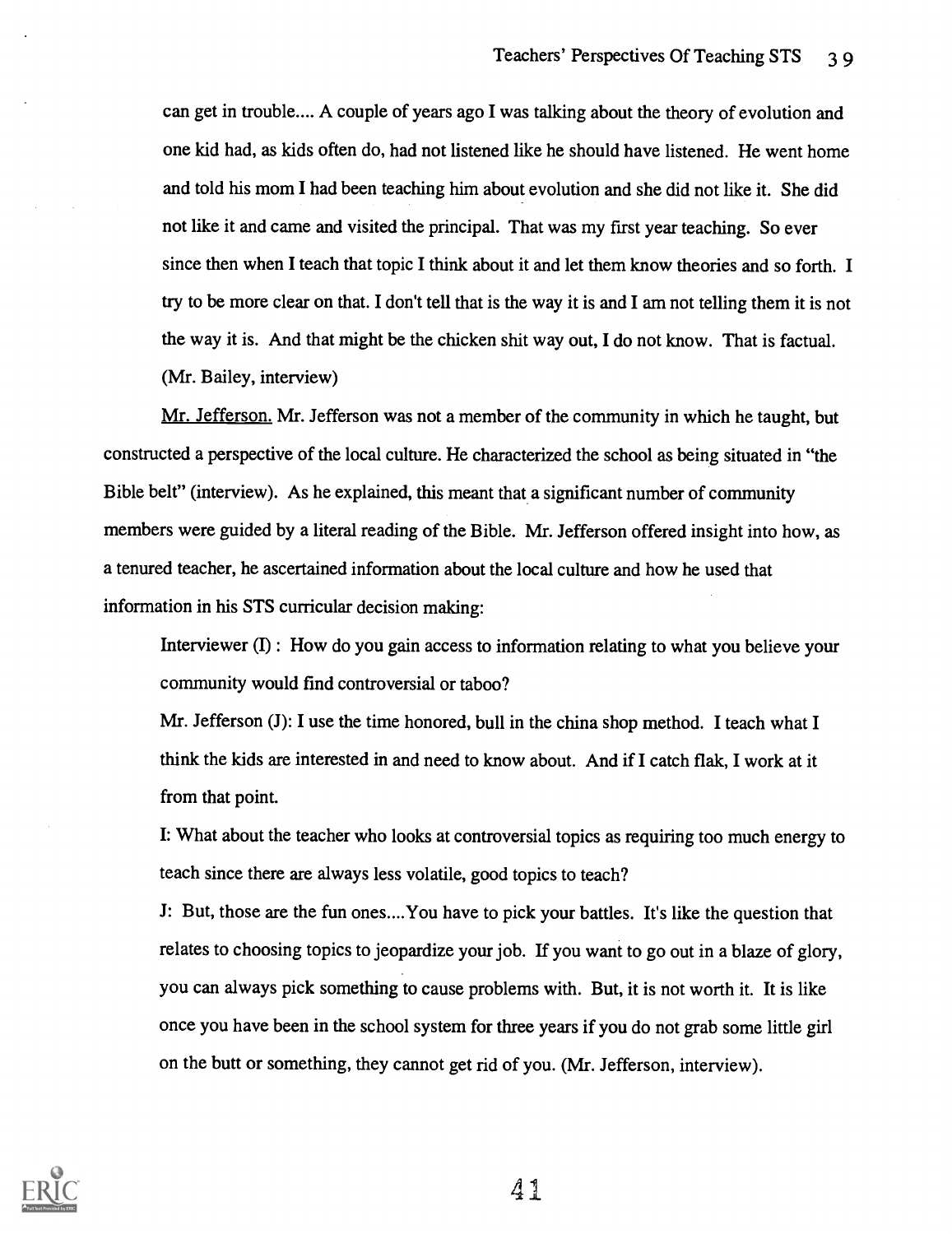#### Researcher Assertions

In this phase, data from all sources were analyzed for insights to assist in making sense of the participants' STS teaching practices. Of particular interest were two analytical constructs which emerged from the first cohort of participants. These constructs provided insight into interpreting the STS teaching practices of other teachers who participated in a similar STS in-service experience. What follows is a discussion of how the two researcher assertions informed this second investigation of science teachers' STS practices.

Assertion One: From the teachers' perspective,job security required that their STS curricular decisions be informed by their construction of their school's local cultures.

Consistent with the first study, the three teachers in this second phase believed their job security necessitated basing their STS curricular decisions on their perception of their local cultures' belief systems. With two nontenured teachers, Ms. Star and Mr. Bailey, concern for job security was a dominant referent in their STS curricular planning. The tenured teacher, Mr. Jefferson, expressed more security in his teaching position, but also believed that violating the local culture's beliefs was an act that should be carefully evaluated as to its costs and benefits. In all cases, the participants perceived the local cultures as dominated by a Christian fundamentalism which made the teaching of STS topics (from their perspectives) that conflicted with a literal reading of the Bible (such as genetic engineering, population control, and evolution) problematic. With Ms. Star, this was sufficient justification not to teach those topics at all. In Mr. Bailey's case, he distanced himself from the topic of evolution by not emphasizing its fundamental explanatory role in biology. Instead, evolution became simply one theory among others that scientists espoused. Mr. Jefferson's rhetoric indicated he did not think his school community's local culture wielded maximum power in his STS curricular decision making; his curricular decisions indicated that he also elected not to provoke community umbrage by teaching STS topics which he perceived segments of his community found objectionable. Interestingly, all of the teachers demonstrated they were adept at identifying noa STS topics in their contexts (such as endangered species and a study of the environment) and at teaching in a manner that did not

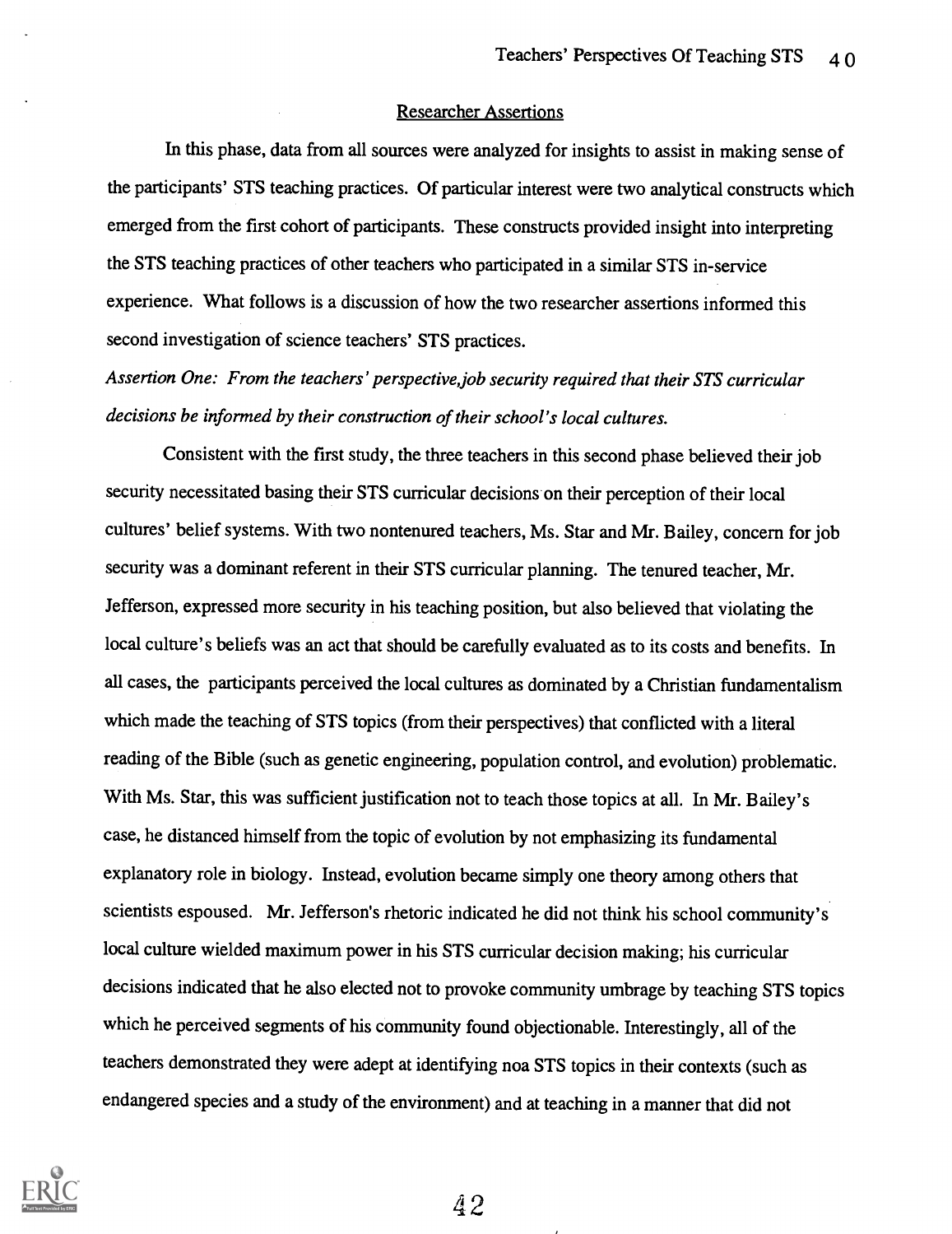confront parental beliefs in their local culture. Although constrained in their topic selection, they approached their vision of the ideal STS teacher in their teaching practices. Therefore, we concluded that this analytical construct held extensive power for interpreting the STS teaching practices of all participants in this study.

Assertion Two: Teachers' perception of themselves as outsiders to the school's local community increases their conformity to the school's local culture and decreases their teaching of controversial STS topics.

Two participants (Mr. Bailey and Mr. Jefferson) identified themselves as outsiders to the communities in which they taught. The other participant (Ms. Star) identified herself as a member of the community where she taught elementary school. Both outsiders, Mr. Bailey and Mr. Jefferson, made concerted efforts to construct a vision of their schools' local cultures. This was particularly apparent in Mr. Bailey's case. Mr. Bailey suffered a professionally painful experience during his first year of teaching when he assumed that the beliefs of students from the local culture were in accordance with his own beliefs. As a result, he was particularly sensitive to construct a vision of his school's local culture that gave him some insight into the code of conduct which community members used to scrutinize him. From that constructed vision, Mr. Bailey took his direction on which STS topics to avoid that violated the shared understandings of his school's community. Although Mr. Jefferson expressed an awareness of his school's local cultures rules of conduct, he professed that this vision was insufficient to determine his STS practices.

Ms. Star indicated that she was adept at eliciting information about her local culture which she used in her STS teaching practice. While confident that her everyday construction of her local culture was viable, she consistently made efforts to reaffirm her vision of its code of conduct with her community members before teaching STS topics. Since she perceived that shewas in accordance with her community's norms and beliefs, her efforts to inform her students' parents of her teaching intentions was to avoid miscommunication that could result in misunderstandings.

While this analytical assertion has some explanatory power, it varied in degree by the circumstances and inclinations of the teacher participants. The teachers felt it was valuable to

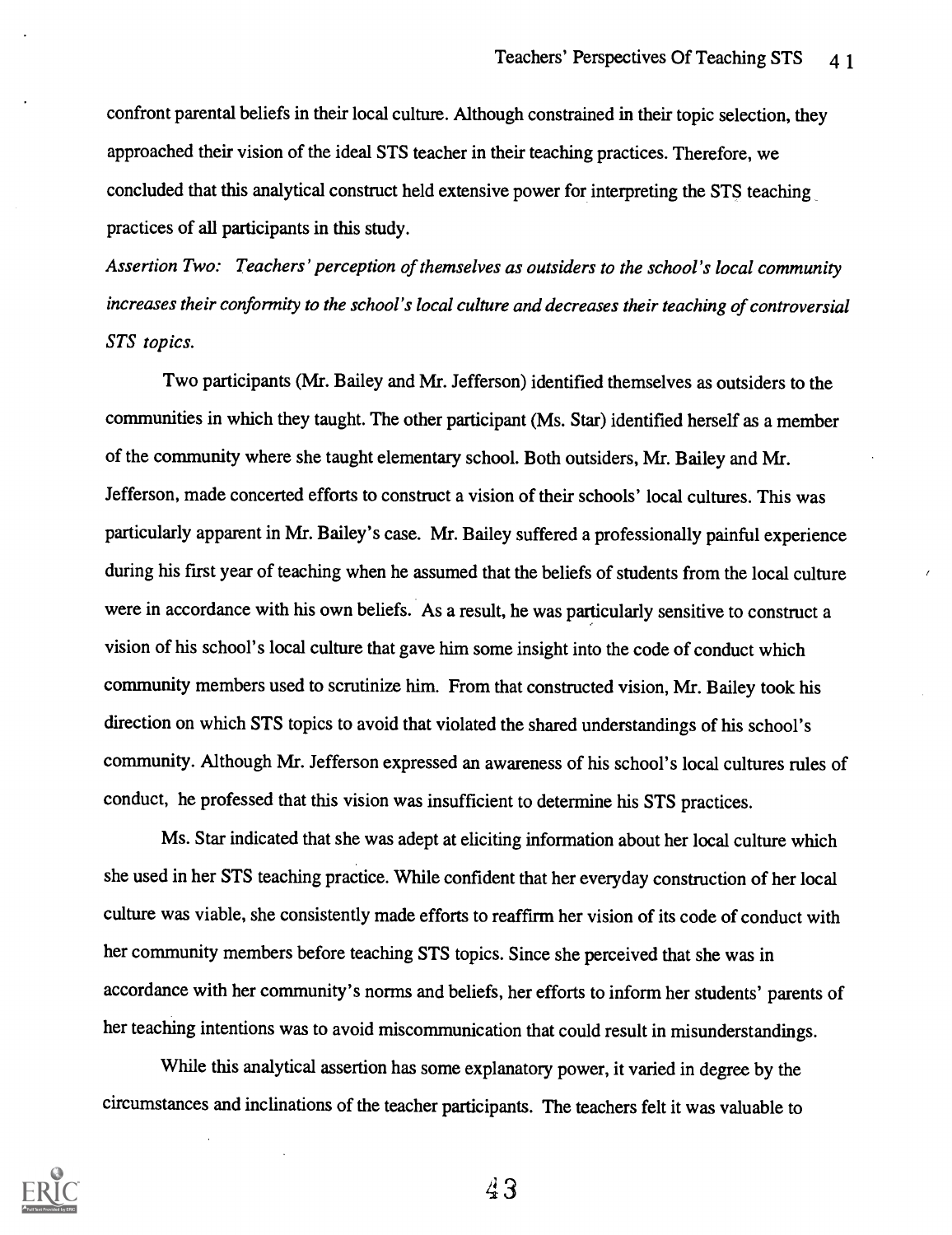construct some notion of their school's local culture to assist in their teaching practices. However, their reactions to their constructions in their STS curricular decision making was idiosyncratic and dependent on their experiences with the school's community, their perceptions of their personal power, and other undetermined variables.

#### Conclusions and Implications

Advocates of STS have long posited the argument that students benefit by becoming actively involved in local, relevant, and, oftentimes, controversial societal issues (Aikenhead, 1973). We assert that topics in local cultures which are perceived by teachers as defying subtle unwritten rules in their communities were not taught, even though teachers believed the topics worthy of inclusion in the curriculum. Instead, topics which were perceived as non-controversial but STS related were taught by teachers to fulfill their efforts to infuse STS into the curriculum. In some cases, this identification of topics was operationalized by practitioners to include noncontroversial, low level, technology-related topics which did not correspond to the spirit of the STS movement.

Researchers such as Bradford, Rubba, and Harkness (1995) noted that college students constructed unanticipated misunderstandings of STS in classes purporting to teach STS. They suggested that this occurred because of a lack of sufficient focus and continuity. The study reported in this paper documented that practicing science teachers also constructed unanticipated understandings of STS after successfully completing an in-service STS experience. The central insight from this study was that practicing teachers construct their understandings of STS and make STS curricular decisions as a result of their perceptions of the belief structures that guide individuals' actions within their schools' local cultures rather than by their construction of the vision of STS as presented in well designed and taught STS classes or workshops. Therefore, more research is warranted to determine which STS topics are perceived by teachers in local cultures as problematic and how these constraints may be overcome.

In this study, the power of the socio-cultural perspective was demonstrably apparent. If we interpreted the teachers' STS teaching practices as a function of their beliefs about science or

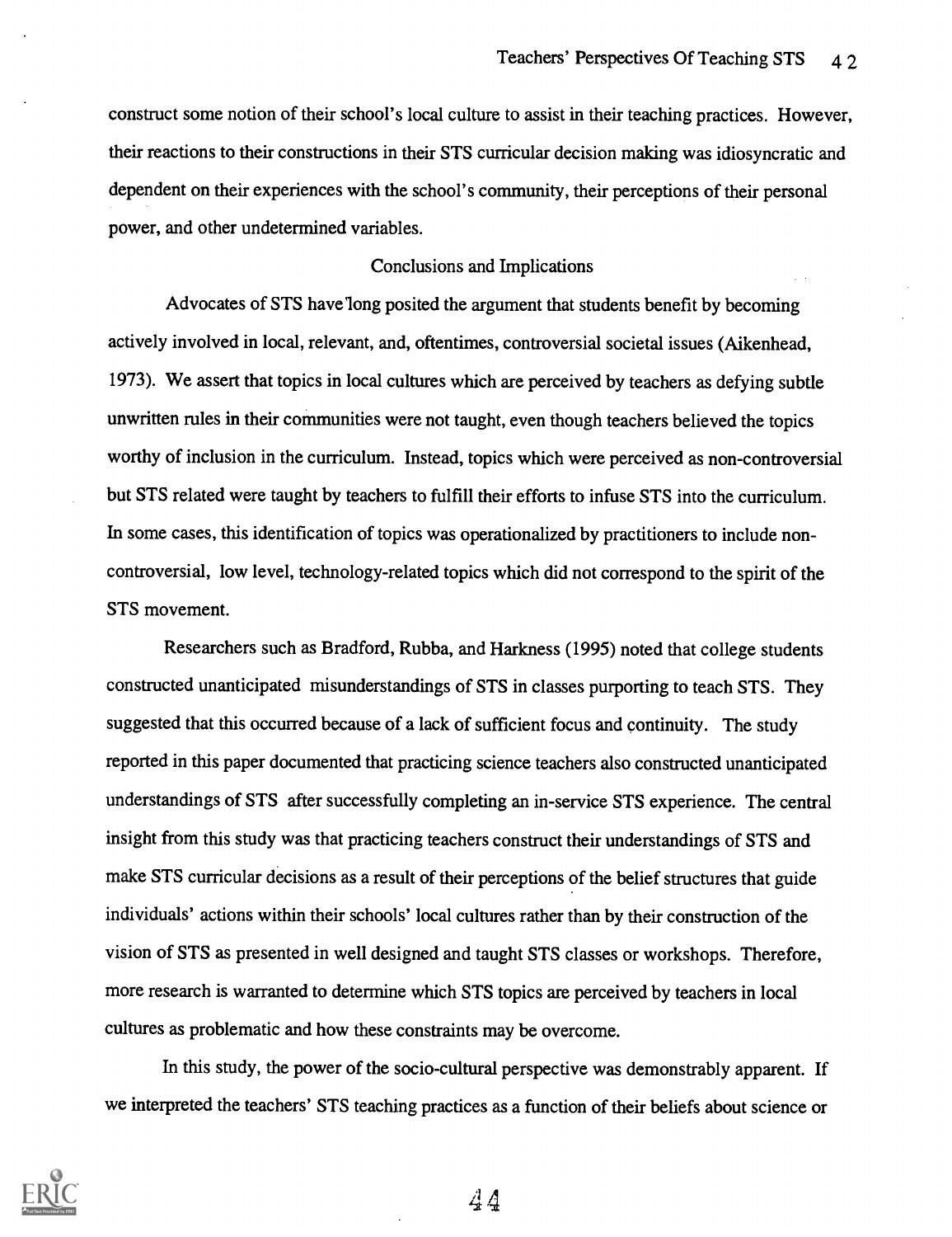their perspective of the worth of the STS initiative, we removed them from their contexts and diminished their power as informants of their situated practices. Extending value to the teachers' construction of their local cultures unwritten rules of conduct acknowledged them as possessing essential information needed for a deconstruction and interpretation of teaching in situ. This act promoted respect for the teacher as a professional practicing in a complex environment. It also necessitated a focus on listening to the teacher's construction of the "conceptual code" (Vivelo, 1994, p.16) undergirding the school's local culture. The use of a socio-cultural perspective also allowed the development of analysis schema that included anthropological and sociological constructs. In this study, the constructs taboo, noa, and local culture served as essential explanatory mechanisms for interpreting the STS teaching practices of the participants. These constructs are offered to other researchers interested in investigating similar STS issues in science education. This study also supported the teacher practical knowledge construct (Duffee & Aikenhead, 1994) as a powerful model to inform STS research.

Designers of workshops on STS should consider the findings from this study when constructing curricula and when interacting with practitioners. The discourse (Lemke, 1990) in the workshop must include overt consideration of the local cultures in which the practitioners practice. Using a strategy in which the participants publicly discuss the teaching of controversial STS topics in their contexts will assist them in the process of transforming their teacher practical knowledge. This enables teachers to reflect socially on their understandings of which topics fulfill the STS initiative and on the impact of their constuction of the beliefs in their school's local cultures on their STS practices. In many cases, this will involve a recognition and acceptance of their level of commitment to the STS movement while being aware of the implications of their curricular decisions in their schools' local cultures. For example, Mr. Bailey underscored the need for this type of strategy when reflecting upon his STS inservice experience:

Mr. Bailey (B): When you are teaching about those type of topics in which people get upset, you cannot use the same methods that you use for everything else like alternative fuel sources. Big Bang, compute the probability of an Almighty God out there because

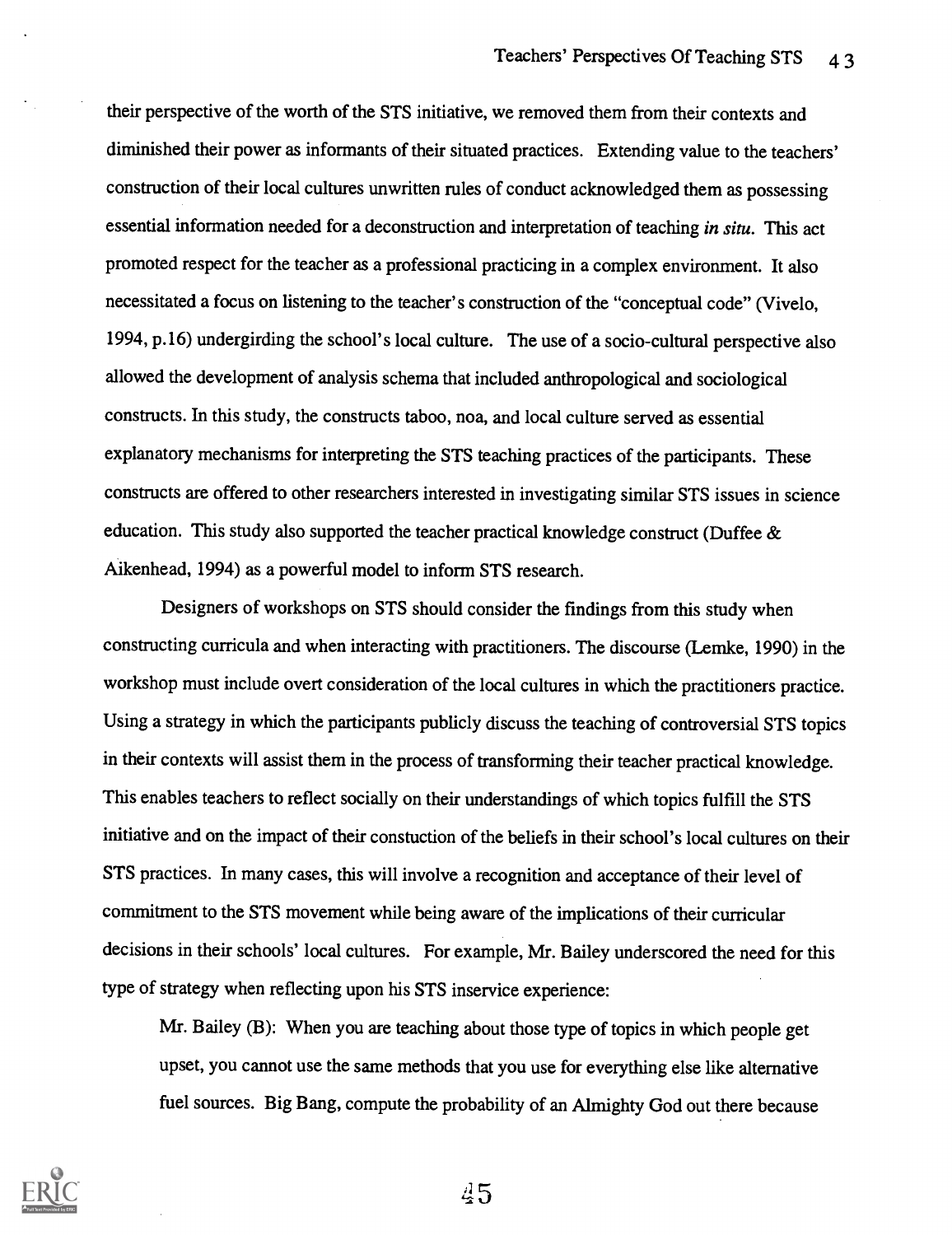then some other kid will object. And you can't use a discrepant event which is effective for other topics. That would be an interesting STS inservice.

Interviewer (I): Do you have suggestions on how to incorporate your ideas into STS inservice experiences?

B: We didn't talk too much about stepping on toes. (Mr. Bailey, interview)

We strongly suggest that proponents and advocates of STS should recognize the need to influence beliefs in the local cultures to create environments in which teachers can safely practice STS education. How this can be accomplished will vary in different contexts, in keeping with the spirit of STS. Certainly, administrative commitment for supporting science practitioners in controversial curricular decisions is a prerequisite. Yet, administrative support does not exist in a vacuum and is itself influenced by forces in the larger socio-cultural environment. Sciencetechnology-society education in any particular school clearly is influenced by the larger sociocultural situation in which it is situated. Therefore, efforts should be made in all domains that bear on the individual science teacher's STS practice (personal, administrative, and cultural) if changes are to occur. Without more effort put into the larger socio-cultural realm, it is clear that STS education will be perceived as a worthwhile endeavor by science teachers, but will also be characterized by insurmountable constraints and potentially calamitous professional consequences if the constraints are ignored.

#### Limitations and Recommendations for Further Study

This study, while taking a cultural perspective, was not an ethnography in the sense of a long-term investigation in a local culture. Instead, the focus was limited to the perceptions of a relatively small number of participants who work in local cultures.

Additional questions which were generated in the course of this research include: How are teachers successfully teaching taboo STS topics in their local cultures? What strategies do teachers employ to protect themselves from community censure? Are these strategies transferable to other teachers in different local cultures who are interested in enacting a spectrum of STS practices that range from non-controversial to controversial?

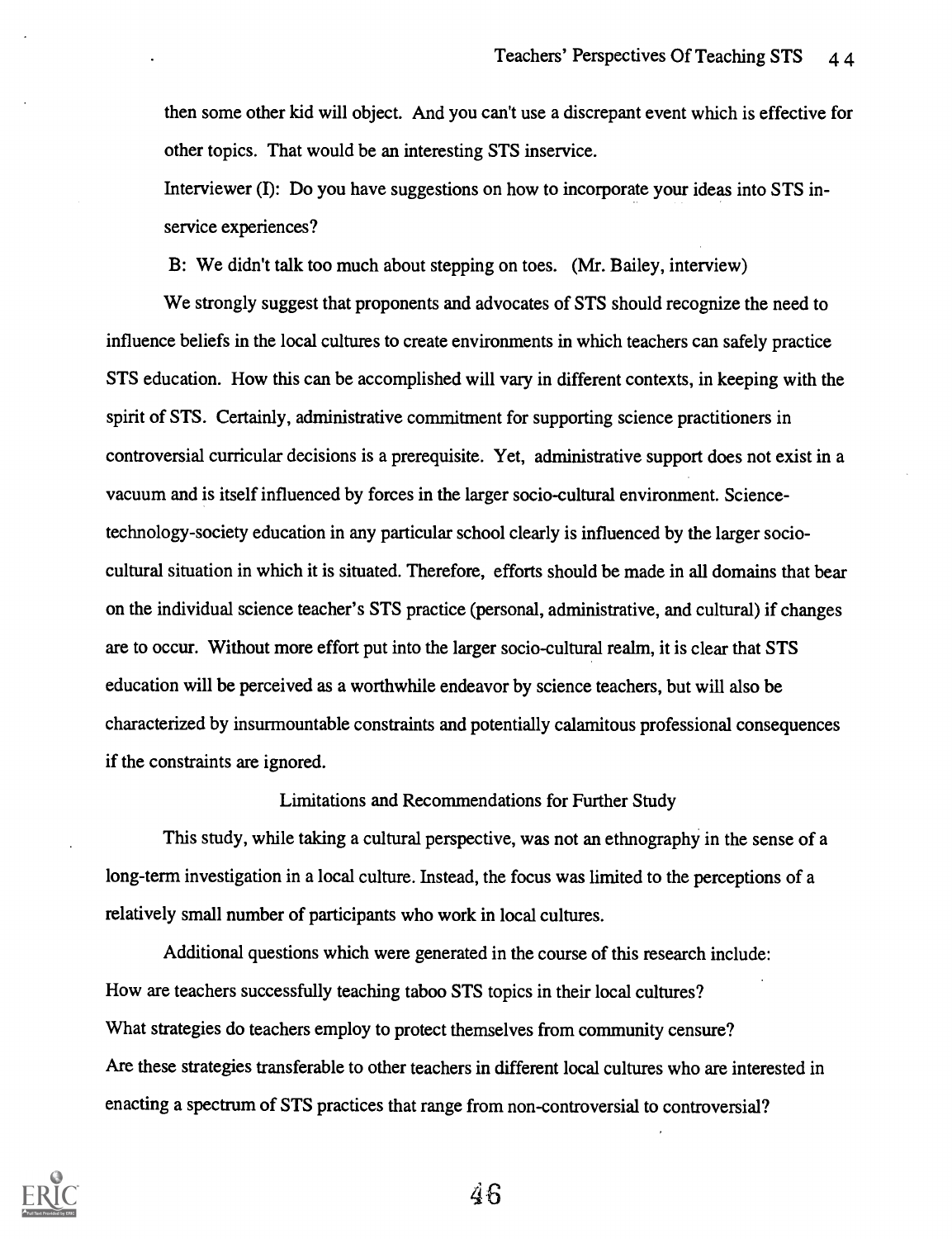How are the teachers' perceptions of taboo and noa constructed? What is the role of the local culture in teachers' constructions of taboo and noa related to science instruction? How do students in the local culture influence the taboo and noa of science teaching? How can inservice experiences for science teachers assist teachers in examining and reflecting on their power as informants of changing their practice?

How are the various roles (teacher, student, administrator, parent, citizen) in the local culture woven into a conceptual code which forms the foundation for the local school culture?

Through studies which merge the perspectives of the insider (the emic) and the outsider (the etic), the science education community can build a stronger research base for informing practice. Research which draws upon the literature from anthropology and sociology can provide valuable insights into the complex environment and interpretations of teaching which occur not just in a teacher's classroom, but within the local culture of a community. The synthesis of these kinds of research studies will strengthen the theoretical base and practical knowledge of teachers and science teacher educators.

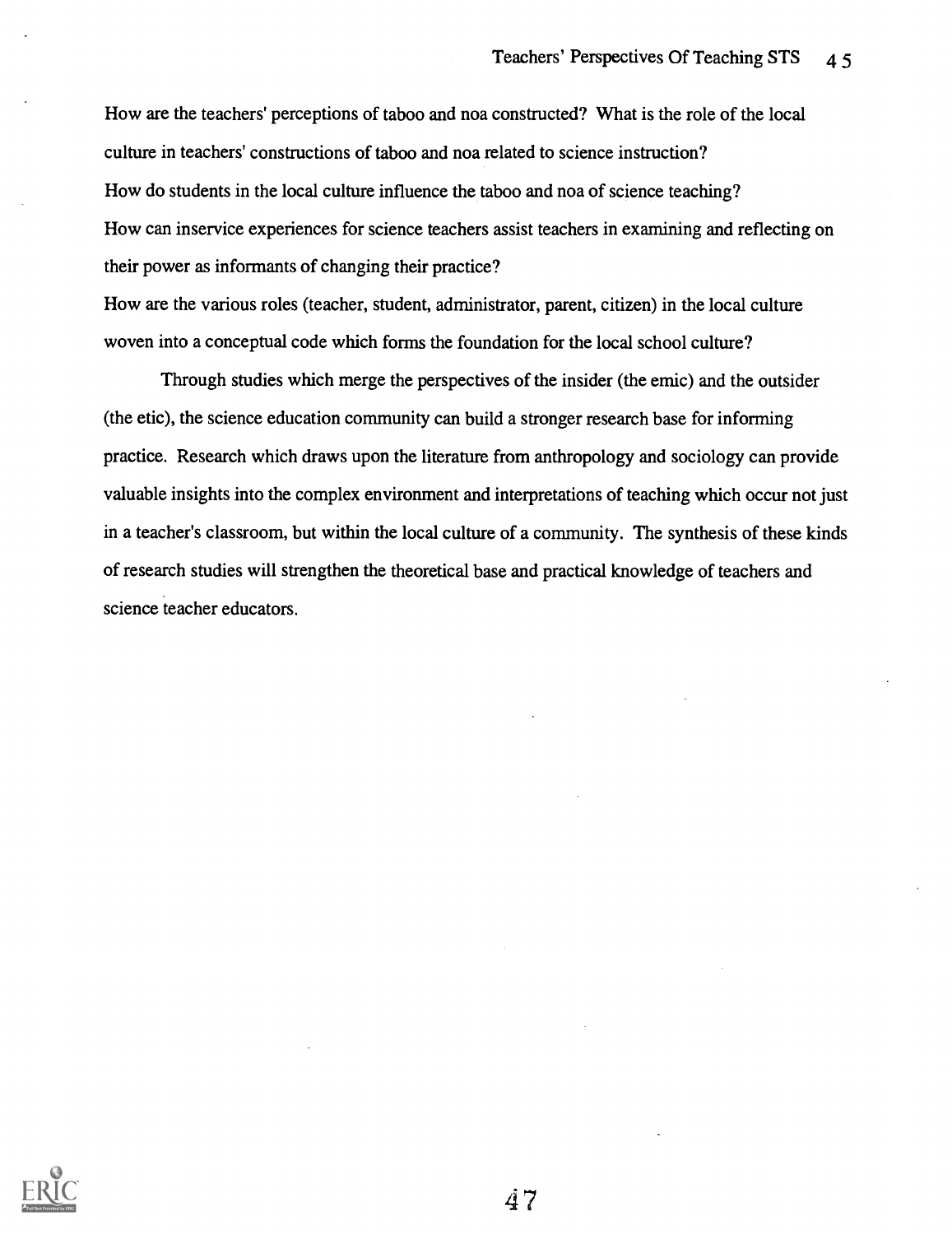### Footnotes

<sup>1</sup> The items included in the belief opinionnaire used in this study were based on items adapted from an unpublished STS instrument developed by Willard Jacobson, Teachers College, Columbia University.

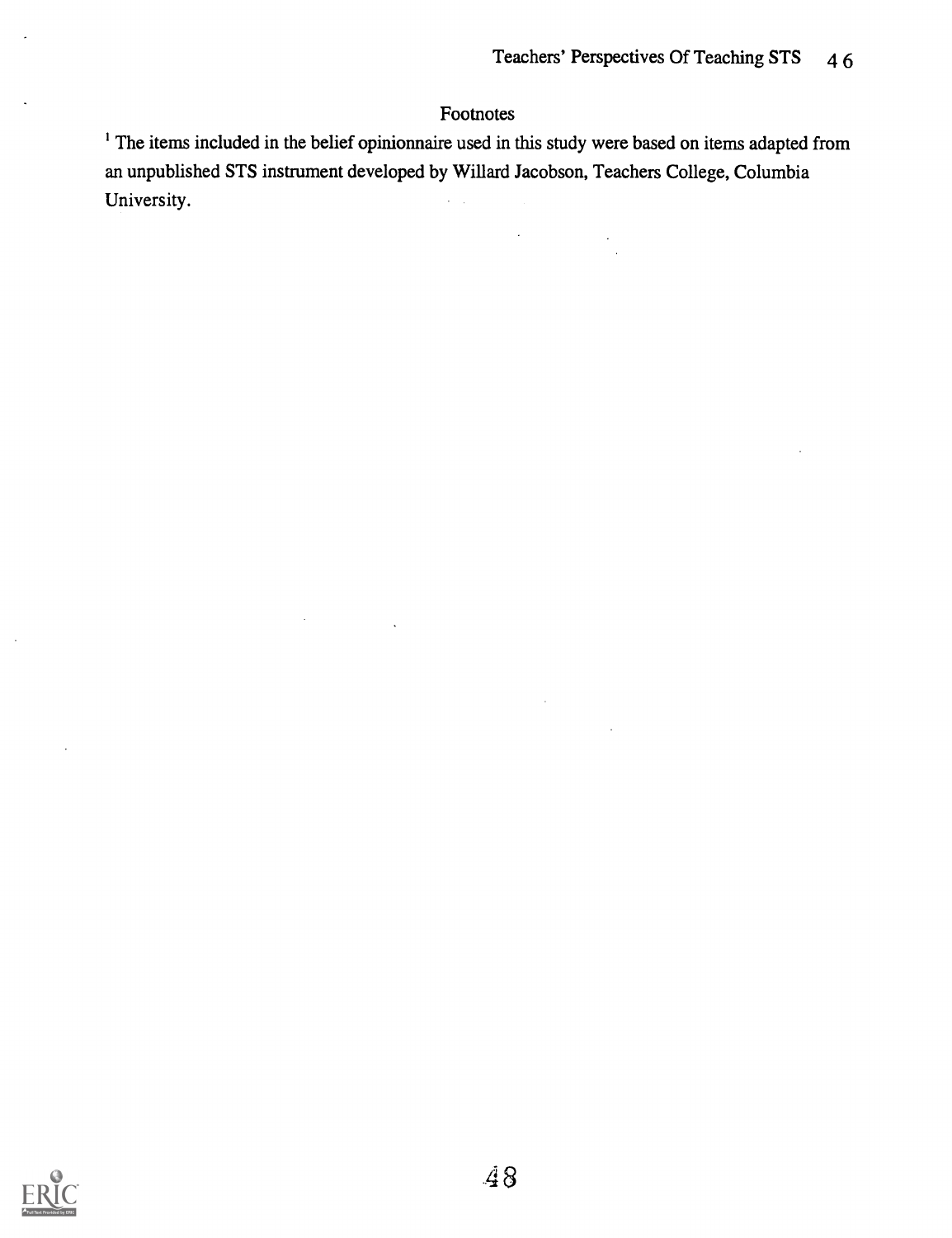#### References

- Aikenhead, G. (1973). The measurement of high school student's knowledge about science and scientists. Science Education, 57, 539-549.
- Aikenhead, G. (1996, April). Toward a cross-cultural perspective on Western students learning eastern science: border crossings. A paper presented at the annual meeting of the National Association for Research in Science Teaching, St. Louis, MO.

Alasuutari, P. (1995). Researching culture: qualitative method and cultural studies. Thousand Oaks, CA: Sage Publications.

- American Association for the Advancement of Science. (1993). Benchmarks for Science Literacy. New York: Oxford University Press.
- Barman, D., Harshman, R., & Rusch, J. (1982). Attitudes of science and social studies teachers toward interdisciplinary instruction. The American Biology Teacher, 44 (7), 421-426.
- Bradford, C.S., Rubba, P.A., & Harkness, W.L. (1995). Views about science-technologysociety interactions held by college students in general education physics andSTS courses. Science Education, 79(4), 355-373.
- Brause, R., & Mayher, J. (Eds.). (1991). Search and re-search: What the inquiring teacher needs to know. London: Falmer Press.
- Burriss, E.E. (1931). Taboo, magic, spirits: A study of primitive elements in roman religion. New York: The Maxmillan Company.
- Bybee, R.W. (1993). Reforming science education: Social perspectives and personal reflections. New York: Teachers College Press.
- Charron, H. E. (1991). Toward a social-contexts frame of reference for science education research. Journal of Research in Science Teaching, 28 (7 ), 619-629.
- Collete, P. (1977). The rules of conduct. In P. Collete (Ed.), Social rules and social behavior (pp. 1-27), New Jersey: Rowman and Littlefield.
- Costa, A. (1985). Developing minds. Alexandria: Association for Supervision and Curriculum Development.

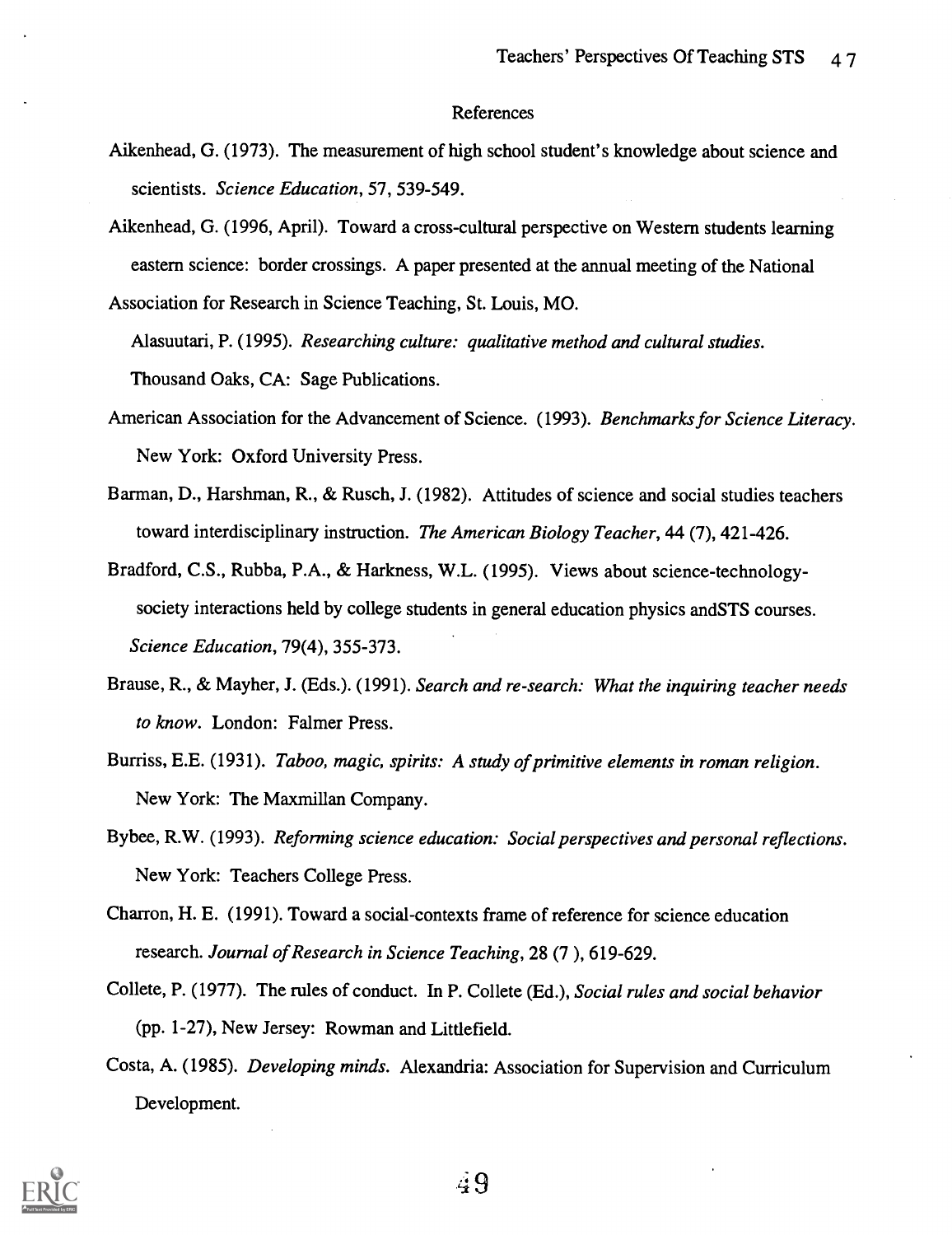- Creswell, J. W. (1994). Composing and writing qualitative and quantitative research. Newbury Park, CA: Sage Publishing.
- Duffee, L., & Aikenhead, G. (1992). Curriculum change, student evaluation, and teacher practical knowledge. Science Education, 76(5), 493-506.
- Erickson, F. (1986). Qualitative methods in research and teaching. In M.C. Wittrock (Ed.), Handbook of Research on Teaching. (3rd Edition). New York: Macmillan.
- Fortes, M. (1983). Rules and the emergence of society. London: Royal Anthropological Institute of Great Britain and Ireland.
- Frake, C. 0. (1964). A structural description of subanum 'religious behavior,' in W.H. Goodenough (Ed.), Explorations in Cultural Anthropology. New York: McGraw-Hill.

Freud, S. (1918). Totem and taboo. New York: Dodd, Mead, and Company.

Geertz, C. (1973). The interpretation of cultures; selected essays. New York: Basic Books.

- Glaser, B., & Strauss, A. (1967). The discovery of grounded theory: Strategies for qualitative research. Chicago: Aldine.
- Guba, E. G., & Lincoln, Y. S. (1989). Fourth generation evaluation. Newbury Park, California: Sage Publications.
- Hamm, M., & Adams, D. (1987). An analysis of global problems and issues in sixth and seventh grade science textbooks. Columbus, OH: ERIC Clearinghouse.
- Heap, J.L. (1990). Applied ethnomethodology: looking for the rationality of reading activities, Human Studies (13), 39-72.
- Knipe, E.E., & Bromely, D.G. (1984). Speak no evil: word taboos among scottish fishermen. In Forbidden fruits: taboos and tabooism in culture. Bowling Green, Ohio: Bowling Green University Popular Press.
- Lakoff, G., & Johnson, M. (1980). Metaphors we live by. Chicago: University of Chicago Press.
- LeCompte,M.D., Millroy, W.L, & Priessle, J. (Eds.) (1992). The handbook of qualitative research in education. San Diego: Academic Press.

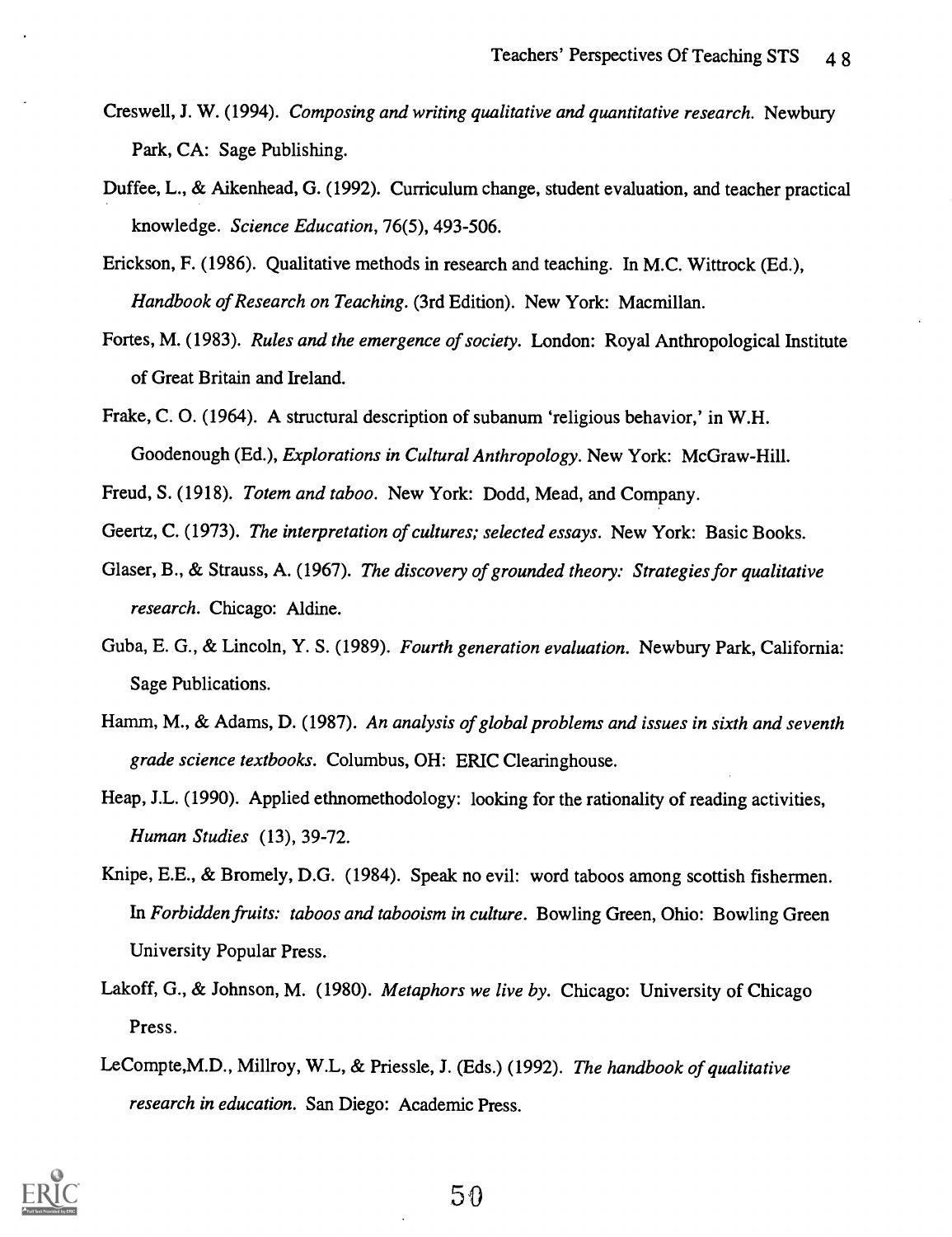Lemke, J. (1990). Talking science: Language, learning, and values. Norwood, NJ: Ablex.

Likert, R. (1967). The method of constructing an attitude scale. In M. Fishbein (Ed.),

- Attitude theory and measurement (pp. 90-95). New York: Wiley & Sons.
	- Mead, M. (1928). An inquiry into the question of cultural stability in Polynesia. New
- York: Columbia University Press.

National Research Council. (1996). National science education standards. Washington, D.C.: National Academy Press.

National Science Teachers Association (1982). NSTA Position Statement on Science-Technology-Society: Science Education for the 1980's. The Science Teacher.

Radcliffe-Brown, A.R. (1952). Structure and function in primitive society. London: The Free Press.

- Rosenthal, D. B. (1984). Social issues in high school biology textbooks: 1963-1983. Journal of Research in Science Teaching, 21(8), 181-186.
- Rosenthal, D. B. (1989). Two approaches to Science-Technology-Society (S-T-S) education. Science Education, 73(5), 581-589.
- Roth, W-M. (1995). Authentic school science: knowing and learning in open-inquiry science laboratories. Boston: Klumer Academic Publishers.
- Schroeder, F.E.H. (1984). Shh! Don't touch! Thoughts on the tabus of cultural institutions. In Forbidden fruits: taboos and tabooism in culture. Bowling Green, Ohio: Bowling Green University Popular Press.
- Shaw, M.A., & Boone, I. (1951). The body taboo: Its origin, effect, and modern denial. New Jersey: Sunshine Book Company.
- Tobin, K. (1991, April). Constructivist perspectives on research in science education. Paper presented at the National Association for Research in Science Teaching, Lake Geneva, Wisconsin.
- Tobin, K, Tippins, D. J. , & Gallard, A. J. (1994). Research on Instructional Strategies for Teaching Science. In Dorothy L. Gabel (Ed.), Handbook of research on science teaching and learning, (pp. 45-93), New York: Macmillan Publishing Company.

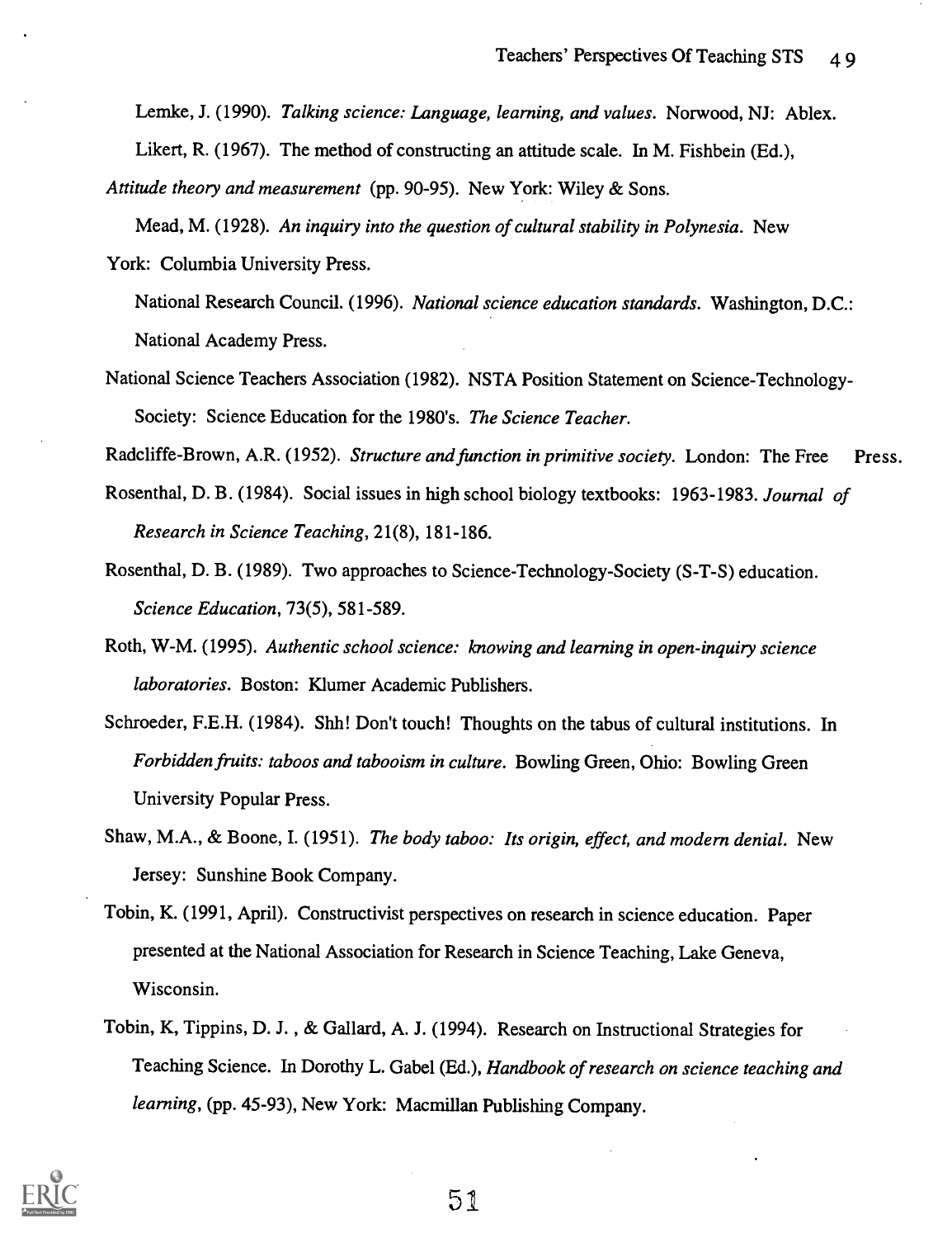- Van Maanen, J. (1995). Representations in ethnography. Thousand Oaks, CA: Sage Publications.
- Vivelo, F. R. (1994). Cultural anthropology. New York: University Press of America.
- Voigt, D.Q. (1984). A tankard of sporting taboos. In Forbidden fruits: Taboos and tabooism in culture. Bowling Green, Ohio: Bowling Green University Popular Press.
- von Glasersfeld, E. (1989). Cognition, construction of knowledge, and teaching. Synthese, 80 (1), 121-140.
- von Glasersfeld, E. (1992, February). A constructivist approach to teaching. Paper presented at the conference on Alternative Epistemologies in Education, Athens, GA.
- von Raum, O.F. (1973). The social functions of avoidances and taboos among the Zulu. New York: Walter de Gruyter.
- Zoller, U., Donn, S., Wild, R., and Beckett, P. (1991). Teachers' beliefs and views on selected science-technology-society topics: A probe into STS literacy versus indoctrination. Science Education, 75(5), 541-561.

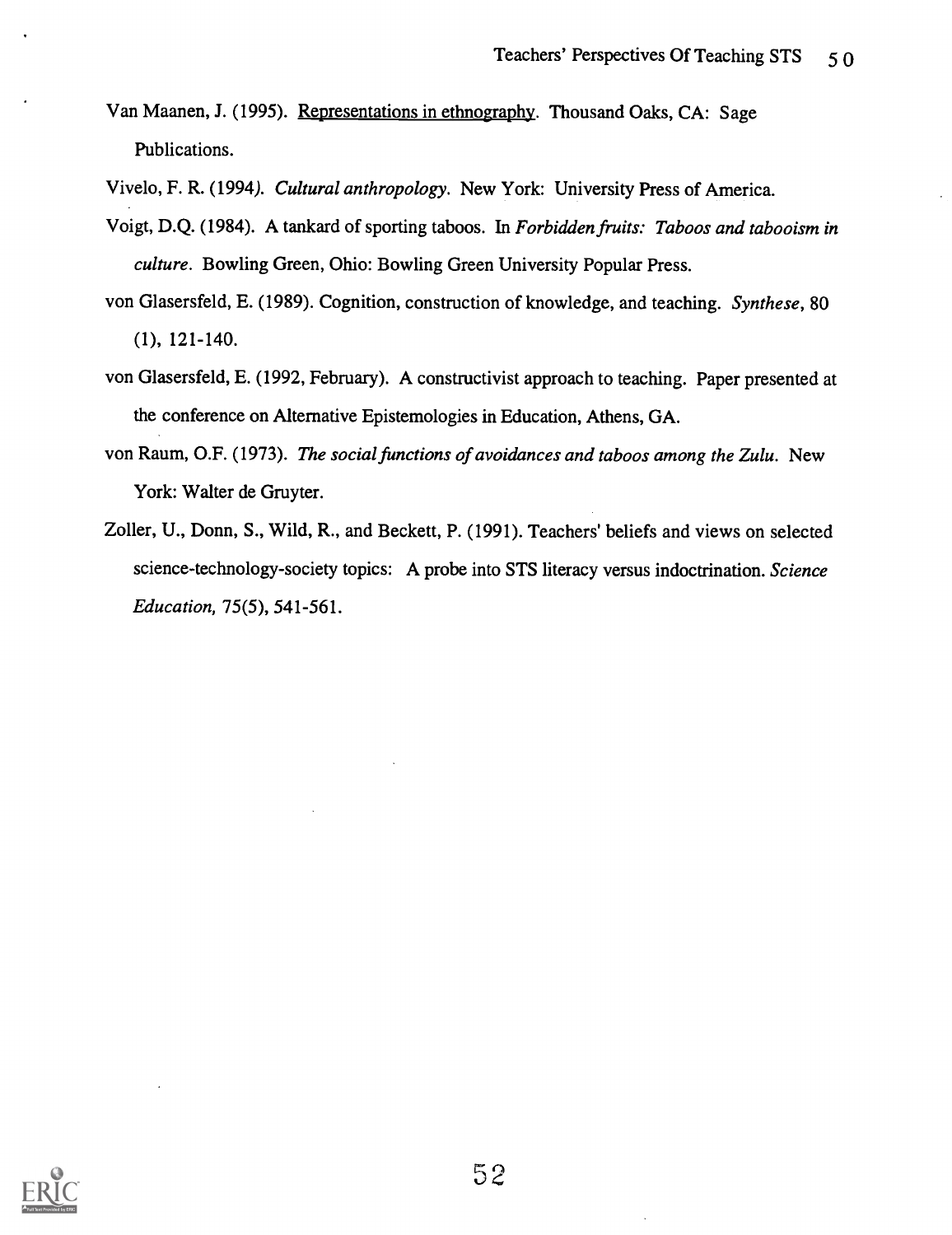Table 1

Semi-Structured Interview Protocol

- 1. Had you thought about the issue of controversial topics in STS instruction before you answered those questions on your opinionnaire and survey? [If yes, please elaborate.]
- 2. As a result of the questions, how has your thinking concerning STS teaching been impacted?
- 3. Which topics do you anticipate might be frowned upon for you to teach as STS topics in your teaching context?

[probe: Which of these topics would you teach anyway?

Do you teach them in any way different from other topics? Have you ever received complaints about any topics relating to STS that you taught? Would you teach those topics again?]

- 4. How have you reacted to controversial topics brought up by your students?
- 5. If you intentionally wanted to put your job in jeopardy at your school, which potential topics in STS would you include in your curriculum?
- 6. Has your involvement with STS instruction (as a result of the workshop, further thinking, etc.) changed your thinking or viewpoint about what subjects might be too controversial or "taboo" to teach in your class?

[If the participant asks what taboo means, say it refers to a topic in STS which they believe is considered by the local community to be forbidden to be discussed in the classroom.]

- 7. Does the school's local culture share your definition of what might be "taboo" STS topics to teach? [probe: If no, ask which ones differ and how.]
- 8. What did you do this year with your students relating to STS?
- 9. How did you do it?
- 10. Do you have any suggestions on how to improve the STS inservice experience?

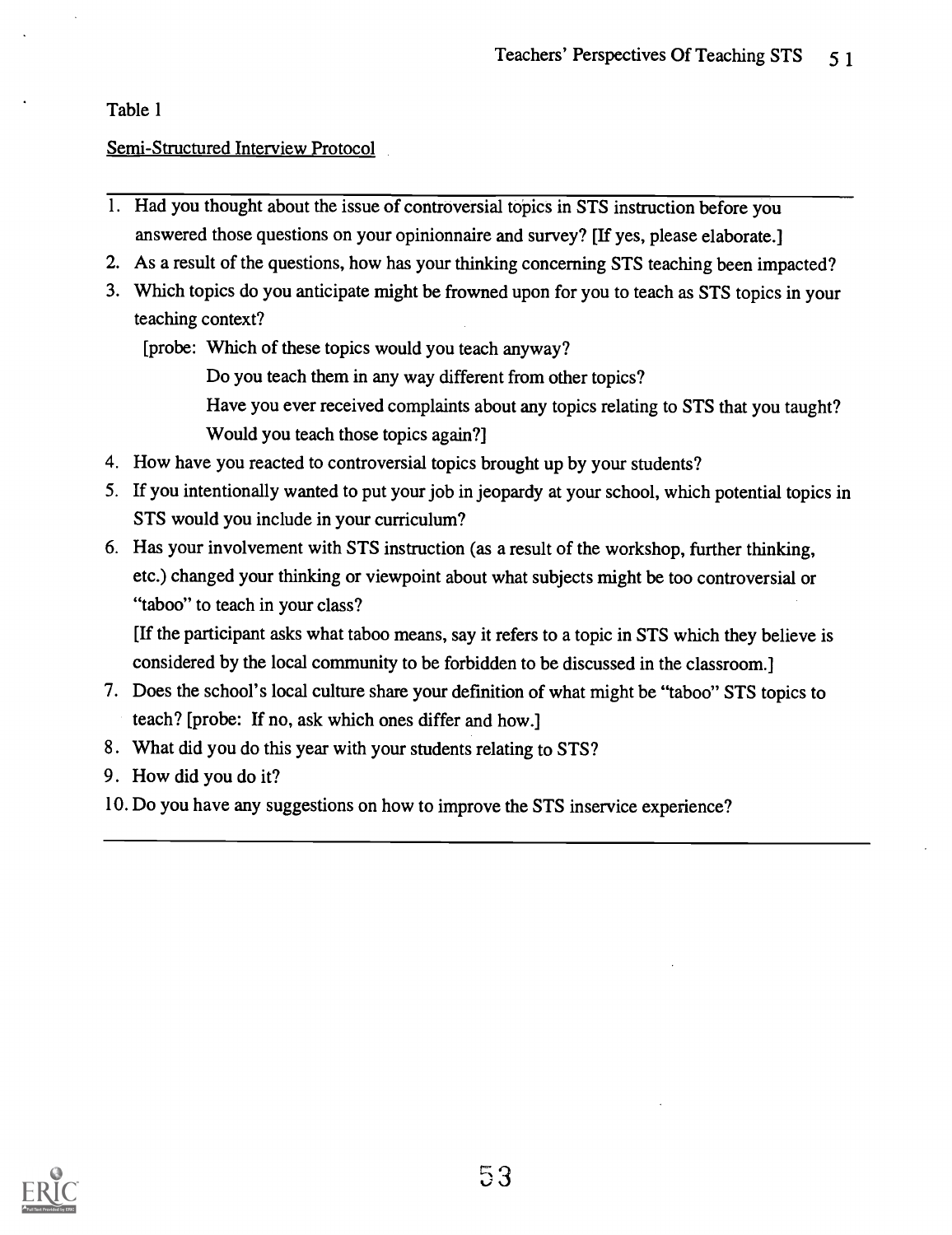| Provided<br>ERIC<br>ull Text<br>í |  |
|-----------------------------------|--|

Teachers' Perspectives Of Teaching STS<br>Table 2<br>Ms. Shaw's and Ms. Bird's Selective Beliefs About Science

| Item(s) # 1, 4, 8, 11, 15<br><b>Strongly Believes</b><br><b>Believes</b> | Ms. Bird         |                                         |
|--------------------------------------------------------------------------|------------------|-----------------------------------------|
|                                                                          | no responses     |                                         |
| Item(s) # 2,                                                             | 6, 7, 14         | Item(s) # 1, 3, 5, 6, 8, 10, 11, 13, 14 |
| Item $#9$<br>Neutral belief                                              | $Item(s)$ # 4, 7 |                                         |
| $Item(s)$ # 3, 5, 12<br>Does not believe                                 |                  | Item(s) $\# 2$ , 8, 9, 12, 15, 16, 17   |
| Item # 16<br>Strongly does not believe                                   | no responses     |                                         |
|                                                                          |                  |                                         |

 $\ddot{\phantom{0}}$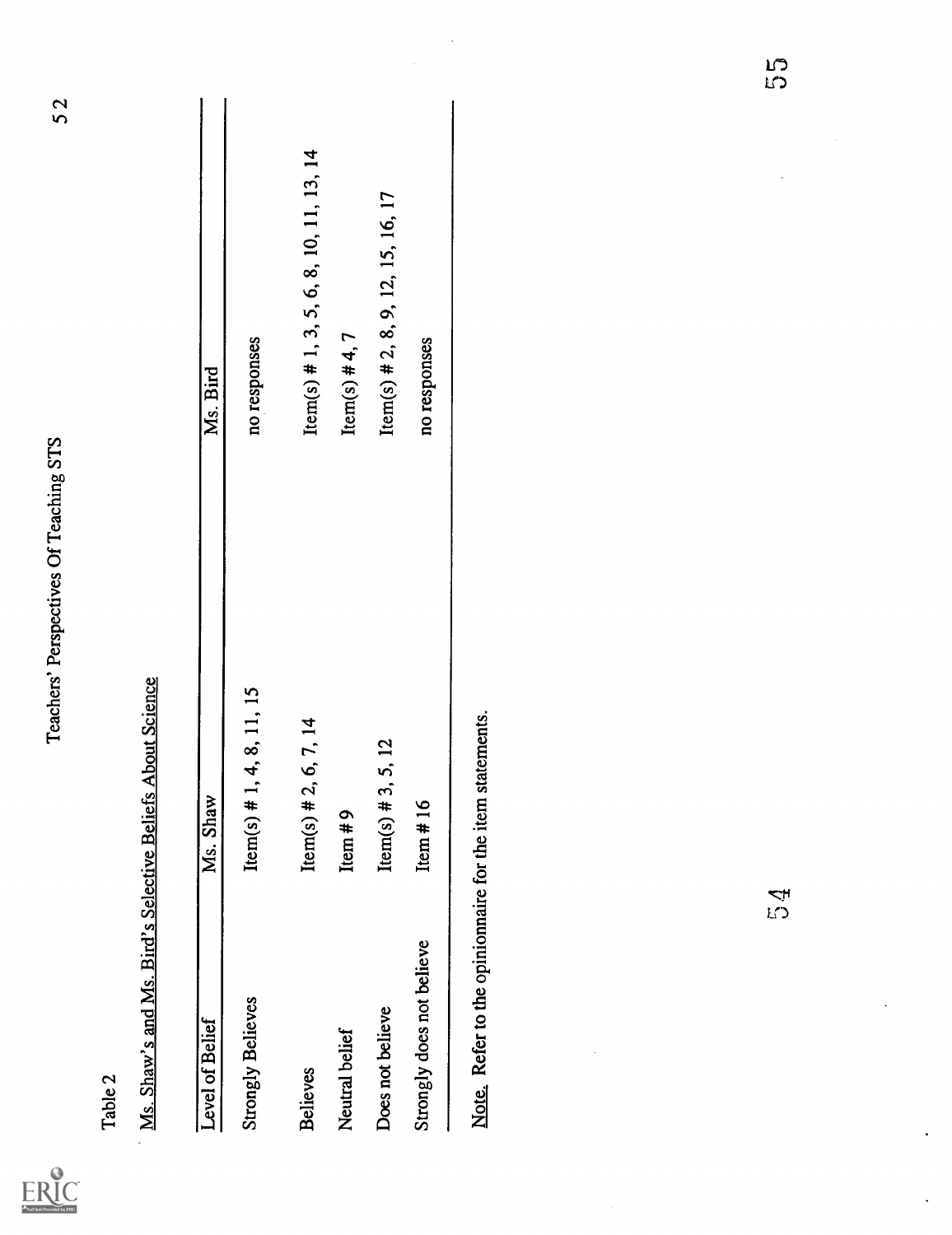$\ddot{\phantom{a}}$ 

 $\ddot{\phantom{0}}$ 

### Table 3

l.

### Ms. Shaw's and Ms. Bird's STS Understanding

| Question/Statement                     | Ms. Shaw                          | Ms. Bird                            |
|----------------------------------------|-----------------------------------|-------------------------------------|
| 1. What kind of working                | Where the teacher is the resource | STS is the teaching and learning    |
| definition do you you hold             | and guide in the class. The       | of science technology focusing on   |
| of science-technology-                 | students are the implementors,    | real-world problems extending       |
| society-education?                     | searching for answers.            | beyond the classroom to the         |
|                                        |                                   | community to develop citizenship    |
|                                        |                                   | roles in students.                  |
| 2. What topics do you                  | The preservation of the           | Solid waste-recycling; habitat      |
| believe should be included             | environment and our natural       | destruction; tropical rain forest   |
| in a STS curriculum at<br>your school? | resources.                        | deforestation; saving energy.       |
| 3. Envision the "ideal"                | The teacher is nurturing and      | The teacher would be flexible,      |
| STS teacher. Describe                  | supportive. Since the students    | sensitive to students concerns, and |
| that teacher and how that              | investigate problems they choose- | guide students to draw their own    |
| teacher behaves.                       | -the teacher must be flexible.    | conclusions or solutions.           |
| 4. What STS topics do                  | Evolution, The Big Bang,          | At the 6th grade level abortion and |
| you anticipate would be                | Aids (with 5th grade).            | nuclear war would be frowned        |
| frowned upon by your                   |                                   | upon by school administration or    |
| school administration or               |                                   | community because of the age of     |
| community if you taught                |                                   | the children. I would not teach     |
| them (taboo topics)?                   |                                   | them. However if the subject is     |
| Would you teach them                   |                                   | brought up by the student it would  |
| anyway--even if it meant               |                                   | be addressed and not ignored.       |
| you put your teaching job              |                                   |                                     |
| in jeopardy?                           |                                   |                                     |

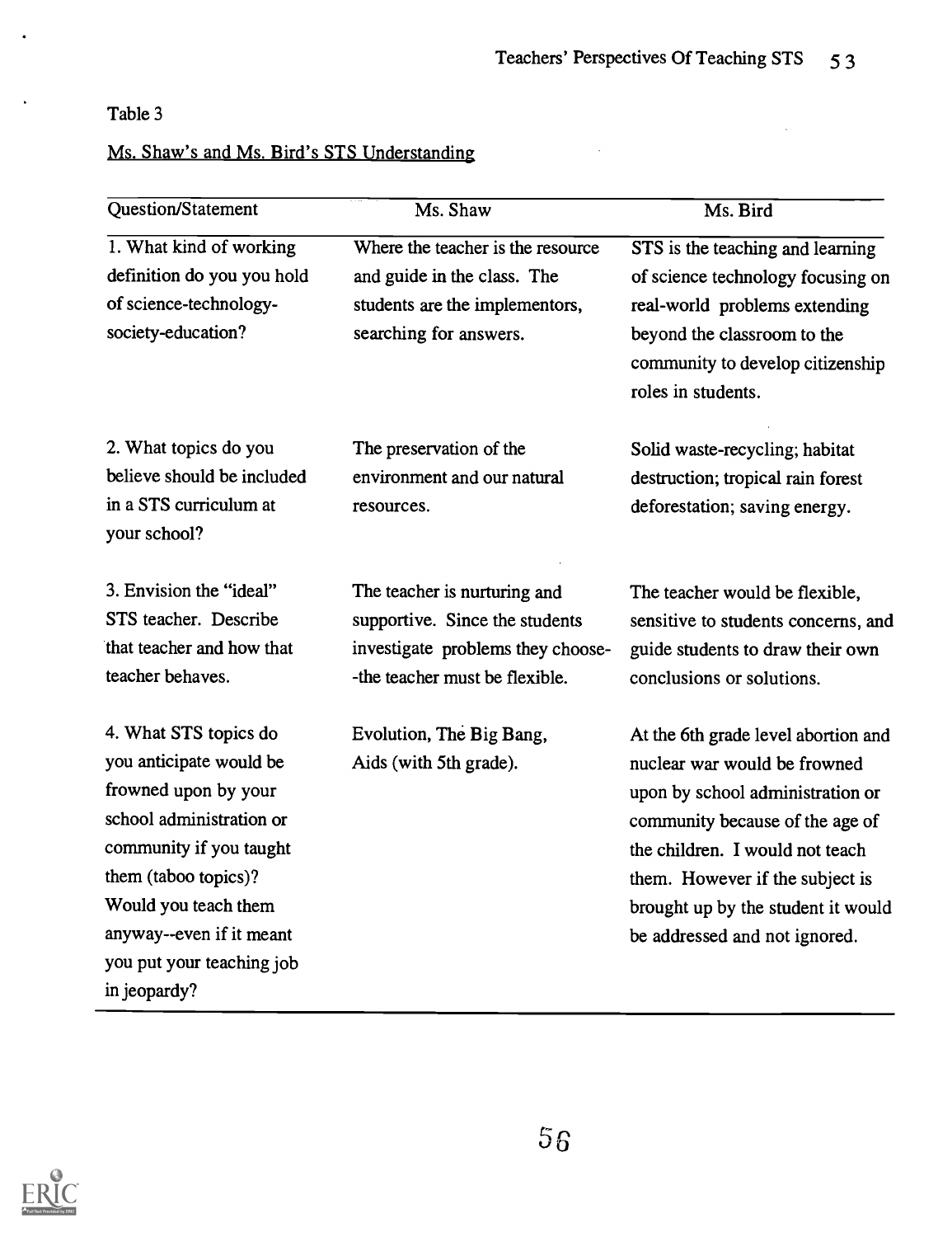|      |         | Ms. Star's, Mr. Bailey's, and Ms. Jefferson's Select |
|------|---------|------------------------------------------------------|
|      | Table 4 |                                                      |
| ERIC |         |                                                      |

Ŷ,

| Ms. Star's, Mr. Bailey's, and Ms. Jefferson's<br>Table 4 | Selective Beliefs About Science                |                             |                                              |        |
|----------------------------------------------------------|------------------------------------------------|-----------------------------|----------------------------------------------|--------|
| Level of Belief                                          | Ms. Star                                       | Mr. Bailey                  | Mr. Jefferson                                |        |
| <b>Strongly Believes</b>                                 | No responses                                   | Item(s) # 5, 10, 11, 12, 13 | $Item(s)$ # 10, 11                           |        |
| <b>Believes</b>                                          | Item(s) $# 2$ , 3, 4, 7, 10, 13, 15,<br>16, 17 | $Item(s)$ # 2, 8, 16        | Item(s) # 1, 2, 3, 5, 6, 7, 8,<br>13, 15, 17 |        |
| Neutral belief                                           | Item $#5$                                      | $Item(s)$ # 4, 7, 15        | No responses.                                |        |
| Does not believe                                         | Item # $1, 6, 8, 11, 14$                       | $Item(s)$ # 1, 2, 6, 8      | $Item(s)$ #4, 14, 16                         |        |
| Strongly does not believe                                | No responses.                                  | $Item(s)$ # 14, 17          | Item $#12$                                   |        |
|                                                          |                                                |                             |                                              |        |
|                                                          |                                                |                             |                                              |        |
|                                                          | $\frac{7}{2}$                                  |                             |                                              | ς<br>Σ |
|                                                          |                                                |                             |                                              |        |

 $\ddot{\cdot}$ 

ţ.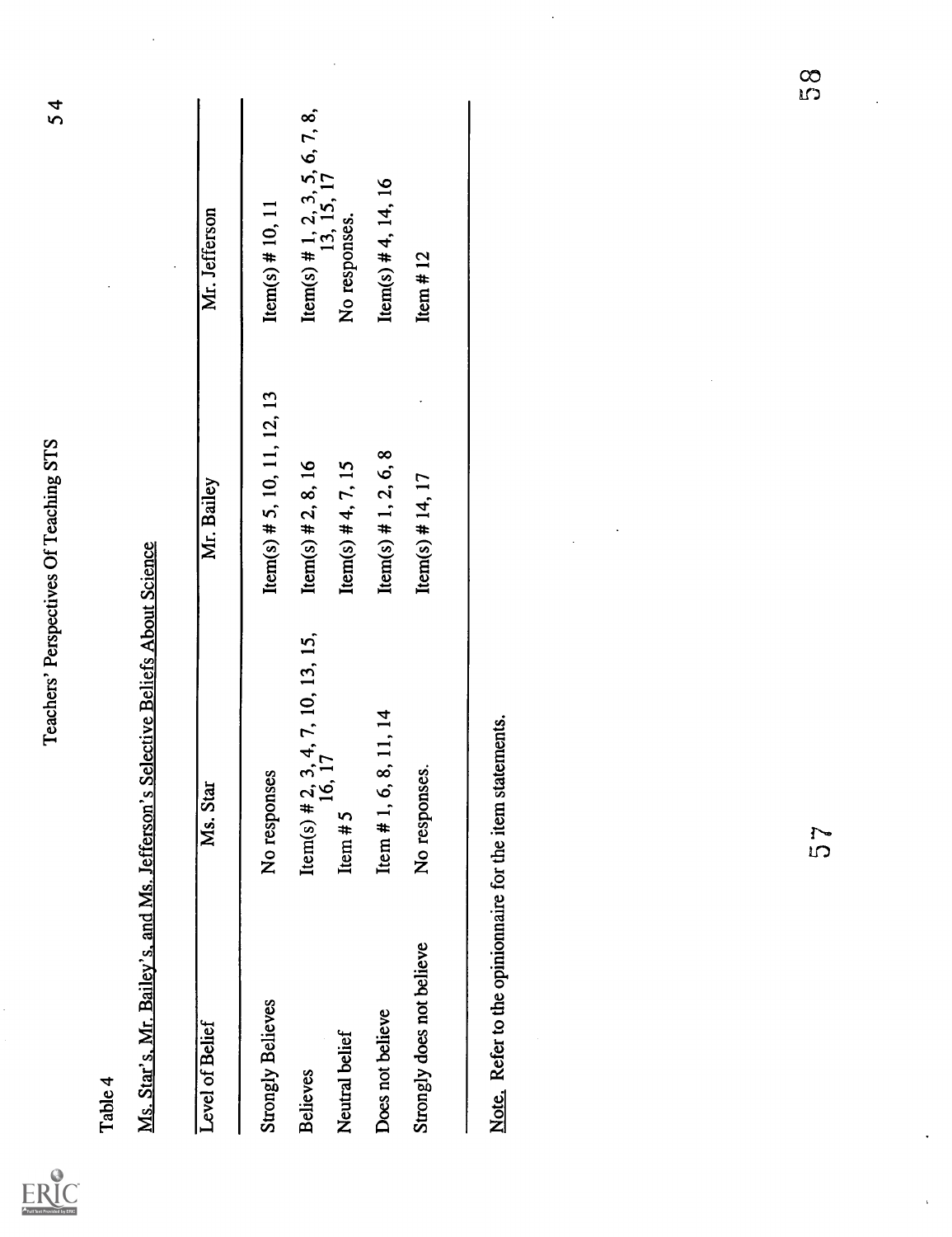### Table 5

### Ms. Star's. Mr. Bailey's. and Mr. Jefferson's STS Understanding

| Question/Statement                                                                                                                                                                                                                                       | Ms. Star                                                                                                                                           | Mr. Bailey                                                                                                                                                           | Mr. Jefferson                                                                                                                                                                                                                                                                    |
|----------------------------------------------------------------------------------------------------------------------------------------------------------------------------------------------------------------------------------------------------------|----------------------------------------------------------------------------------------------------------------------------------------------------|----------------------------------------------------------------------------------------------------------------------------------------------------------------------|----------------------------------------------------------------------------------------------------------------------------------------------------------------------------------------------------------------------------------------------------------------------------------|
| 1. What kind of working<br>definition do you hold of<br>science-technology-<br>society-education?                                                                                                                                                        | The need to include<br>the incorporate STS<br>education in all areas<br>of the curriculum<br>(critical thinking and<br>problem-solving<br>skills). | Education designed<br>to make students<br>aware of more<br>practical uses of and<br>operations involved<br>in modern day<br>science related topics<br>and decisions. | Helping kids to<br>think about issues<br>that affect their lives.                                                                                                                                                                                                                |
| 2. What topics do you<br>believe should be included<br>in a STS curriculum at<br>your school?                                                                                                                                                            | Environmental issues:<br>endangered species;<br>moral reasoning;<br>decision making;<br>problem-solving.                                           | Agriculture;<br>communications;<br>computers;<br>environment.                                                                                                        | Pollution, acid rain,<br>cloud seeding, alien<br>contact.                                                                                                                                                                                                                        |
| 3. Envision the "ideal"<br>STS teacher. Describe<br>that teacher and how that<br>teacher behaves.                                                                                                                                                        | The STS teacher looks<br>for opportunities to<br>challenge students to<br>think critically and<br>make judgments based<br>on critical analysis.    | Hands-on;<br>inquisitive; creative.                                                                                                                                  | The STS teacher is<br>noncommittal to<br>student comments<br>on STS issues. The<br>teacher never says<br>the parents of<br>students are wrong.<br>Hands-on activities<br>used.                                                                                                   |
| 4. What STS topics do<br>you anticipate would be<br>frowned upon by your<br>school administration or<br>community if you taught<br>them (taboo topics)?<br>Would you teach them<br>anyway--even if it meant<br>you put your teaching job<br>in jeopardy? | Genetic engineering;<br>abortion.                                                                                                                  | Abortion methods;<br>sex education.<br>I would not teach<br>anything that I<br>thought might<br>jeopardize my job.                                                   | In earth science any<br>statements that<br>conflict with a literal<br>reading of the Bible<br>would be frowned<br>upon by the<br>community.<br>There is no sense in<br>going out in a "blaze<br>of glory" by<br>teaching certain<br>topics. The teacher<br>must pick the battle. |

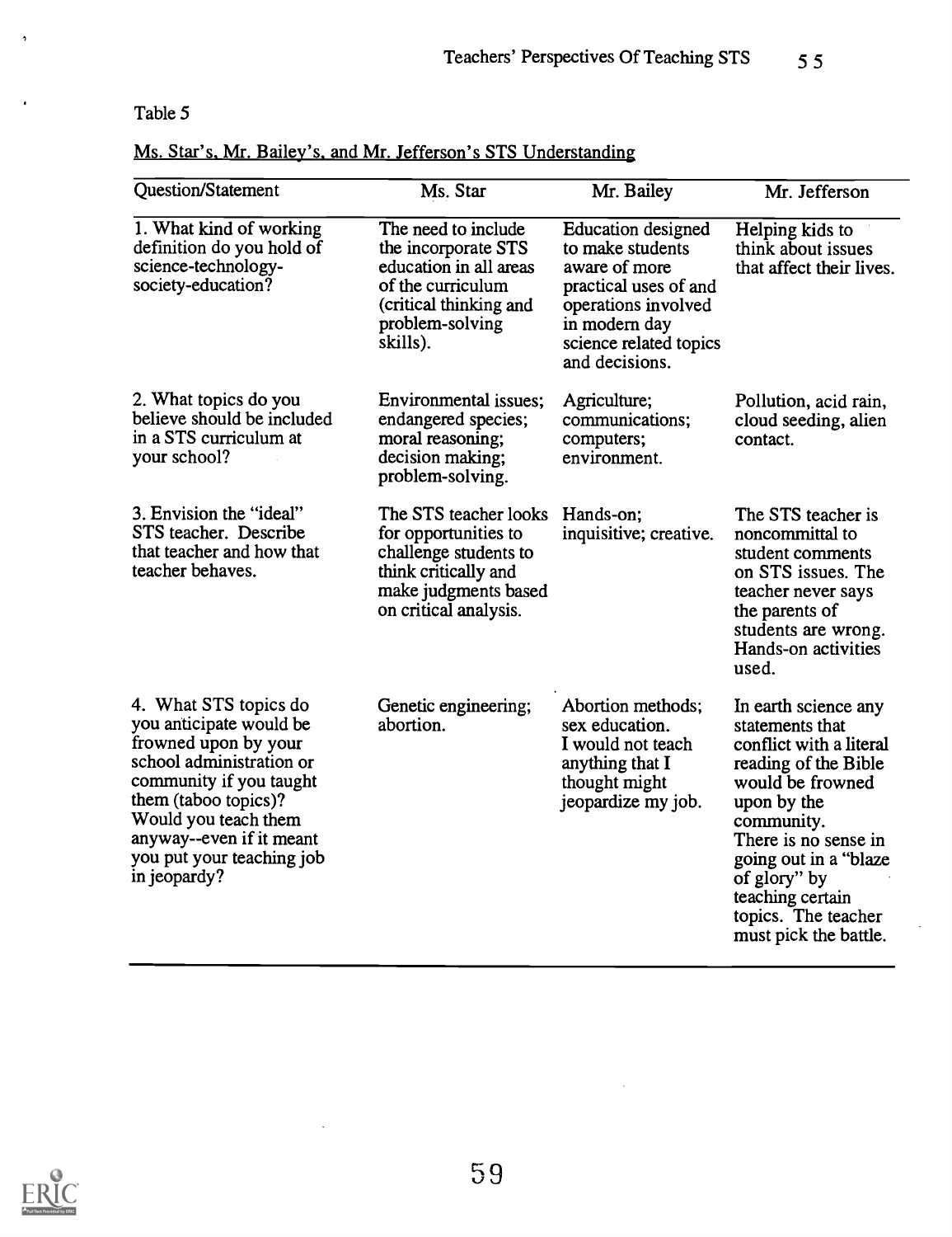#### Appendix: Opinionnaire

DIRECTIONS: The following items are statements about science, technology, and society. Please indicate for each item if you:

Strongly agree (SA) Agree (A) Neutral (N) Disagree (D) Strongly Disagree (SD)

Also, if you wish, please indicate under each item your reasons for your response.

#### ITEMS

1. The fundamental driving force in science is curiosity concerning the natural, physical universe.

- 2. Scientific discoveries and technological inventions have, on balance, done more good than harm for human kind.
- 3. Scientific discoveries make our lives change too fast.
- 4. Because of the great needs and serious problems we face feeding the world's population, the rate of technological development should be increased in agriculture.
- 5. In dealing with environmental problems, we should heed the credo, "Nature knows best."

6. A return to a simpler life less dependent on technology would result in a better environment for all.

- 7. Life is better now than it was ninety years ago.
- 8. It would be better for us, our economy, and environment if society were less technological.
- 9. It would be better for us, our economy, and environment if less chemicals, such as those in fertilizers, insecticides, and herbicides were used in agriculture--even if that resulted in less production; rapid population growth is one of the major problems causing environmental degradation.
- 10. Rapid population growth is one of the major problems causing environmental degradation.
- 11. Teenage boys and girls should have the opportunity to learn various methods of birth control in school.
- 12. Nuclear power is such an awful danger to the environment that the United States should close down all nuclear reactors.
- 13. Critical societal problems affecting the environment should be studied in the schools even if it means less time and energy devoted to science, mathematics, English, music, and art.
- 14. Ideally, we should consider critical societal problems that affect the environment, but that this is just not practical in our schools of today.
- 15. Given the choice between maintaining my standard of living or using my resources to improve the environment, I choose to maintain my standard of living.
- 16. The western world's technology will eventually solve the world's environmental problems.
- 17. There are some science-technology--society issues that are too controversial to teach in my school.